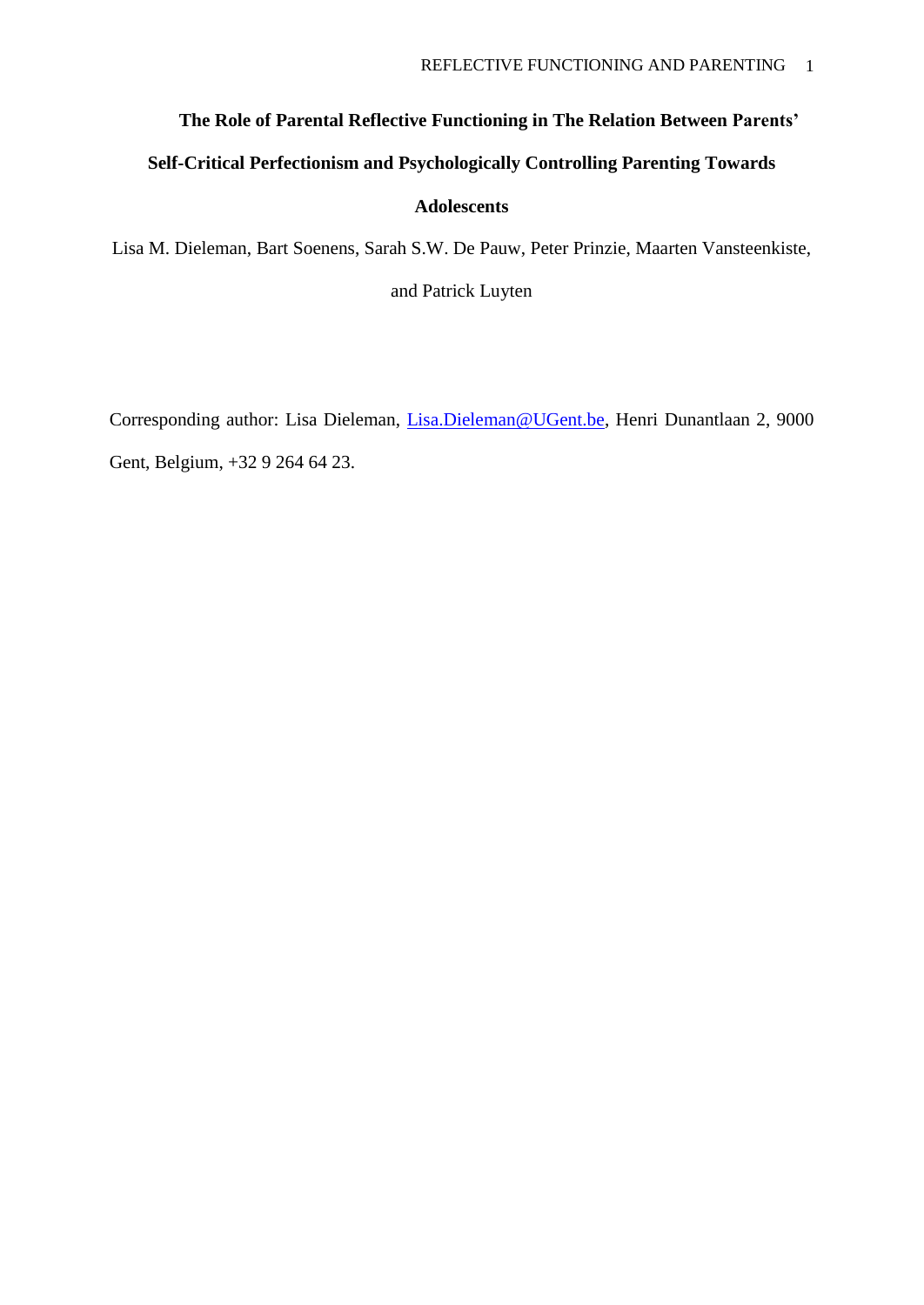#### **SYNOPSIS**

*Objective*. Parental self-critical perfectionism has been identified as an important source of parents' psychologically controlling parenting. Nevertheless, it remains unclear how this wellestablished association can be explained. This study aims to advance insight in the association between parental self-critical perfectionism and psychological control by addressing the role of parental reflective functioning among parents of adolescents. *Design.* This cross-sectional study included 268 adolescents ( $M_{\text{age}} = 15.14$  years, 50.7% female), mothers ( $M_{\text{age}} = 45.83$ years), and fathers ( $M_{\text{age}} = 47.77$  years). Parents completed questionnaires assessing selfcritical perfectionism, parental reflective functioning, psychologically controlling parenting, and their child's problem behaviors. In addition, adolescents rated their parents' use of psychological control. *Results*. Self-critical perfectionism related both directly and indirectly, via parents' pre-mentalization, to psychological control among mothers and fathers. Most associations remained significant when controlling for adolescent problem behaviors. *Conclusions.* This incapacity to reflect on the adolescent's mental world, and the tendency to make maladaptive attributions about the adolescent's internal states, make parents with high levels of self-critical perfectionism vulnerable to rely on psychologically controlling parenting.

KEYWORDS: Parental Reflective Functioning, Psychological Control, Self-Critical Perfectionism, Adolescence, Parenting.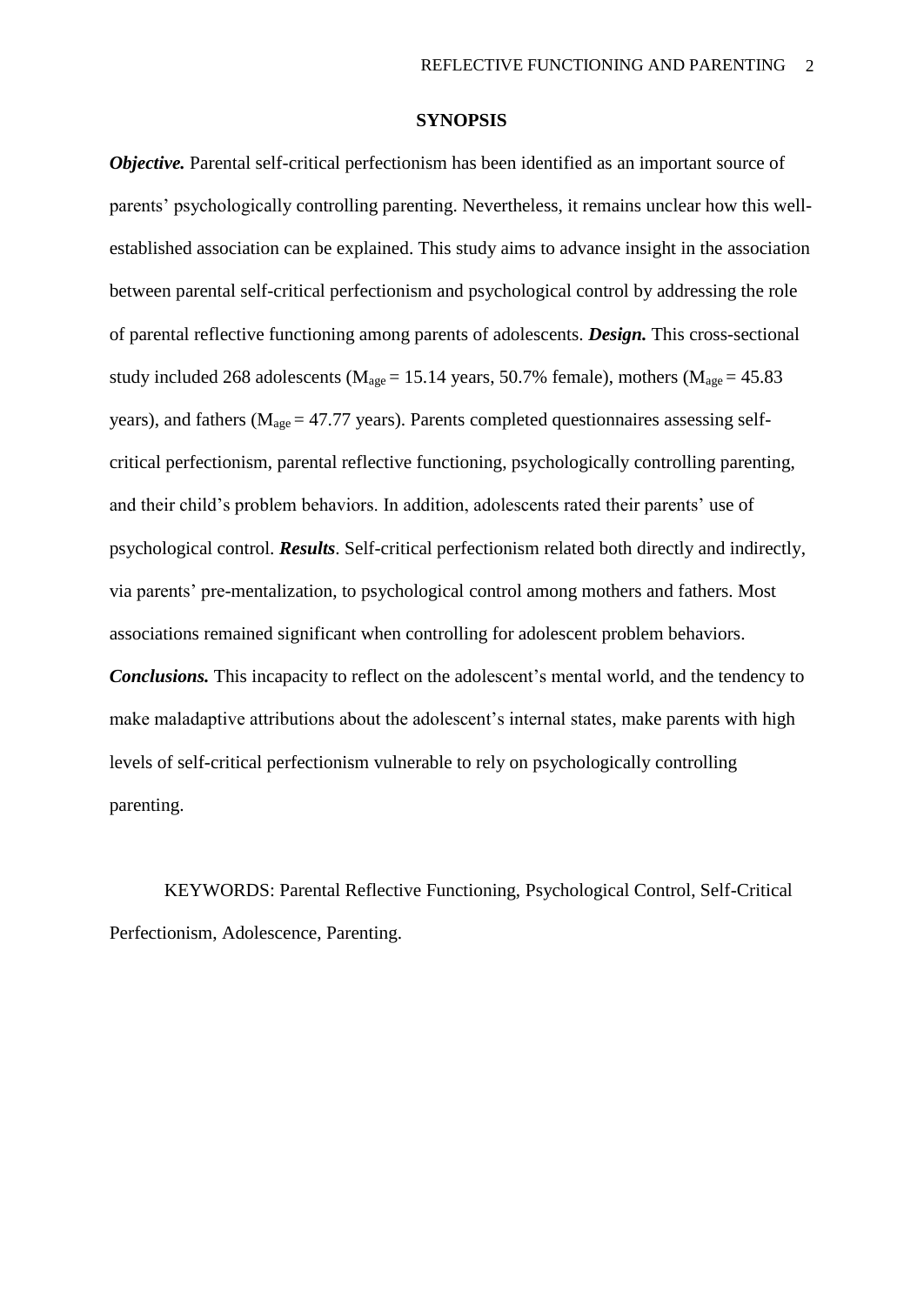### **INTRODUCTION**

Parental psychological control, an intrusive and pressuring type of parenting, negatively affects adolescents' psychosocial development (Barber & Xia, 2013). Due to the negative consequences of psychological control, researchers started to investigate the origins of parents' engagement in psychologically controlling practices (Soenens & Vansteenkiste, 2010). Parental self-critical perfectionism is an important antecedent of psychological control (Soenens, Vansteenkiste, Duriez, & Goossens, 2006). Yet, the mechanisms behind this association remain poorly understood. This study aims to gain insight into dynamics of the link between parental self-critical perfectionism and the use of psychological control by exploring the role of parental reflective functioning (Slade, 2005). Parental reflective functioning involves parents' metacognitive ability to reflect on and to understand themselves and their child in terms of mental states, such as thoughts and feelings (Sharp & Fonagy, 2008).

## **Psychological Control and Parental Self-Critical Perfectionism**

Parental psychological control refers to parenting that is manipulative, intrusive, and constraining in nature (Barber, 1996). Psychologically controlling parents engage in insidious strategies such as guilt-induction, shaming, and love withdrawal to pressure their children to act, think, and feel in specific ways and to dominate their children's psychological world (Barber & Harmon, 2002; Soenens & Vansteenkiste, 2010). Because parents who rely on psychological control focus on their own personal standards or status, they are nonresponsive to their child's psychological needs and violate their child's self-worth (Barber & Harmon, 2002). Therefore, psychologically controlling parenting is considered detrimental for children's emotional and psychological development (Barber, 1996; Barber & Harmon, 2002; Scharf & Goldner, in press; Soenens & Vansteenkiste, 2010). Parental psychological control is related to psychosocial problems and maladjustment in children, especially during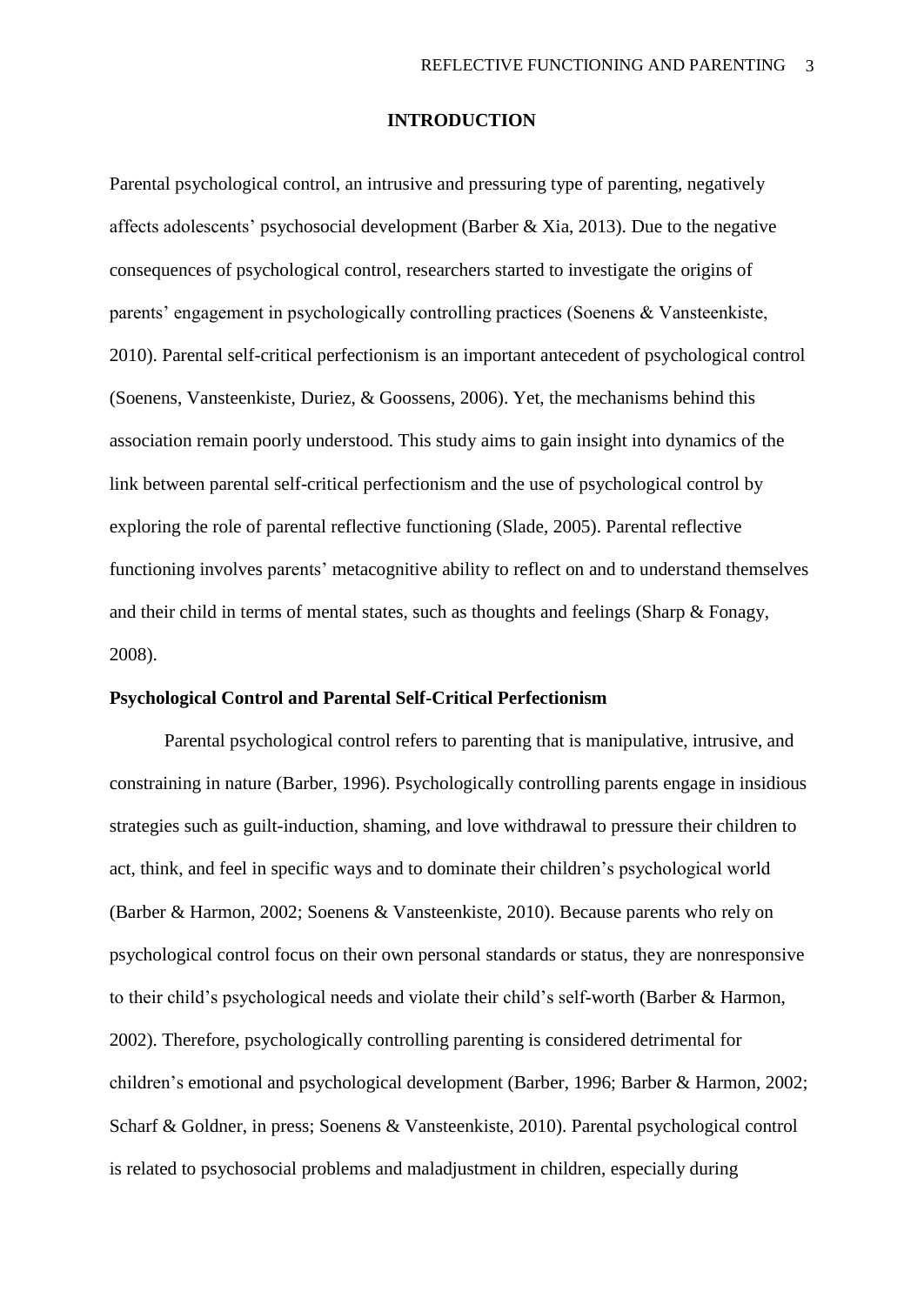adolescence (Aunola, Tolvanen, Viljaranta, & Nurmi, 2013; Barber, Olsen, & Shagle, 1994; Barber & Xia, 2013; Soenens, Luyckx, Vansteenkiste, Duriez, & Goossens, 2008). Psychologically controlling parenting is predictive of internalizing problems, such as depression, anxiety, and low self-esteem, externalizing problems, such as aggression and delinquency, and social problems, such as relational aggression (Barber & Harmon, 2002; Pinquart, 2017a, b).

Given the maladaptive outcomes associated with psychologically controlling parenting, it is important to uncover determinants of this parenting behavior. Why are some parents more prone to rely on psychological controlling strategies than others? There is increasing evidence that various sources of influence affect the use of psychological control, including contextual determinants (e.g., inter-parental conflict; Gong, Paulson, & Wang, 2016), child characteristics (e.g., poor school achievement; Pomerantz & Eaton, 2001), and parent characteristics (e.g., personality; Prinzie, Stams, Dekovic, Reijntjes, & Belsky, 2009; Soenens et al., 2005). Of these sources of influence, parents' own psychological characteristics have been argued to be most proximally related to the use of psychological control (Barber, Bean, & Erickson, 2002).

Parents' self-critical perfectionism, which can be defined as the tendency to set excessive standards for achievement combined with an inclination to engage in harsh selfscrutiny (Blatt, 1995; Frost, Marten, Lahart, & Rosenblate, 1990), is a particularly strong personality-based predictor of psychological control among parents of adolescents (Ahmad & Soenens, 2010; Amitay, Mongrain, & Fazaa, 2008; Bleys et al., 2016; Greblo & Bratko, 2014; Soenens et al., 2005, 2006; Thompson & Zuroff, 1998). Soenens et al. (2006) showed that parents' self-critical perfectionism was related to more parent and adolescent-reported psychological control in both mothers and fathers. An important question is how this wellestablished association between parental self-critical perfectionism and psychologically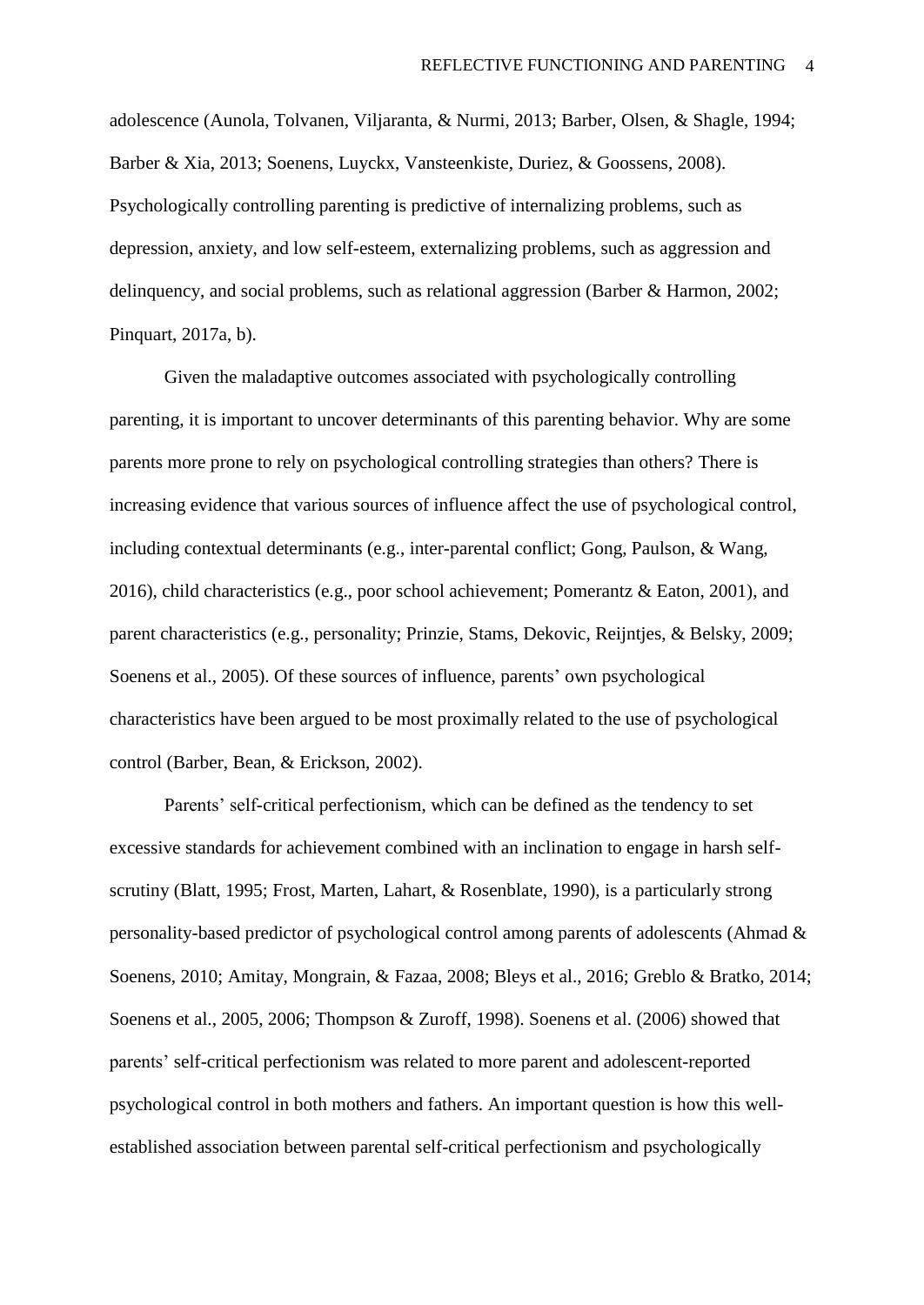controlling parenting can be explained. Here, we argue that the association may be partly direct and partly indirect (i.e., accounted for by intervening mechanisms). Parental self-critical perfectionism may translate into controlling parenting directly because parents high on selfcritical perfectionism might treat their children much like they treat themselves. That is, these parents are likely to set unrealistic demands for themselves and evaluate themselves harshly, and they expect outstanding and excessive achievements from their children and engage in intrusive practices to impose these excessive standards (Greblo & Bratko, 2014).

In addition to this direct process, we reason that indirect underlying mechanisms may also be involved in the association between self-critical perfectionism and psychological control (Soenens et al., 2005). Insight in such underlying processes is informative for the development of interventions that specifically target these mechanisms and that aim to reduce the risk of parental engagement in psychological control (Bleys et al., 2016). One such potential mediating factor representing a workable mechanism in interventions is parental reflective functioning (Slade, 2007). Although there is indirect evidence indicating that selfcritical perfectionism undermines individuals' reflective functioning (Lundh, Johnsson, Sundqvistn, & Olsson, 2002; Rodríguez et al., 2017), an ability which in turn affects the quality of interpersonal behavior, including parenting (Camoirano, 2017; Ordway, Webb, Sadler, & Slade, 2015), this study is the first to examine the mediating role of parental reflective functioning in the association between parents' self-critical perfectionism and psychologically controlling parenting.

## **Parental Reflective Functioning and Parent-Child Interaction**

Parental reflective functioning refers to parents' ability to reflect on and to comprehend their own and their child's internal mental states (such as feelings and beliefs) and to consider factors that influence these mental experiences (Luyten, Nijssens, Fonagy, & Mayes, 2017; Sharp & Fonagy, 2008). Parental reflective functioning involves the capacity to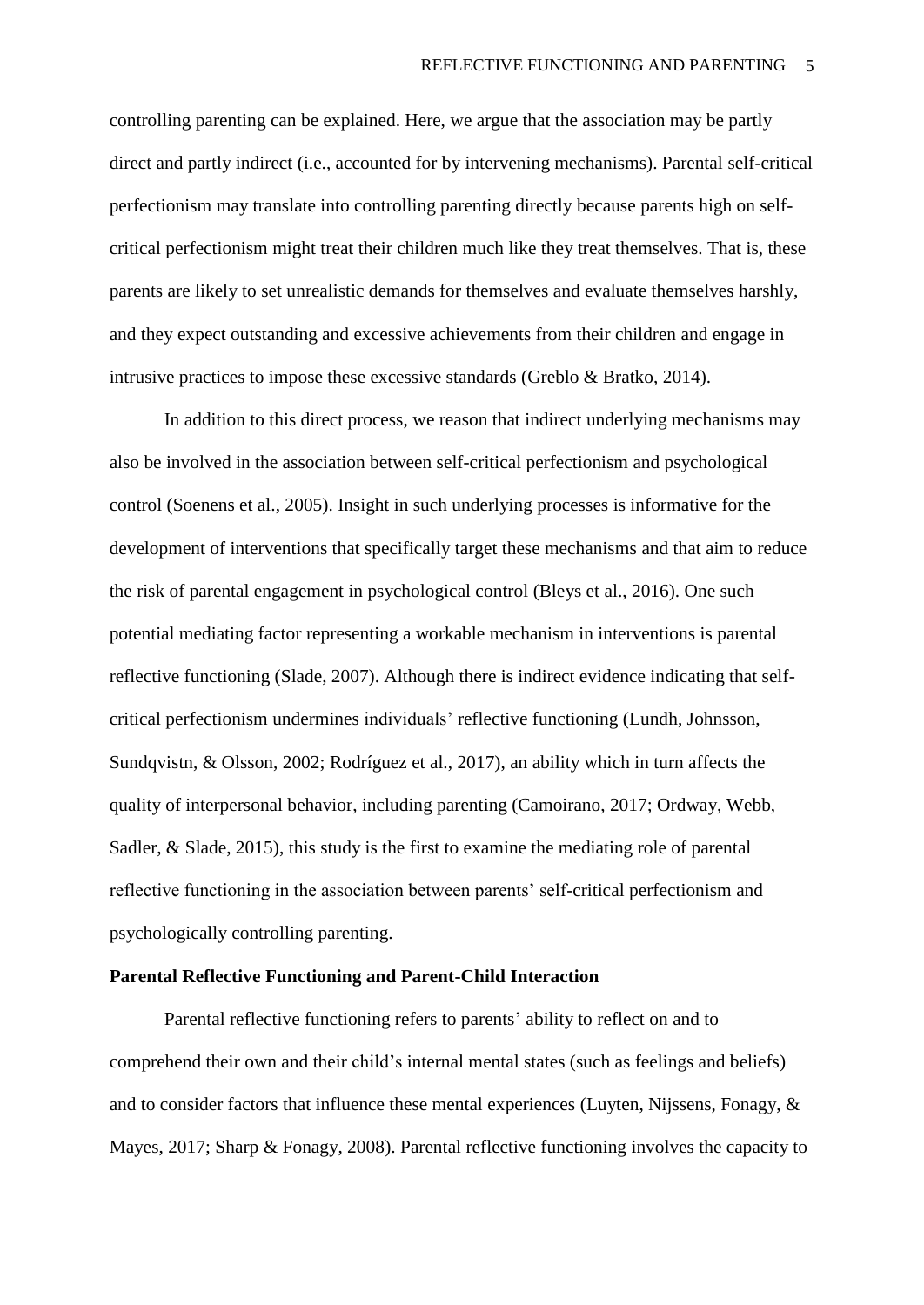understand (1) the opacity of mental states, (2) the effect that mental states can have on behavior, and (3) the personal differences in mental states, even during shared experiences. Initially, parental reflective functioning was described as a unidimensional concept, but findings now point to its complexity and multidimensionality (Luyten, Mayes, Nijssens, & Fonagy, 2017a; Luyten et al., 2017). Specifically, three theoretically distinct and clinically meaningful dimensions have been identified: (1) Interest and curiosity in mental states encompasses parents' active attention and preparedness to reflect on their child's mental experiences. (2) Certainty of mental states refers to parents' ability to acknowledge the opacity of the child's subjective thoughts and feelings. Whereas parents who score high on this factor are overly certain about their child's internal world, parents with low scores are very unsure about their child's mental states (Luyten et al., 2017). (3) The pre-mentalizing mode refers to parents' denial that their children have a mind of their own (i.e., have mental states that underlie their behavior) or their incapacity to reflect on their child's mental world. This mode also includes maladaptive (e.g., hostile) attributions about the child's thoughts, feelings, or behaviors (Luyten et al., 2017).

Although no studies to date have investigated the intervening role of reflective functioning in associations between parental self-critical perfectionism and psychologically parenting, there is indirect evidence for such an intervening role from two distinct lines of research, one of which deals with the association between self-critical perfectionism and reflective functioning and one of which deals with the role of reflective functioning in parenting.

First, self-critical perfectionism is generally related to lower quality reflective functioning. Although no study to date directly investigated the association between parental self-critical perfectionism and parental reflective functioning, several studies have examined relations between self-critical perfectionism and constructs that are typically subsumed under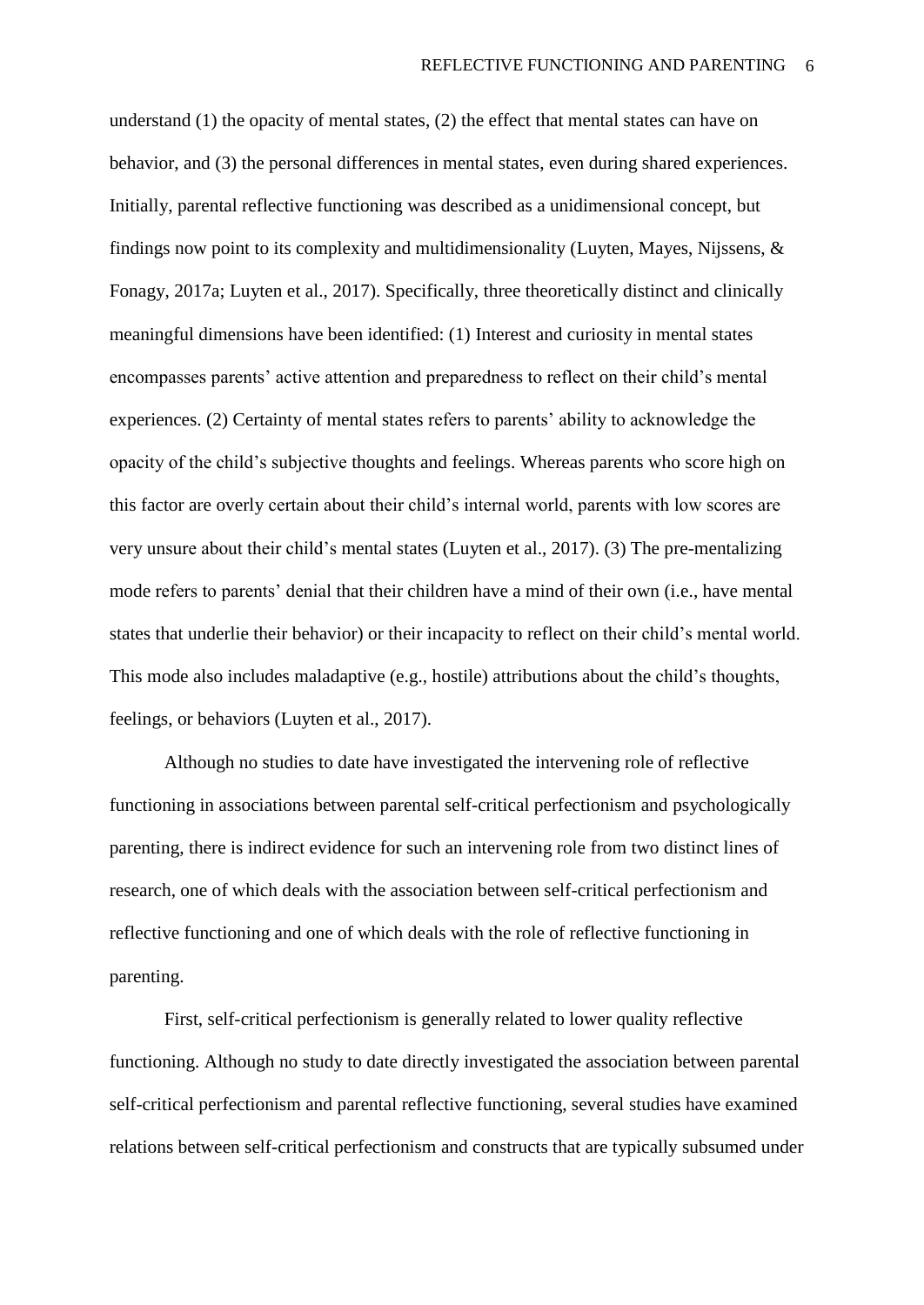or related to the umbrella term of reflective functioning, such as emotion recognition and empathy (Luyten et al. 2012). These studies showed that self-critical perfectionism relates negatively to different constructs akin to reflective functioning. Lundh et al. (2002), for example, found that self-critical perfectionism was related to difficulties identifying and describing emotions in samples of students and adults. Rodríguez et al. (2017) reported that college students with higher levels of self-critical perfectionism displayed lower capacities for emotion recognition, which is considered a basic feature of reflective functioning (Luyten, Fonagy, Lowyck, & Vermote, 2012). de la Parra, Dagnino, Valdés, and Krause (2017) also found that self-critical perfectionism was associated with more difficulties in the perception of one's self and others and in affect differentiation. Stoeber, Noland, Mawenu, Henderson, and Kent (2017) showed that self-critical perfectionism was negatively associated with university students' ability to empathize with others' feelings and point of view. Although these studies did not directly examine the association between self-critical perfectionism and parental reflective functioning, the findings indicate that self-critical perfectionism hampers the ability to understand and reflect on internal mental states such as emotions (i.e., general reflective functioning).

We hypothesized that parents who are highly self-critical will be less able to reflect on and to comprehend their own and their child's internal mental states (i.e., parental reflective functioning). This study addresses specific associations between self-critical perfectionism and the three dimensions of parental reflective functioning among parents of adolescents. Our primary hypothesis dealt with the association between self-critical perfectionism and prementalization. There are clear theoretical reasons to expect a positive association between the two constructs. That is, parents high on self-critical perfectionism are likely to be overly focused on their own expectations or experiences, limiting their insight in and understanding of the complexity of the child's mental world (i.e., feelings, thoughts, intentions). Their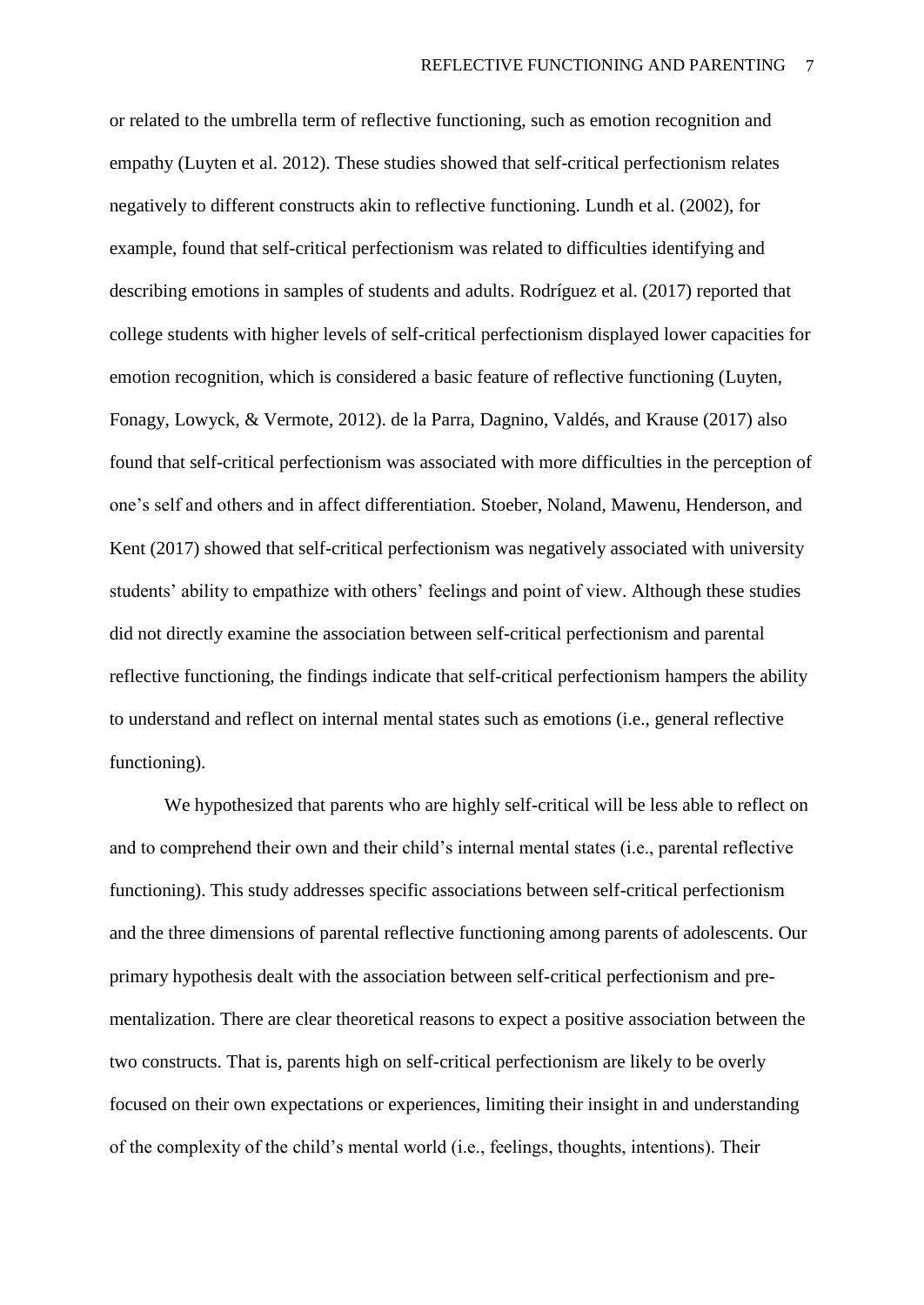tendency to have excessive standards and to evaluate their child's behavior in a negative or harsh way likely makes these self-critical perfectionistic parents more prone to make maladaptive attributions about their child's inner world. Thus, we hypothesized that selfcritical perfectionism would relate positively to parents' pre-mentalization. To illustrate the potential role of pre-mentalization consider the following example. When a father expects outstanding achievements from his adolescent son, he might not be able to reflect adequately on the adolescent's own thoughts, feelings, or intentions in case of failure at school. Rather, the father's preoccupation with high standards might cause him to focus on his own disappointment and embarrassment and even to attribute the failure to his malevolent intentions (e.g., "My son failed his exams on purpose to provoke me.") (i.e., high level of prementalization).

The associations between self-critical perfectionism and the two other dimensions of parental reflective functioning (that is, interest and curiosity in mental states and certainty about mental states) are somewhat less straightforward. Therefore, we formulated our hypotheses about the associations of parental self-critical perfectionism with these dimensions more tentatively. We expected associations between parental self-criticism and interest and curiosity in mental states, if any, to be negative. This is because parents high on self-critical perfectionism might be too preoccupied with their own standards to pay appropriate interest and attention to the mental states of their child. These parents are likely to have a desire to be good parents. Driven by the goal of being a good (or even perfect) parent, these parents may at times also display an interest and openness for the adolescent's perspective. We also expected the association between parental self-critical perfectionism and certainty about mental states, if any, to be positive. Much as self-critical perfectionistic parents tend to interpret their own successes and failure in a black-and-white fashion, they might quickly jump to conclusions regarding their children's mental states, thereby claiming great certainty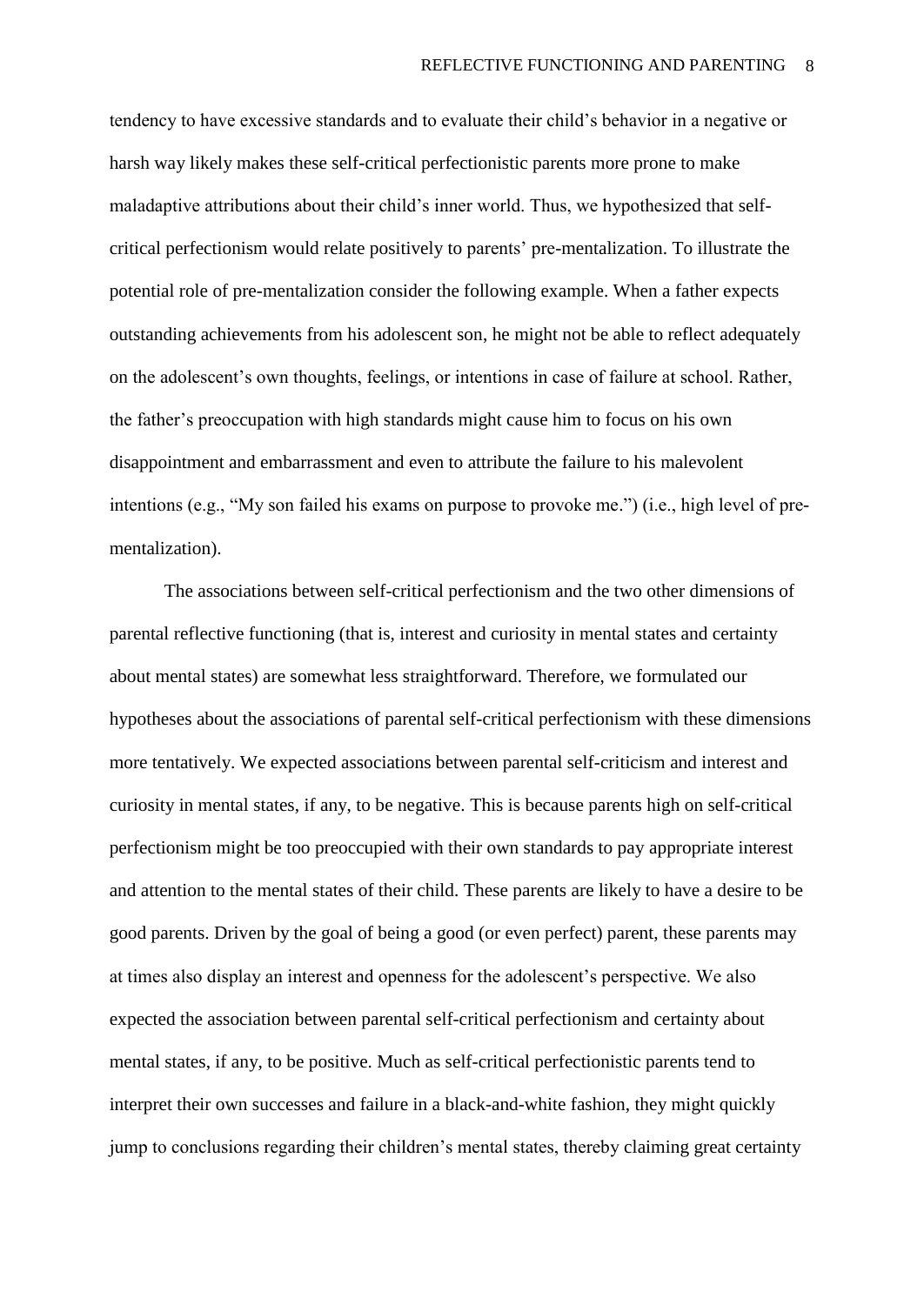and disregarding the opacity of the child's mental states (i.e., high level of certainty about mental states). Self-critical perfectionistic parents are also likely to regularly doubt their competence as a parent. Therefore, they may be more unsure about their understanding of their child's thoughts and feelings (i.e., low scores on certainty of mental states).

A second line of research relevant to our hypotheses documented the pivotal role of reflective functioning in parenting behavior. The capacity for reflective functioning allows parents to understand mental states occurring specifically during parent-child interactions in a meaningful, understandable, and predictable way (Luyten et al., 2017). The extent to which parents are capable "to keep their own and their child's mind in mind" has been linked with quality of parent-child interaction and parenting behavior (Camoirano, 2017; Ordway et al., 2015). Several studies, mostly among parents of infants and young children, have showed that parents' capacity for parental reflective functioning is positively related to adaptive parenting and negatively to dysfunctional parenting (Grienenberger, Kelly, & Slade, 2005; Rostad & Whitaker, 2016; Rutherford et al., 2013, 2015, Smaling et al., 2016; Stacks et al., 2014). Luyten, Mayes, et al. (2017a), for example, found that parental reflective functioning related to parents' emotional availability. More specifically, parents' level of pre-mentalization was negatively related with their emotional availability towards their infant, whereas the dimensions of certainty about mental states and interest and curiosity were positively associated with emotional availability.

Research has begun to demonstrate the importance of parental reflective functioning for quality of parenting during infancy and early childhood, but studies of its role in parenting during adolescence are scarce. This is unfortunate because adolescence is a developmental period marked by changes in parents' roles, by children's increased strivings for independence, and by changes in emotional arousal (Soenens, Vansteenkiste, & Beyers, 2019; Steinberg & Morris, 2001). As such, adolescence is a developmental stage in which parents'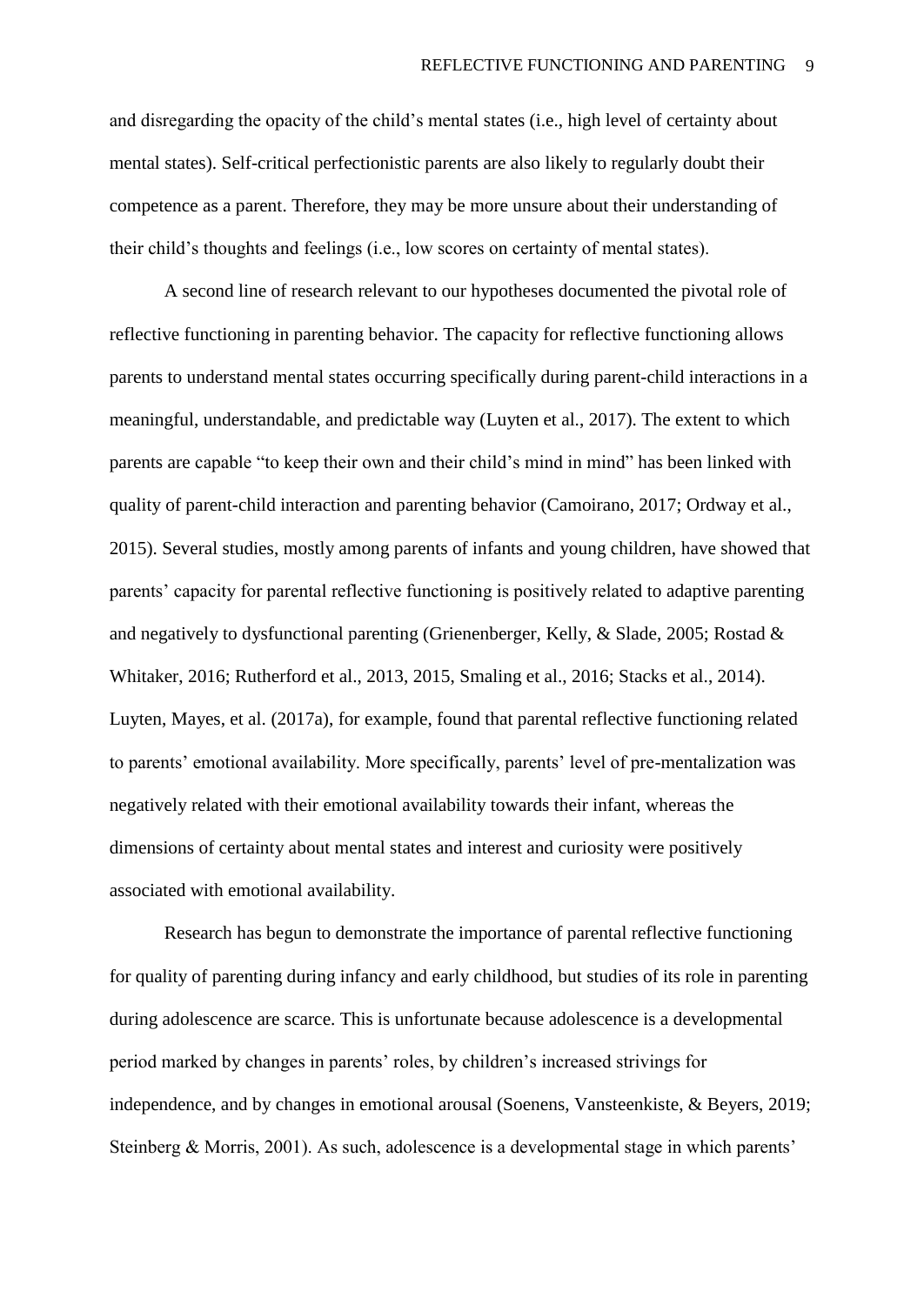reflective abilities may be challenged and in which these abilities are at the same time particularly important for adolescents' social and emotional well-being and for the parentadolescent interaction (Benbassat & Shulman, 2016; Milan, Ramirez, & Carlone, 2017; Kobak, Abbott, Zisk, & Bounoua, 2017). By examining the role of parental reflective functioning among parents of adolescents, rather than among parents of young children, it becomes possible to include the adolescents' perception of parenting behavior. As there can be discrepancies between parent and child reports of parenting behavior (Korelitz & Garber, 2016), a multi-informant approach allows for new and methodologically improved ways to examine the importance of parental reflective functioning for parenting.

This study is  $-$  to our knowledge- the first to examine parental reflective functioning for parenting by including both parent- and child-reported parenting behaviors. Furthermore, the importance of parental reflective functioning has not yet been examined specifically with regard to psychologically controlling parenting. We reasoned that understanding and interpreting an adolescent's thoughts, feelings, and intentions allows parents to refrain from intrusive and pressuring responses (Camoirano, 2017; Ordway et al., 2015). For example, when a mother understands that her adolescent makes a scene in a clothes shop because s/he does not find the right outfit for a party which really matters to him/her, the mother may be better able to withhold critical and guilt-inducing comments and, instead, be responsive to her adolescent's feelings. In contrast, when a mother in this situation assumes with excessive certainty that she knows what the adolescent wants, or when a mother is not able to recognize the adolescent's mental states (and instead assumes that the adolescent's behavior is an attempt to embarrass her), she is likely to resort more quickly to pressuring and domineering practices. Thus, we anticipate that poor parental reflective functioning will be related to more psychologically controlling parenting.

### **The Present Study**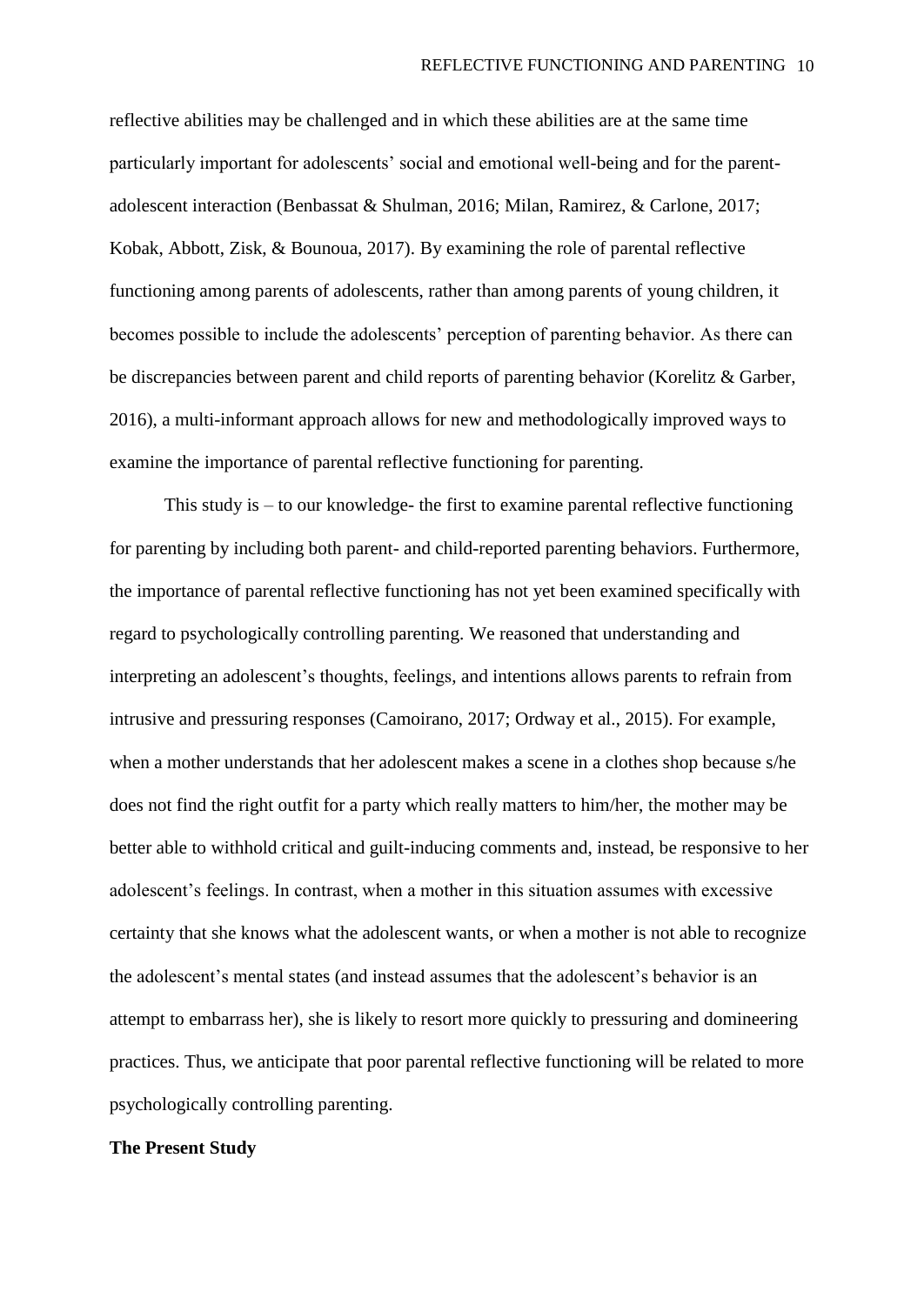Self-critical perfectionism can preclude one's ability and readiness to understand and reflect on internal mental states (i.e., general reflective functioning). Whether parental selfcritical perfectionism also hinders parents' understanding of their adolescent's mental states, resulting in lower parental reflective functioning has not been examined. Given that poor parental reflective functioning may foster parental engagement in psychologically controlling parenting, this study aims to explore the intervening role of parental reflective functioning in the relation between parents' self-critical perfectionism and psychological control. We primarily examined the possibility that pre-mentalization (which reflects low capacity for reflective functioning) would account for (i.e., mediate) the association between self-critical perfectionism and psychologically controlling parenting. We also explored more tentatively the role of two other dimensions of parental reflective functioning that have a less straightforward association with parental self-critical perfectionism (i.e., interest and curiosity in mental states and certainty of mental states). Their intervening role was examined both for maternal and paternal parenting (providing us with an opportunity to examine whether the hypothesized associations would replicate across parental gender) and using a multi-informant approach to assess parenting (so as to increase confidence that associations obtained do not reflect shared method variance).

#### **METHOD**

### **Participants and Procedure**

Participants were 268 Belgian adolescents ( $M_{\text{age}} = 15.14$  years,  $SD = 1.98$ , range = 11.74 - 18.80, 50.7% female) and their mothers ( $M_{\text{age}} = 45.83$  years,  $SD = 4.25$ , range = 33.8 – 56.55) and fathers ( $M_{\text{age}}$  = 47.77 years, *SD* = 4.71, range = 33.49 – 62.74). In terms of educational level, 2.6% of the adolescents were in elementary school, 90.7% were attending secondary school, and 6.3% were in the first year of college or university. One adolescent was no longer in school. Parents' educational level was relatively high, with 69.4% of the mothers and 59.7% of the fathers having a college or university degree, 28.6% of the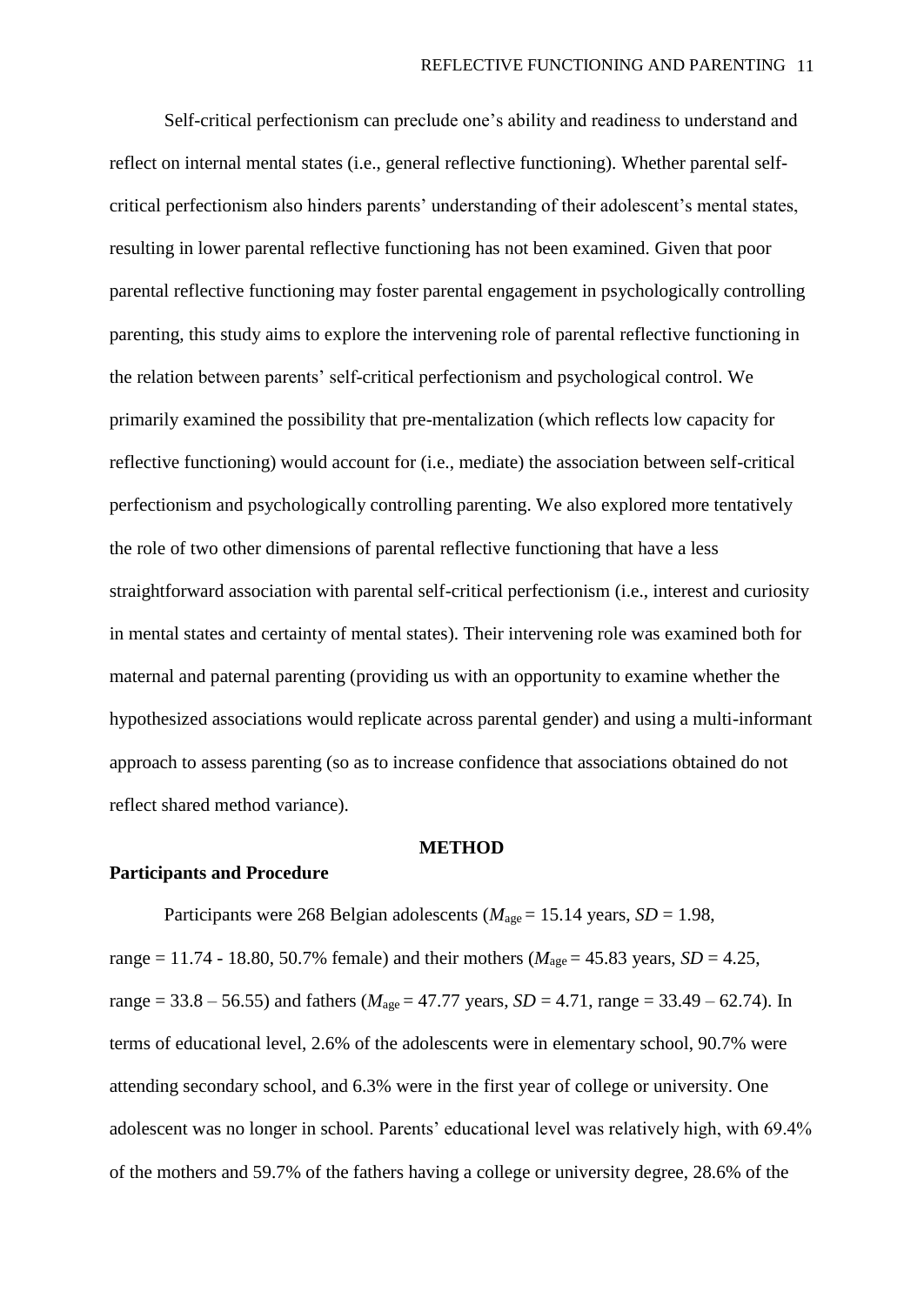mothers and 38.1% of the fathers had a degree of secondary school, and 1.5% of the mothers and 1.1% of the fathers had only finished primary school. All parents were living together and 93% of them were married.

Families were recruited as part of a broader research project focusing on geneenvironments interactions (Bleys et al., 2016). Recruitment was part of an undergraduate course in developmental psychology, in which students invited two families (who were not families/friends of the student) for this study. Due to the general study aims of the broader project, only intact families were recruited. Students were trained to contact the families and to instruct families about the questionnaires. The questionnaires were provided by the students during a home visit and were filled in by the participants afterwards, in absence of the student. Both parents and adolescents were instructed to complete the questionnaires separately. The informed consent of the adolescent also stated that their parents would not receive information about their responses. Participants had to return the filled-in questionnaires to the student in separate, sealed envelopes. The study received ethical approval from the Ethical Committee of the Faculty of Psychology and Educational Sciences of Ghent University.

# **Instruments**

**Self-critical perfectionism.** Parents completed the subscales concerns about mistakes (9 items, e.g., "I should be upset if I make a mistake.") and doubts about actions (4 items, e.g., "Even when I do something very carefully, I often feel that is not quite right.") from the Frost Multidimensional Perfectionism Scale (FMPS; Frost, Marten, Lahart, & Rosenblate, 1990). Items of both scales were scored on a 5-point Likert scale ranging from (1) *Totally not agree* to (5) *Totally agree*. Both subscales were created by calculating the mean score of all corresponding items. In addition, parents completed the Depressive Experiences Questionnaire (DEQ; Blatt, D'Afflitti, & Quinlan, 1976). The DEQ has several subscales, but we only used the scale for self-criticism (e.g., "I tend to be very critical of myself."). This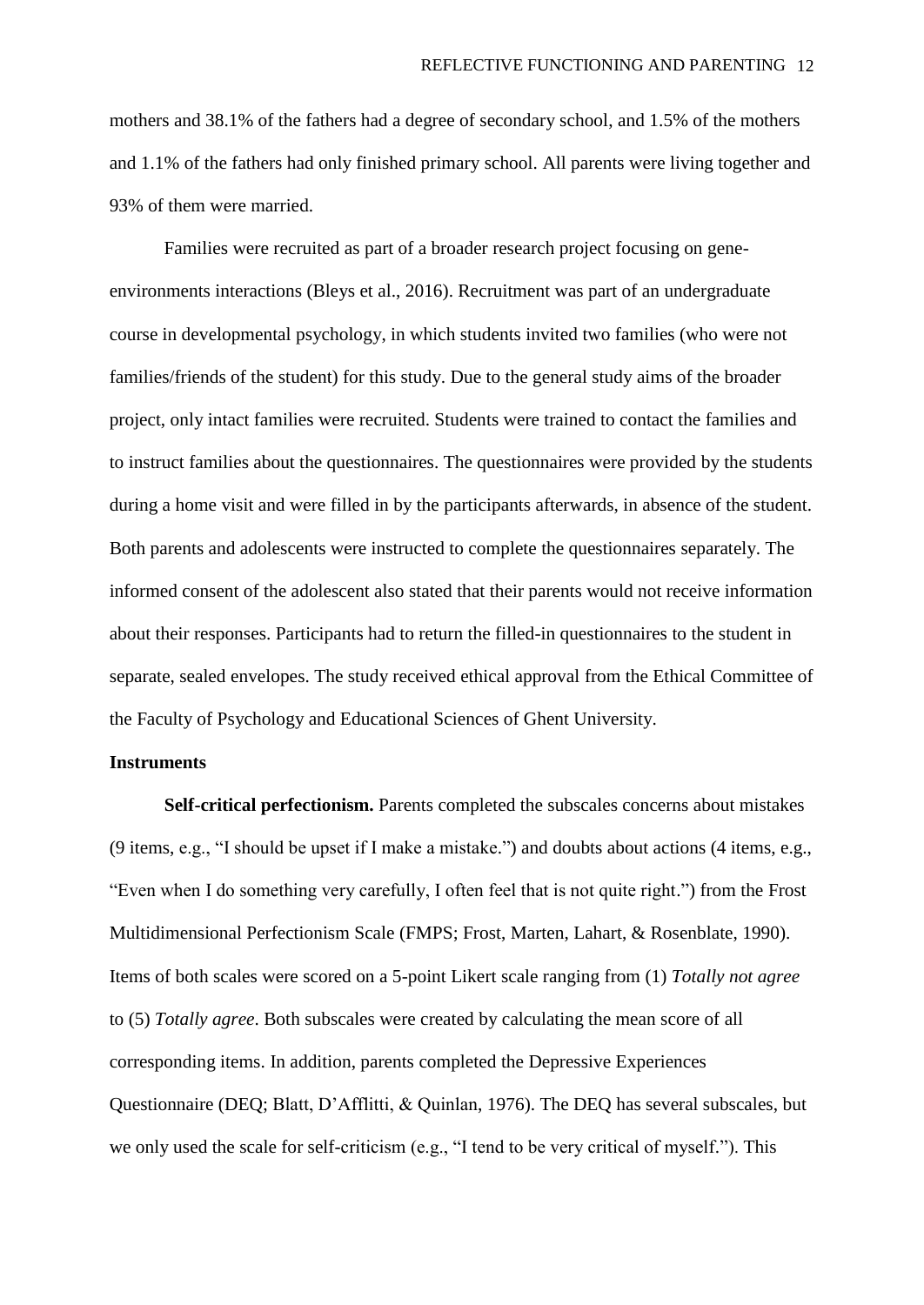subscale was scored on a 7-point Likert scale ranging from (1) *Totally not agree* to (7) *Totally agree*. The scale was computed using standard scoring procedures of the DEQ (Zuroff, Quinlan, & Blatt, 1990). These three scales are strong markers of the construct of self-critical perfectionism (Dunkley, Zuroff, & Blankstein, 2003). The internal consistencies of the subscales concerns about mistakes and coubts about actions in this study were, respectively, .87 and .77 in the maternal data and .85 and .76 in the paternal data. Cronbach's alpha could not be computed for the DEQ because of its complex scoring procedure.

**Parental reflective functioning.** Parents filled out the 18-item Parental Reflective Functioning Questionnaire for Adolescents (PRFQ-A; Luyten, Mayes, Nijssens, & Fonagy, 2017b). The PRFQ-A is an adaptation of the Parental Reflective Functioning Questionnaire (PRFQ; Luyten, Mayes, et al., 2017a), which was originally designed for parents of children between 0 and 5 years of age. In the PRFQ-A, the wording of the original items is slightly adjusted so as to be more suitable for parents of children aged between 12 and 18 years. The PRFQ-A measures parents' ability and interest to reflect on and to understand their own and their child's internal mental states and includes three subscales, each consisting of six items: interest and curiosity in mental states (e.g., "I try to see situations through the eyes of my child."), certainty of mental states (e.g., "I always know why my child acts the way he or she does."), and pre-mentalizing modes (e.g., "When my child is being difficult he or she does that just to annoy me."). Items were scored on a 7-point Likert scale ranging from (1) *Strongly disagree* to (7) *Strongly agree*. Each subscale was created by calculating the mean score of its corresponding items.

Because this study is among the first to use the PRFQ-A, confirmatory factor analyses (CFA) were conducted to investigate its factor structure using M*plus* 7.3 (Muthén & Muthén, 1998-2012). As missing data were MCAR for the included items (Little's MCAR test: *χ*2(196)  $=151.83$ ,  $p=.99$ ), full information maximum likelihood was used. Model fit was evaluated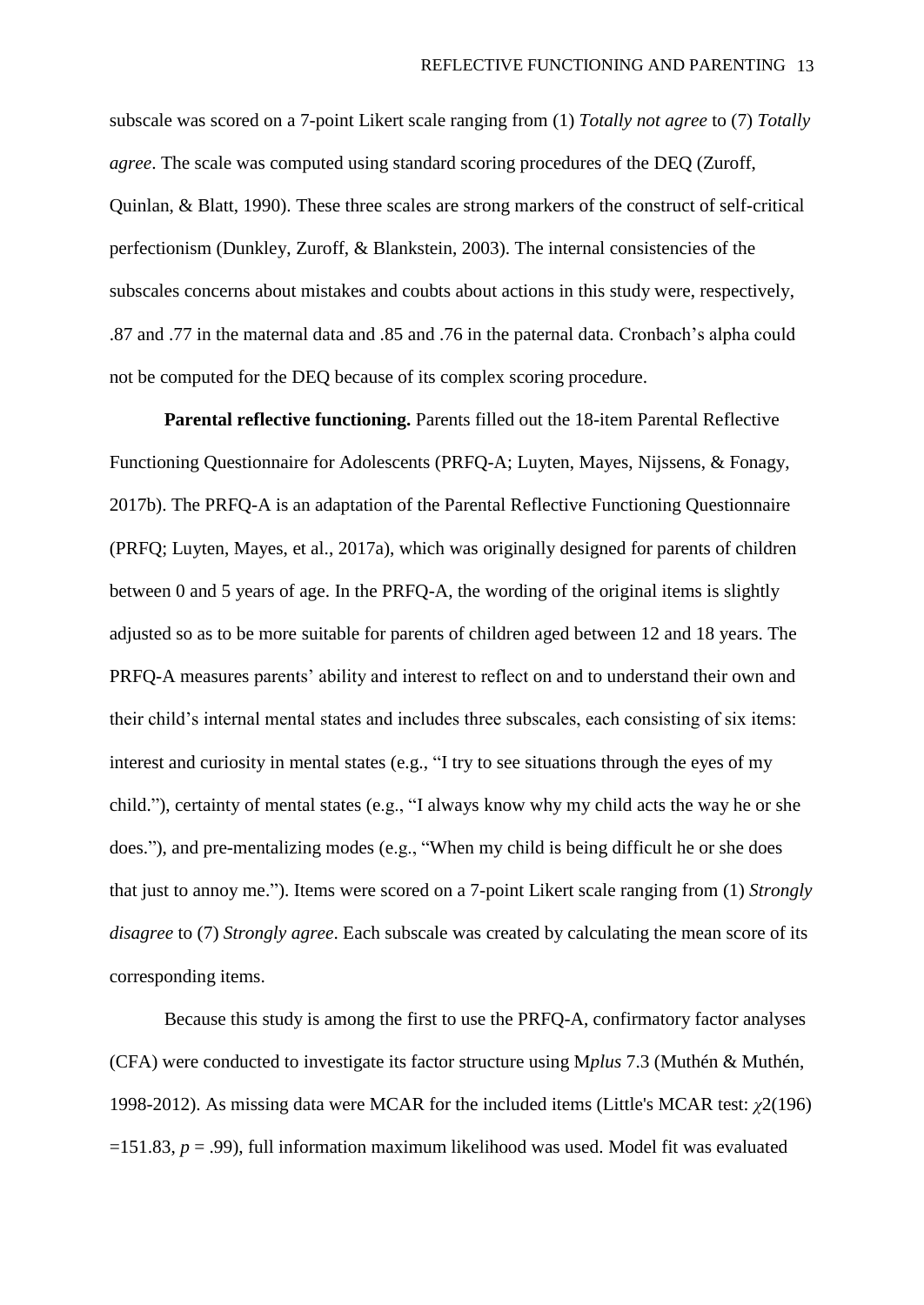with the ratio of chi-square/degrees of freedom  $(\chi^2/DF)$ , root mean square error of approximation (RMSEA), and standardized root mean square residual (SRMR). A good model fit is indicated by as  $\chi^2$ /DF around 2 or lower, a RMSEA value of .08 and a SRMR value of .08 or lower (Hu & Bentler, 1999; Kline, 2010). The expected three-factor solution had an acceptable fit:  $\chi^2$ /DF = 2.08, RMSEA = .06, SRMR = .08 and  $\chi^2$ /DF= 2.46, RMSEA = .07, SRMR = .09 for, respectively, the maternal and paternal models. Modification indices suggested to add some correlations between errors of items, which led to an even better model fit,  $\chi^2$ /DF = 1.87, RMSEA = .06, SRMR = .08, and  $\chi^2$ /DF = 2.08, RMSEA = .06, SRMR = .08, for, respectively, the maternal and paternal models. All items had significant  $(p < .001)$ loadings on their respective factors  $(M_{\text{loading}} = .54$  for both the maternal and paternal models). Internal consistencies ranged between .62 and .78 (see Table 1).

**Psychologically controlling parenting.** Parents' use of psychological control was assessed with two questionnaires rated by the parents and the adolescents. Parents rated the parent version (Soenens et al., 2006) of the 8-item Psychological Control Scale (PCS; Barber, 1996) (e.g., "I tend to be less friendly to my son/daughter if he/she does not see things like I do."). In addition, parents filled out the 9-item Achievement-Oriented Psychological Control Scale from the Dependency-Oriented and Achievement-Oriented Psychological Control Scale (DAPCS; Soenens et al., 2010) (e.g., "I am less friendly with my son/daughter if s/he performs less than perfectly."). Adolescents rated their parents' use of psychologically controlling strategies on child-report versions of the same scales (e.g., "My father/mother is less friendly with me if I do not see things his/her way." for the PCS and "My father/mother is less friendly with me if I perform less than perfectly." for the DAPCS). All scales were scored on a 5-point Likert scale ranging from (1) *Totally not agree* to (5) *Totally agree*. The scores of the two scales were highly correlated (mean *r* across informants = .62). Exploratory factor analyses indicated that one underlying factor explained most of the variance in the items and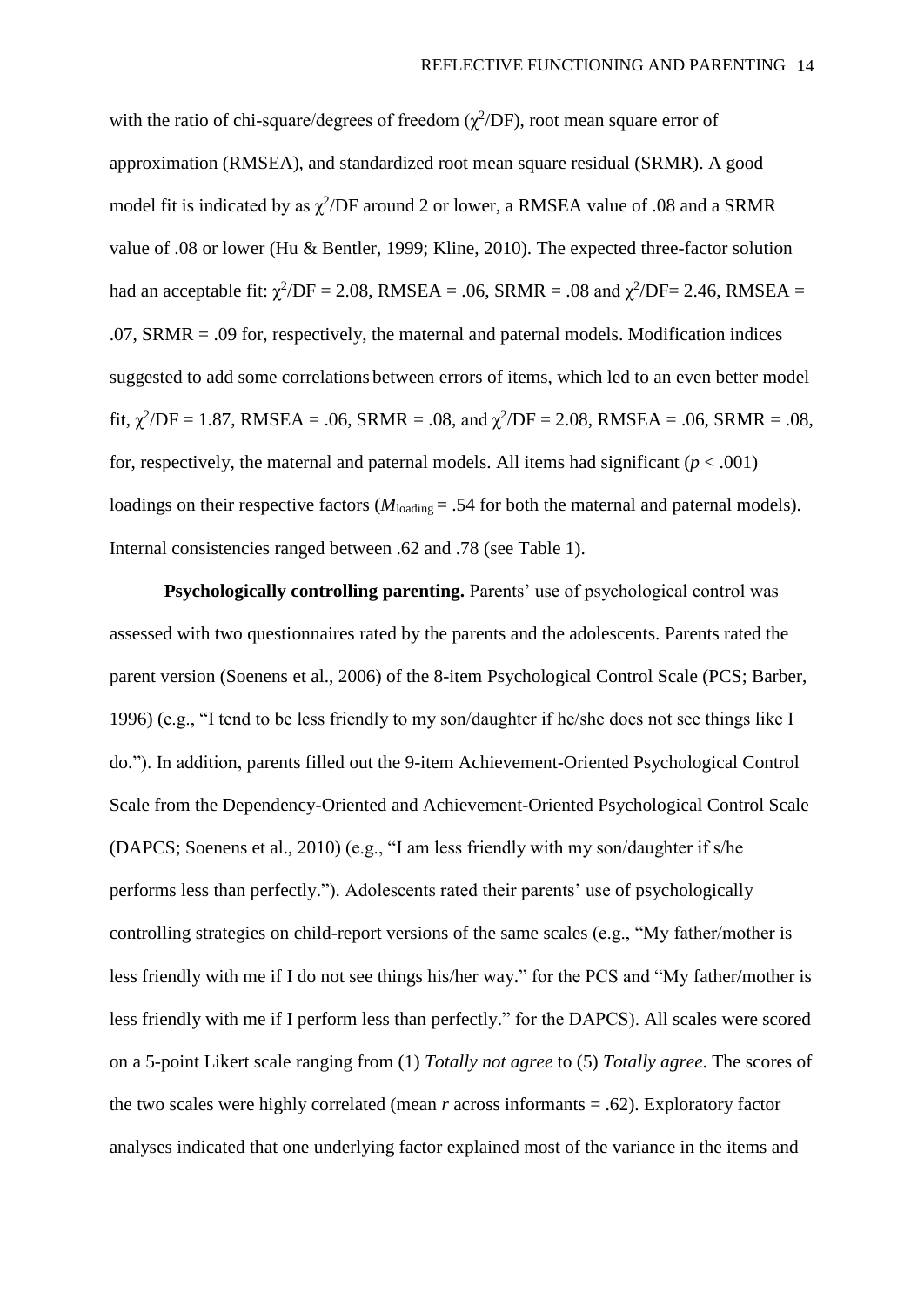CFA indicated that a one-factor solution had an acceptable fit for all models and that all items had significant  $(p < .001)$  loadings on the underlying factor. Therefore, the two scales were combined for parents and adolescent into a composite score for psychologically controlling parenting by calculating the mean score of all items. Internal consistencies of these combined scales ranged between .84 and .92 (see Table 1).

**Child problem behavior.** When testing the hypothesized model, it was deemed important to control statistically for the adolescent's problem behaviors because, in principle, associations between parental reflective functioning and parenting may be spurious due to associations with the child's problem behaviors as a third variable. Adolescents' display of problem behavior may undermine parents' capacity for reflective functioning (Camoirano, 2017) and elicit more controlling parenting (Pettit, Laird, Dodge, Bates, & Criss, 2001; Soenens et al., 2008), thereby causing a (spurious) association between reflective functioning and controlling parenting. To rule out this possibility, we controlled statistically for the adolescents' problem behaviors. Both parents rated their child's behavioral problems on the Child Behavior Checklist/6-18 (CBCL; Achenbach & Rescorla, 2001). The CBCL assesses problem behavior over the past 6 months (e.g., "Destroys his/her own things.") on a 3-point Likert scale ranging from (0) *not true* to (2) *very true*. The scales encompass 113 items and include: anxious/depressive behavior, withdrawn/depressive behavior, somatic complaints, social problems, attentional problems, thought problems, other problems, aggressive behavior, and rule-breaking behavior. The first three scales represent internalizing problem behaviors, and the last two scales represent the externalizing problem behaviors. Both subscales were created by calculating the mean score of all corresponding items. Internal consistencies of these subscales ranged between .87 and .88 (see Table 1).

#### **Plan of Analyses**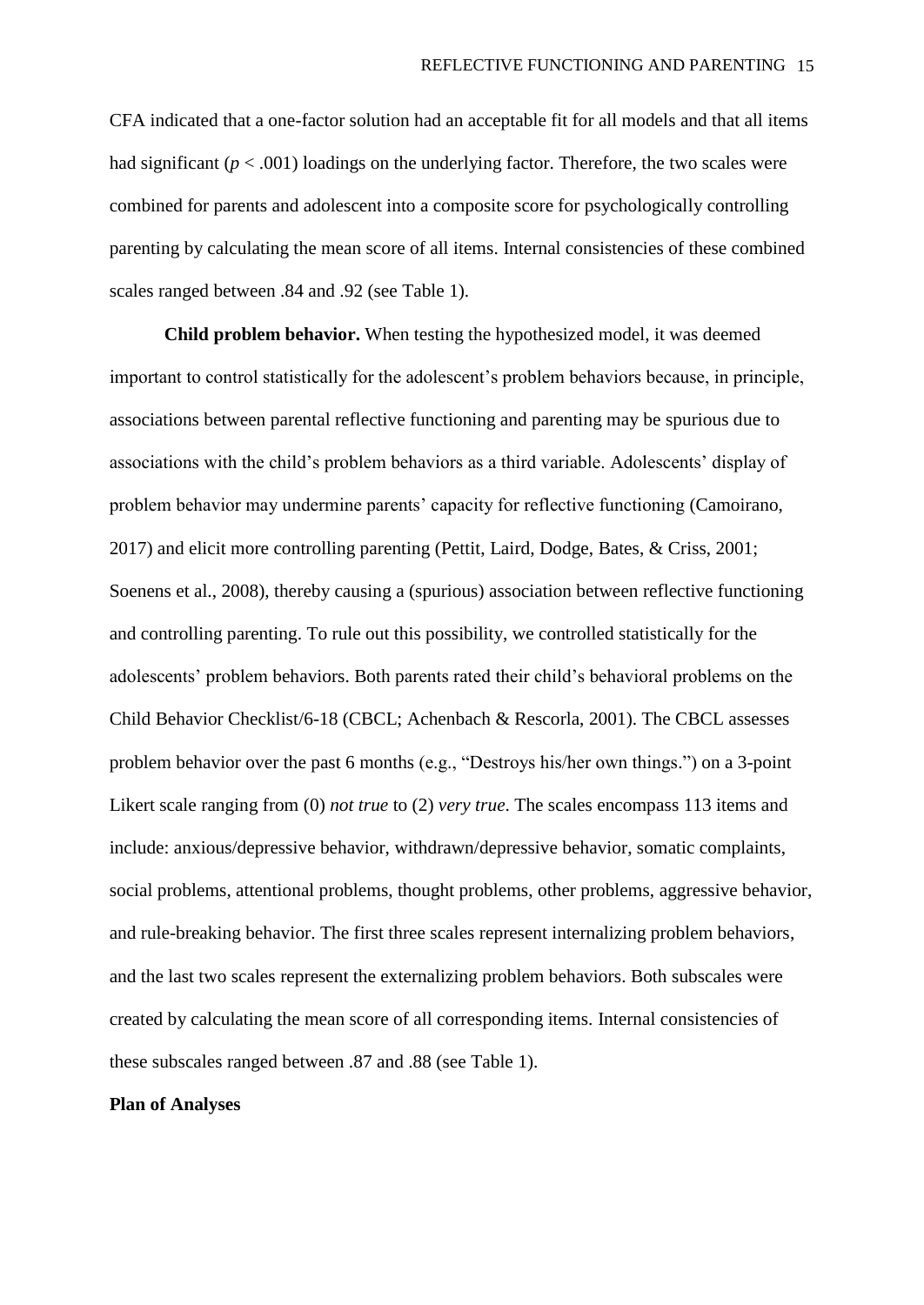Before conducting the primary analyses, we conducted descriptive analyses using SPSS Statistics 21. Preliminary analyses examined relations between demographic characteristics, such as child age and gender and parents' age and education, and the study variables. To address the main research questions, structural equation modeling (SEM) with latent variables was conducted using M*plus*7.3 (Muthén & Muthén, 1998-2012). As missing data were missing at random (Little's MCAR test:  $\chi$ 2 (60) = 69.21 *p* = .20), full information maximum likelihood (FIML) was used. The different research questions were examined in two steps. First, we investigated the direct effect of self-critical perfectionism on psychological control. Subsequently, we examined the intervening role of parental reflective functioning in the relation between self-critical perfectionism and psychologically controlling parenting. Mediation was tested by combining (1) model comparisons and (2) testing indirect effects. As for the model comparisons, we followed Holmbeck's guidelines (1997) by testing both a full mediation model (i.e., a model with only indirect paths between the independent and dependent variable via the mediator) and a partial mediation model (i.e., a model with both an indirect and a direct path between the independent variable and the dependent variable). Full mediation is shown when the fit of the partial mediation is not better than the fit of the full mediation model (Holmbeck, 1997). As for testing indirect effects, we used bootstrapping (using 1000 samples) to account for potential deviations from multivariate normality (Preacher & Hayes, 2008).

#### **RESULTS**

### **Descriptive Statistics and Preliminary Analyses**

Table 1 presents the Cronbach alphas, means, and standard deviations of the study variables for both mothers and fathers. Mothers' age was related negatively to the dimension certainty of mental states, and adolescents' age was related negatively with fathers' and mothers' certainty of mental states (Table 1). We conducted analyses of variances (ANOVAs)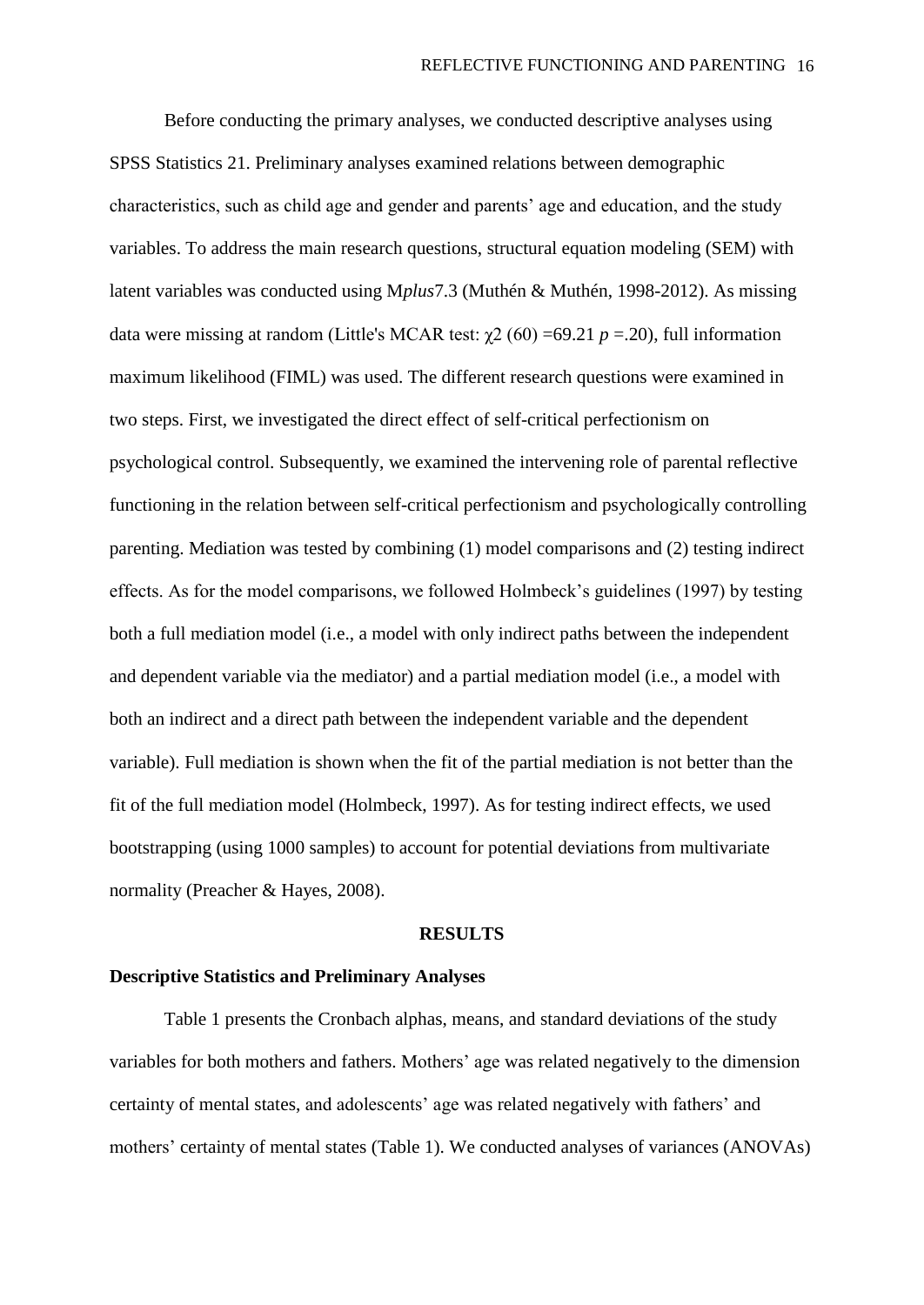to examine the effect of the child's gender and the level of parental education on the study variables. Mothers of boys ( $M = 2.24$ ) scored higher on the scale doubts about actions than mothers of girls  $(M = 2.02)$ ,  $F(1,265) = 4.09$ ,  $p < .05$ ,  $d = .25$ . No other gender effects were observed. Fathers' level of education related to parent-reported psychologically controlling parenting,  $F(3,261) = 2.596$ ,  $p = .05$ , with fathers with a secondary degree scoring lower than fathers with a university degree. In addition, mothers' level of education related to prementalizing,  $F(3,261) = 3.365$ ,  $p < .05$ . Mothers with lower levels of education scored higher. Based on these findings, we controlled for the child's age and gender and for parents' age and educational level in the primary analyses.

Table 1 also presents the correlations between the study variables. The scales measuring self-critical perfectionism correlated positively with parents' self-reported psychological control (*rs* ranging between .29 and .39, all *p*s < .001), but not with adolescents' reports on perceived psychological control. The three scales measuring self-critical perfectionism correlated with both mothers' and fathers' pre-mentalizing capacity (*r*s ranging between .18 and .26, all *p*s < .01). The relations between the three scales measuring selfcritical perfectionism and certainty about mental states and interest and curiosity in mental states were, however, less consistent and smaller (*r*s ranging between .02 and -.11, all *p*s > .05 for certainty about mental states, *r* ranging between .08, *p* = .18, and .16, *p*s < .01 for interest and curiosity in mental states). Of the three subscales measuring parental reflective functioning, pre-mentalization correlated most strongly with psychological control, as reported by both parents and adolescents (*r*s ranging between .24 and .44, all *p*s < .001). The dimensions certainty about mental states and interest and curiosity in mental states, on the other hand, correlated less consistently with psychological control (*r*s ranging between -.13, *p* < .05, and .08), with most associations being non-significant. Because pre-mentalizing was the only dimension of parental reflective functioning with strong and consistent relations with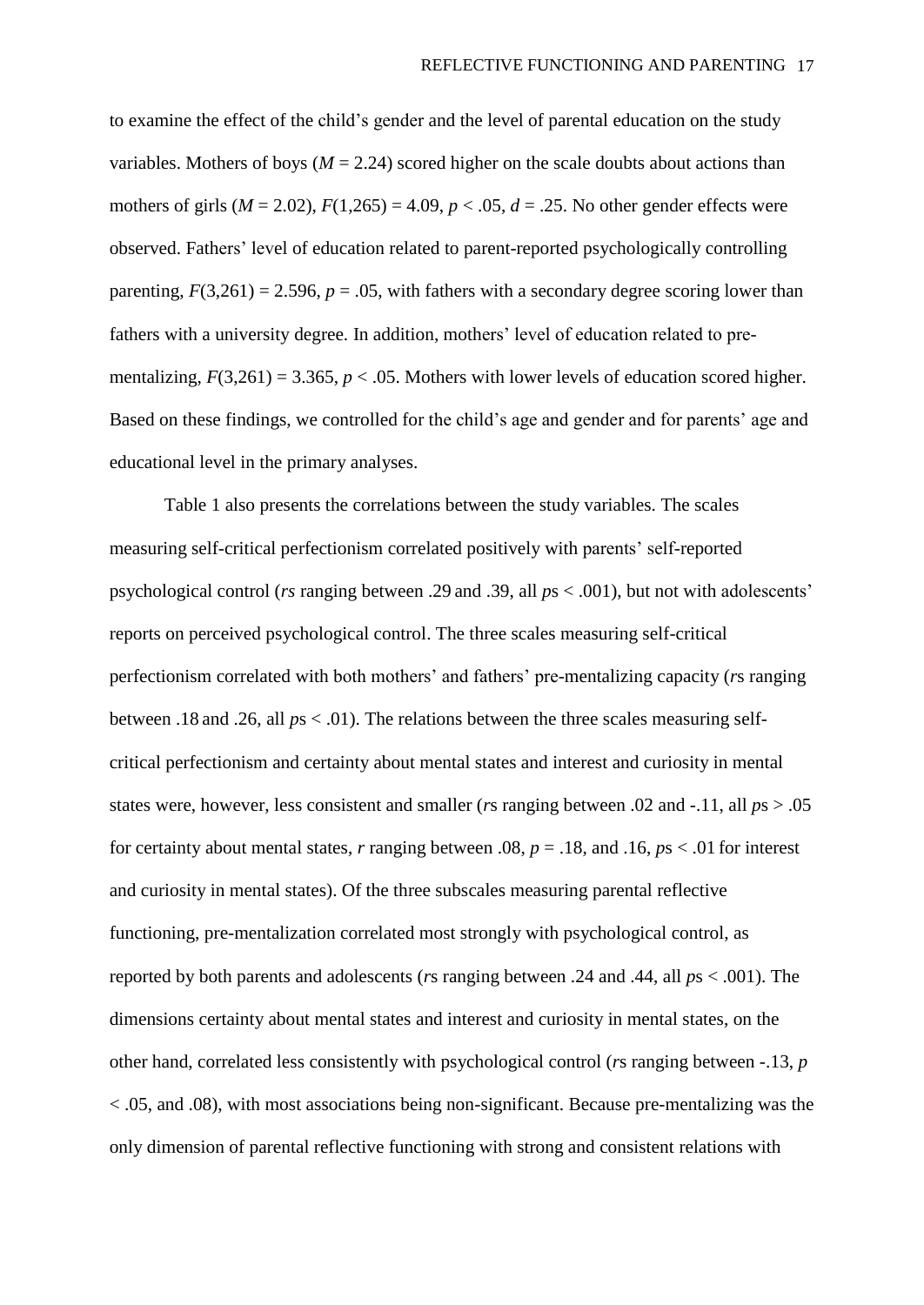parents' self-critical perfectionism and psychological control, we included only this dimension in the further analyses.

Correlations with adolescents' problem behaviors show that both externalizing and internalizing problem behavior correlate positively with parents' self-critical perfectionism, pre-mentalizing capacity and psychological control. Therefore, we included both types of behavioral problems as control variables in the final retained models.

#### **Primary Analyses**

**Measurement models.** Prior to estimating the structural models, we examined measurement models for maternal and paternal data separately, with latent factors for selfcritical perfectionism, pre-mentalizing, and psychological control. The latent factor for selfcritical perfectionism was represented by the scales doubts about actions, concerns about mistakes and self-criticism. The latent factor for psychological control was represented by adolescent-reported and parent self-reported psychological control. The loadings of the adolescent- and self-reported indicators of psychological control were set equal to ensure that both informants would contribute equally to the content of the latent factor. The latent factor for pre-mentalizing was represented by three parcels which were created through random selection of items. Using parcels is advised as a suitable technique for creating latent factors from unidimensional scales (Little, Cunningham, Shahar, & Widaman, 2002). All indicators were controlled for the child's age and gender and parent's age and educational level. To do so, we created residual scores for each of the scales or parcels by regressing each scale/parcel on the demographic variables and by saving the obtained unstandardized residual scores. These unstandardized residual scores were then included as indicators of the latent factors.

The initial measurement models did not include correlations between indicators of factors, but inspection of the modification indices suggested that adding a correlation between doubts about actions and self-criticism in the maternal model was needed to improve the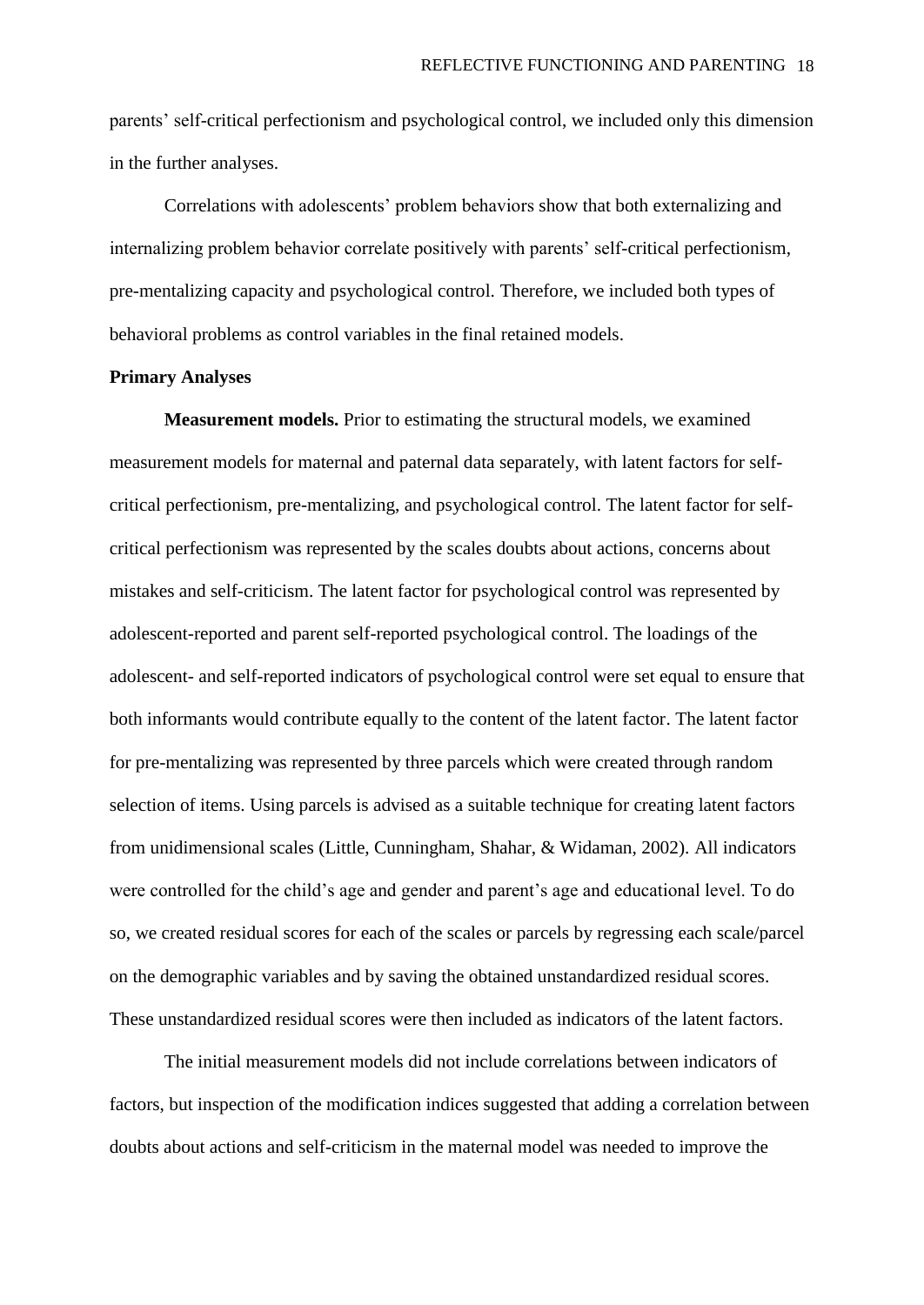model fit. In the final maternal and paternal models, all indicators loaded  $(p < .001)$  on their respective latent factors with loadings ranging from .54 to .82 for the maternal model and from .51 to .80 for the paternal model. Both models showed good model fit  $(\chi^2/DF = 1.64$ , RMSEA = .05, SRMR = .05 and  $\chi^2$ /DF = 2.08, RMSEA = .06, SRMR = .06 for, respectively, the maternal and paternal model).

**Structural models.** First, we examined the direct relation between parents' selfcritical perfectionism and psychological control. The results of this direct model indicated that self-critical perfectionism relates positively to psychological control in both the maternal and the paternal model ( $\beta = .52$ ;  $p < .001$ ;  $\chi^2$ /DF = 4.81, RMSEA = .12, SRMR = .07 and  $\beta = .57$ ;  $p < .001$ ;  $\chi^2$ /DF = 4.49, RMSEA = .12, SRMR = .08, respectively).

Second, pre-mentalizing was added to the model to investigate its mediating role in the relation between self-critical perfectionism and psychological control. The full mediation model (i.e., a model only including indirect relations between the independent and dependent variable through pre-mentalization) showed that parents' self-critical perfectionism was positively associated with pre-mentalizing modes ( $\beta$  = .48;  $p$  < .001, for maternal model,  $\beta$  = .42;  $p < .001$ , for paternal model), which was, in turn, positively associated with psychological control ( $\beta = .83$ ;  $p < .001$ , for maternal model, and  $\beta = .78$ ;  $p < .001$ , for paternal model). The indirect association (tested with bootstrapping) between self-critical perfectionism and psychological control via pre-mentalization was significant in both the maternal and paternal model (*β* = .40; 95%CI = [.21; .59]; *p* < .001, and *β* = .32; 95%CI = [.12; .53]; *p* < .01, respectively). The fit of this full mediation model was  $\chi^2/DF = 1.98$ , RMSEA = .06, SRMR = .05 for the maternal model and  $\chi^2$ /DF = 2.80, RMSEA = .08, SRMR = .07 for the paternal model.

Next, we tested partial mediation models in which a direct path between self-critical perfectionism and psychological control was added back into each model. In both the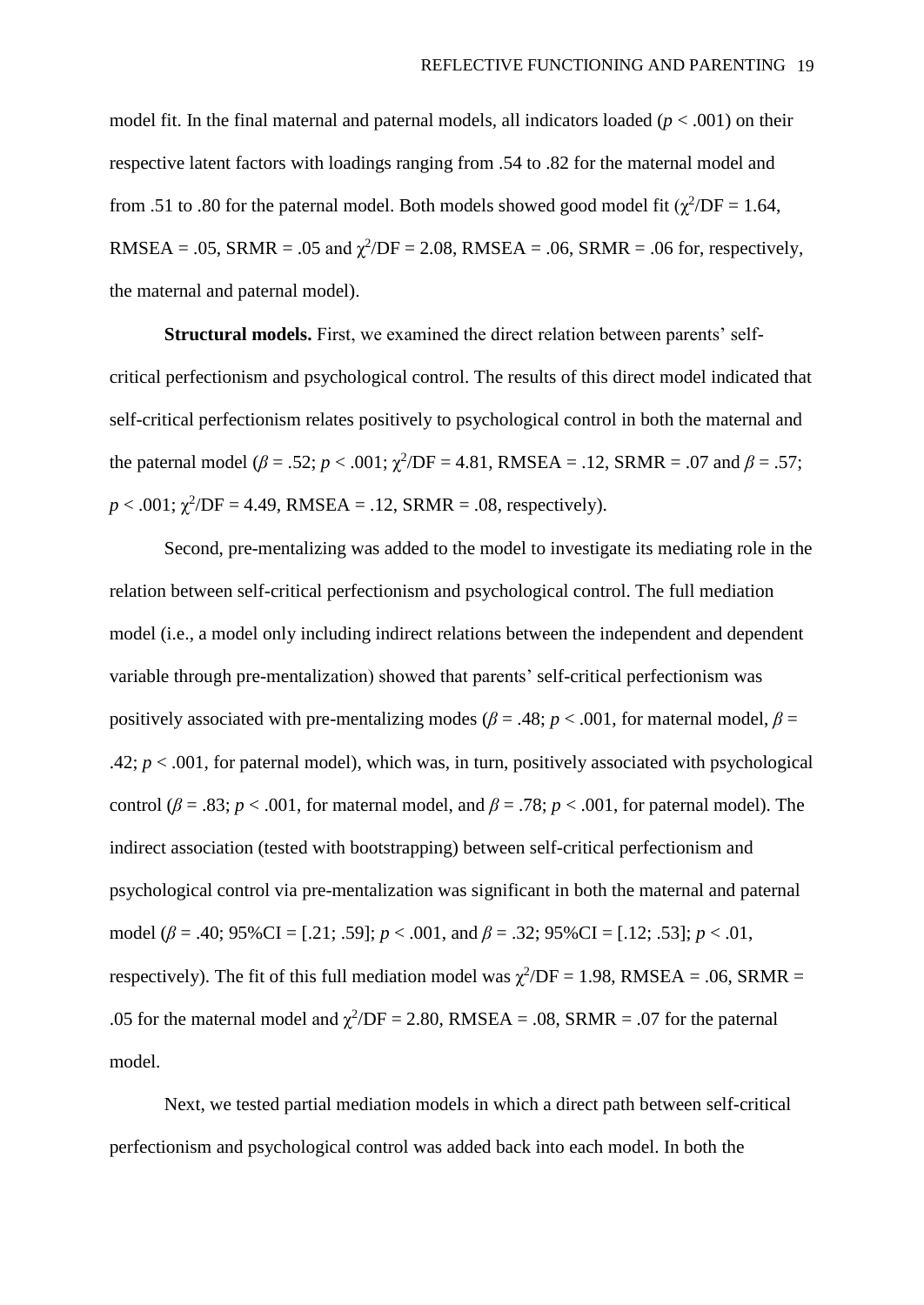maternal  $(\chi^2$ /DF = 1.78, RMSEA = .05, SRMR = .05) and the paternal models  $(\chi^2$ /DF = 2.12, RMSEA =  $.07$ , SRMR =  $.06$ ), self-critical perfectionism was directly associated with psychological control ( $\beta$ = .24;  $p$  < .05, for the maternal model,  $\beta$ = .38;  $p$  < .001, for the paternal model). The indirect effect of self-critical perfectionism via pre-mentalizing was significant in both models ( $\beta$ = .28; 95%CI= [.10; .47]; *p* < .01, for the maternal model and  $\beta$ = .19; 95%CI= [.07; .32]; *p* < .01, for the paternal model). Chi-square difference tests indicated that the partial mediation model fitted the data better than the full mediation model for both mothers ( $\chi^2$   $\Delta$  (1) = 5.47, *p* < .05) and fathers ( $\chi^2$   $\Delta$  (1) = 15.17, *p* < .001). The final maternal and paternal models are presented in Figures 1 and 2. The maternal and paternal model explained, respectively, 65% and 61% of psychologically controlling parenting.

As a final step, we controlled for adolescent externalizing and internalizing problem behaviors (rated, respectively, by mothers or fathers) in the final retained models. We added a correlation between both types of problem behavior (which were allowed to correlate) and self-critical perfectionism and added paths from both types of problem behavior to prementalization and psychological control. For the maternal model ( $\chi^2/DF = 1.65$ , RMSEA = .05, SRMR = .05), both internalizing and externalizing problem behavior correlated with parents' self-critical perfectionism (respectively,  $\beta = .42$ ;  $p < .001$ , and  $\beta = .19$ ;  $p < .05$ ) and externalizing problems related to mothers' pre-mentalization ( $\beta$  = .56; *p* < .001), but not to psychological control ( $\beta$  = .14;  $p$  = .35). Internalizing problems did not relate to mothers' prementalization ( $\beta$  = -.11; *p* = .30) or maternal psychological control ( $\beta$  = -.06; *p* = .57). The direct and the indirect effect of self-critical perfectionism on psychological control, via prementalizing, continued to be significant ( $\beta$  = .24; *p* < .05 for the direct effect and  $\beta$  = .23; 95%CI= [.04; .26];  $p < .05$  for the indirect effect). For the paternal model ( $\chi^2$ /DF = 1.80,  $RMSEA = .06, SRMR = .05)$  similar results were found: Both internalizing and externalizing problem behavior correlated with fathers' self-critical perfectionism (respectively,  $\beta = .26$ ;  $p <$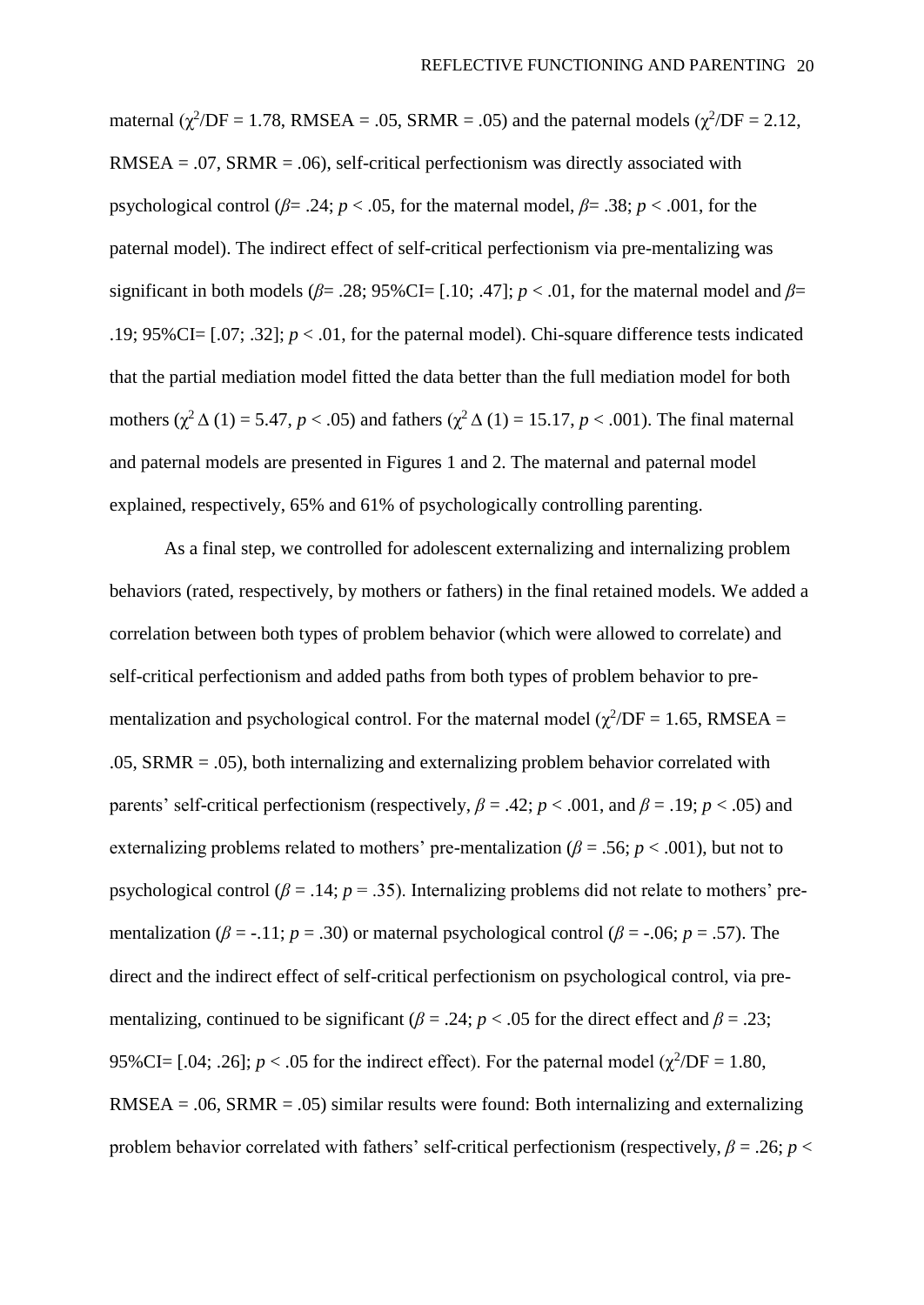.01, and  $\beta$ = .25;  $p$  < .001) and externalizing problems related to fathers' pre-mentalization ( $\beta$  = .45; *p* < .001). The direct association between fathers' self-critical perfectionism and psychological control remained significant ( $\beta$  = .39; *p* < .001), but the indirect association via pre-mentalizing became marginally significant (*β*= .12; 95%CI = [-.04; .24]; *p* = .06). Overall, most associations remained significant when controlling for adolescent problem behaviors.

**Additional analyses.** First, we tested the mediation models including all subscales of parental reflective functioning (rather than pre-mentalizing modes only). For both maternal and paternal data, self-critical perfectionism was positively associated with pre-mentalizing modes ( $\beta$  = .49; *p* < .001, for maternal model,  $\beta$  = .41; *p* < .01, for paternal model), but not with certainty about mental states ( $\beta$  = -.07; *p* = .58, for maternal model,  $\beta$ = -.02; *p* = .83, for paternal model) and interest in mental states ( $\beta$  = .12; *p* = .29, for maternal model,  $\beta$  = .16; *p* = .14, for paternal model). In addition, the only significant indirect association (tested with bootstrapping) was between self-critical perfectionism and psychological control via prementalization (respectively,  $\beta = .42$ ; 95%CI = [.20; .64];  $p < .001$ , and  $\beta = .33$ ; 95%CI = [.12; .51];  $p < .01$ ).

Second, we tested the mediation models including a separate factor for achievementoriented psychological control (using the adolescent-reported and parent-reported scores as indicators) and general psychological control (again using the adolescent-reported and parentreported scores as indicators). To ensure that the model would converge, a correlation between the two adolescent reports had to be included. The relations between the study variables remained similar when the composite factor for psychological control was replaced by the two specific factors. That is, in both maternal  $(\chi^2/DF = 1.91, RMSEA = .06, SRMR =$ .07) and the paternal  $(\chi^2/DF = 2.53, RMSEA = .08, SRMR = .09)$  models, self-critical perfectionism was related directly and indirectly, via pre-mentalization, to both achievementoriented psychological control and general psychological control. Because the findings were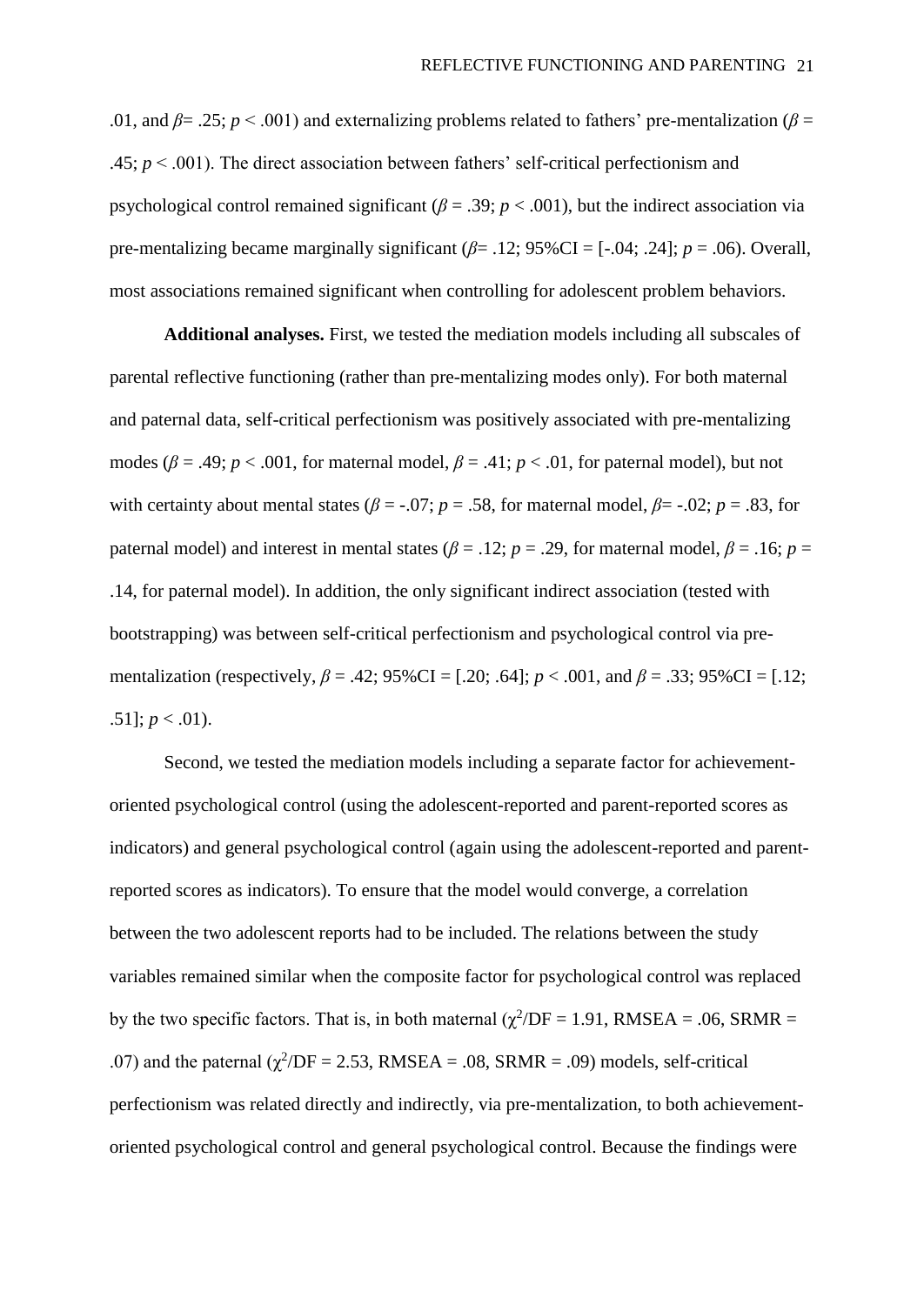essentially similar across these two measures of psychological control, we used a combined score in the main analyses.

Third, we tested a full mediation model including only adolescents' reports of psychologically controlling parenting. To this aim, we created a latent factor for adolescentreported psychologically controlling parenting consisting of the two scales achievementoriented psychological control and psychological control scale. The full mediation model showed that parents' self-critical perfectionism was positively associated with prementalization ( $\beta = .40$ ;  $p < .01$ , for maternal model,  $\beta = .33$ ;  $p < .01$ , for paternal model), which in turn related positively to psychological control as reported by the adolescent ( $\beta$  = .45;  $p < .001$ , for maternal model,  $\beta = .27$ ;  $p < .01$ , for paternal model). In both the maternal and paternal models, the indirect association (tested with bootstrapping) between self-critical perfectionism and psychological control via pre-mentalization was significant (respectively, *β* = .18; 95%CI = [.07; .28]; *p* < .001, and *β* = .09; 95%CI = [.003; .18]; *p* < .05). The fit of this full mediation model was  $\chi^2$ /DF = 1.39, RMSEA = .04, SRMR = .04, for the maternal model and  $\chi^2$ /DF = 1.16, RMSEA = .03, SRMR = .04, for the paternal model. These results indicate that the indirect association between self-critical perfectionism and psychologically controlling parenting (through) parents' pre-mentalization shows up when relying only on adolescent reports of psychologically controlling parenting.

Fourth, we formally tested whether the structural associations in the maternal and paternal models were similar or different by conducting multi-group analyses. We compared a constrained model (i.e., a model in which the parameters were constrained to be invariant between mothers and fathers) to an unconstrained model (i.e., a model in which the parameters for the structural paths were allowed to vary between mothers and fathers) by evaluating the Satorra–Bentler scaled  $\chi^2$ difference test (SBS  $\chi^2$   $\Delta$ ). Comparison of the fit of the unconstrained and constrained models indicated that there was no significant difference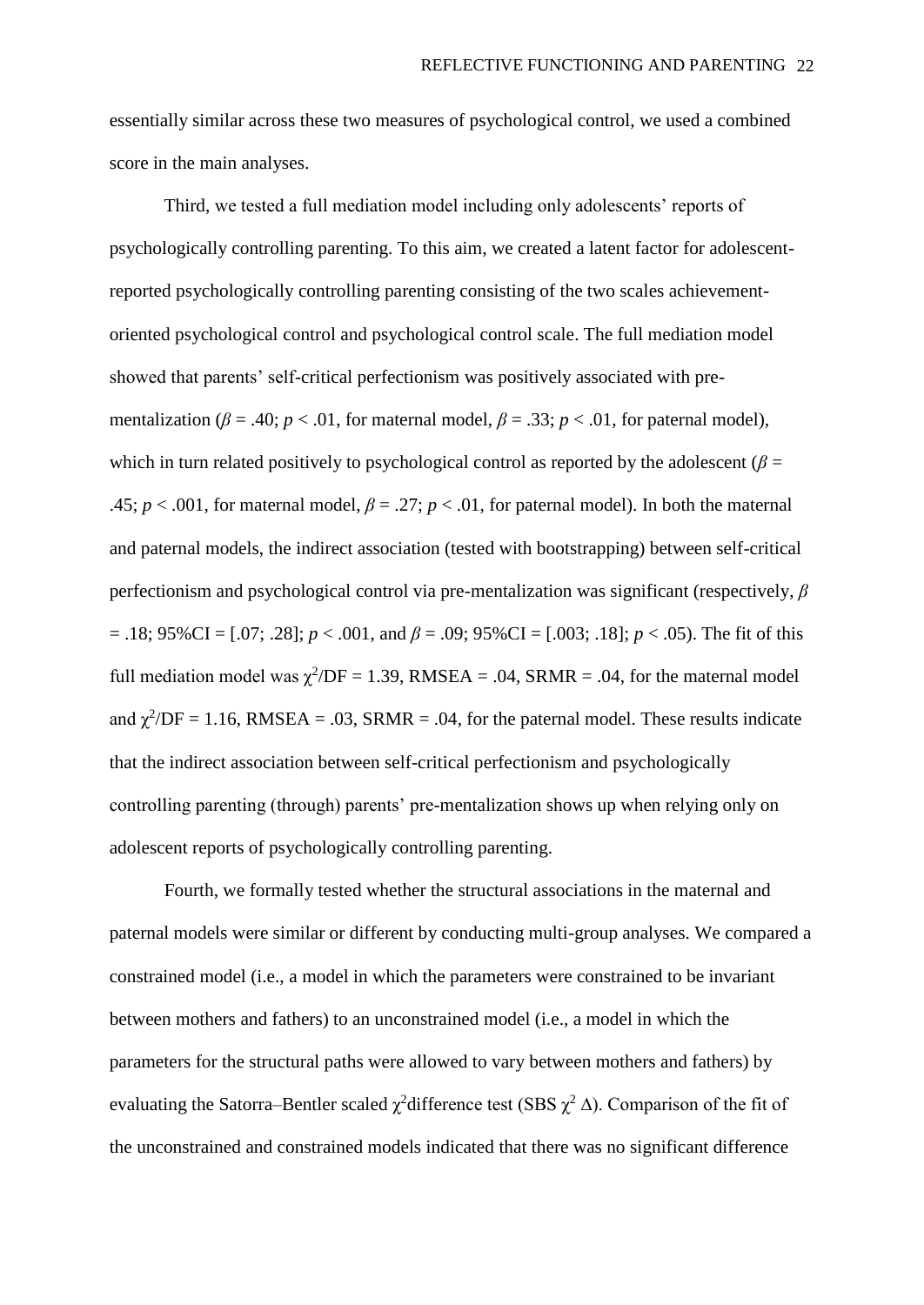between models (SBS  $\chi^2$  ∆(3) = 4.63, *p* = .20). Thus, relations among self-critical perfectionism, pre-mentalization, and psychologically controlling parenting are similar among mothers and fathers. In addition, we also tested the potential moderating impact of child gender and parents' educational level through a series of multi-group analyses. For the multigroup analyses regarding parents' educational level we created two groups: (0) parents with a primary or secondary degree and (1) parents with a college or university degree. The multigroup analyses indicated that child gender and parental education do not moderate the relations among self-critical perfectionism, pre-mentalization, and psychologically controlling parenting (regarding child gender: SBS  $\chi^2$   $\Delta$  (3) = 1.08, *p* = .78, for the maternal model, SBS  $\chi^2$   $\Delta$  (3) = 6.23, *p* = .10, for the paternal model; regarding parents' educational level: SBS  $\chi^2$   $\Delta$ (3) = 1.08, *p* = .78, for the maternal model, SBS  $\chi^2$   $\Delta$  (3) = 6.23., *p* = .10, for the paternal model).

Fifth, we tested moderation models in which parental reflective functioning moderates the association between self-critical perfectionism and psychologically controlling parenting (rather than mediation models). For both maternal and paternal data, we tested the interaction between each subscale of reflective functioning and self-critical perfectionism (i.e., a composite of the three subscales) in the prediction of psychological control (i.e., a composite of the adolescent and parent report). In total, 6 regression analyses were conducted (i.e., 3 for the maternal data and 3 for the paternal data). These analyses indicated that there are no significant interaction effects between the subscales of reflective functioning and self-critical perfectionism in the prediction of psychological control and, thus, suggest that parental reflective functioning does not moderate the association between self-critical perfectionism and psychologically controlling parenting.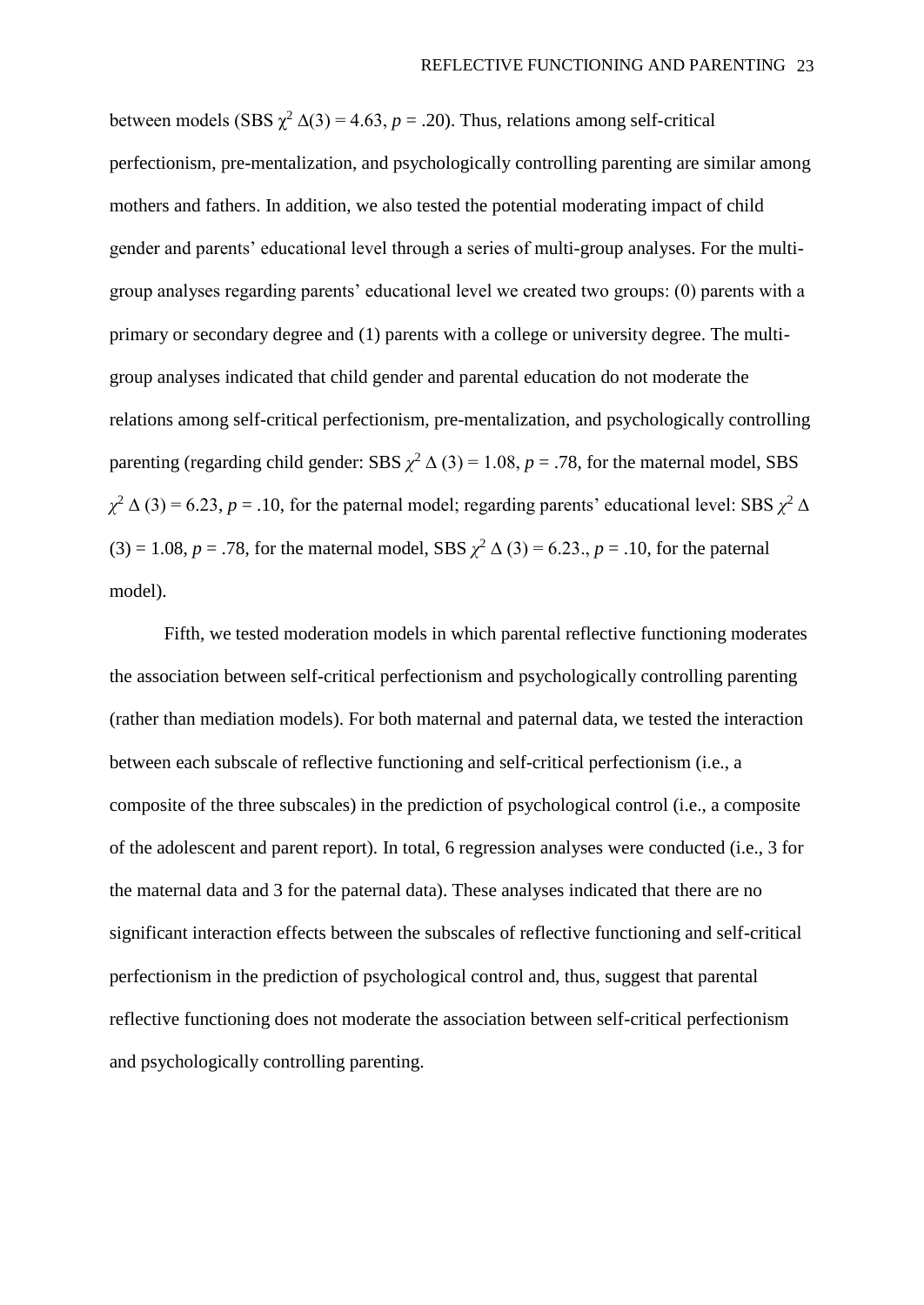#### **DISCUSSION**

Although research has identified parents' self-critical perfectionism as an important determinant of psychologically controlling parenting, why exactly parents scoring high on this personality trait are more prone to rely on psychologically controlling strategies remains unclear. The current study aimed to advance our understanding of the link between parental self-critical perfectionism and psychological control by examining the role of parental reflective functioning. The results point to both indirect and direct pathways.

# **The Indirect Association Between Self-Critical Perfectionism and Psychological Control**

First, the indirect pathway indicates that impaired parental reflective functioning represents an intervening mechanism in the association between parental self-critical perfectionism and psychological control among both mothers and fathers of adolescents. More specifically, this study identified parents' incapacity to reflect on their adolescents' mental world and their tendency to make maladaptive attributions about their adolescents' internal states and behaviors (i.e., pre-mentalization) as a partial mediator between parental selfcritical perfectionism and psychologically controlling parenting.

Because of their focus on their own personal standards and their tendency to evaluate behavior and events in negative and harsh ways, parents with high levels of self-critical perfectionism are less able to comprehend and reflect on their adolescent's internal world and are more likely to make maladaptive attributions. The moderate size of the associations between self-critical perfectionism and pre-mentalization indicates that parents' self-critical perfectionism is likely only one of multiple determinants of pre-mentalizing and (parental) reflective functioning in general. Indeed, research has shown that reflective functioning is determined by several parental characteristics, such as their mental health (Bateman & Fonagy, 2010) and executive functioning (Rutherford et al., 2018), and by child characteristics such as child temperament (Demers, Bernier, Tarabulsy, & Provost, 2010).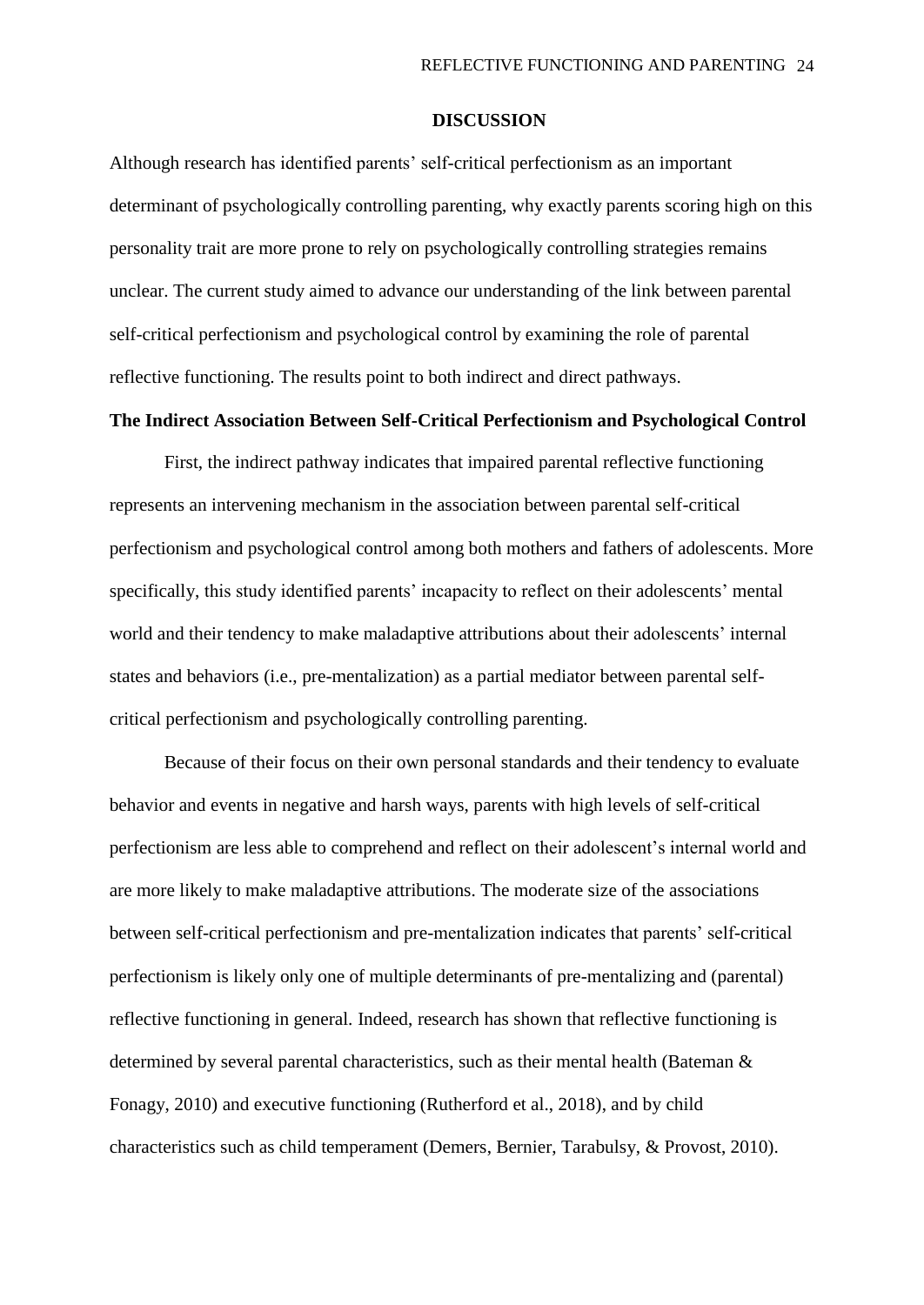The lack of consideration for the adolescent's mental states, or even the tendency to make hostile interpretations of the adolescent's mental states, in turn, renders parents vulnerable to rely on psychological control. These findings are consistent with previous studies documenting associations between impaired parental reflective functioning and dysfunctional parenting in early childhood (Grienenberger, Kelly, & Slade, 2005; Rostad & Whitaker, 2016; Rutherford et al., 2013, 2015, Smaling et al., 2016; Stacks et al., 2014), yet complement these studies focusing on early childhood by demonstrating a similar association between reflective functioning and parenting in adolescence. This generalization of effects in adolescence is important because adolescence is marked by high levels of emotional variability (Larson, Moneta, Richards, & Wilson, 2002; Soenens et al., in press), which may challenge parents' capacity for reflective functioning. Apparently, parents high on self-critical perfectionism are less able to handle the challenges posed to their mentalization skills during adolescence. This impaired capacity for reflective functioning may have important repercussions for adolescents' adjustment because adolescents face the difficult task of developing more mature modes of emotion regulation. Through their limited capacity for reflective functioning and by engaging in psychologically controlling practices, parents high on self-critical perfectionism are likely to hamper adolescents' healthy emotion regulation (Cui, Morris, Criss, Houltberg, & Silk, 2014; Roth, Assor, Niemiec, Ryan, & Deci, 2009).

The current results also indicate that two other dimensions of parental reflective functioning, interest and curiosity in mental states and certainty about mental states, did not function as intervening mechanisms in the relation between self-critical perfectionism and psychological control. This finding was somewhat unexpected because one could reason that self-critical perfectionism also relates to these dimensions of parental reflective functioning. More specifically, one might reason that parents high on self-critical perfectionism would be too self-absorbed to show interest in their child's internal world. However, the non-significant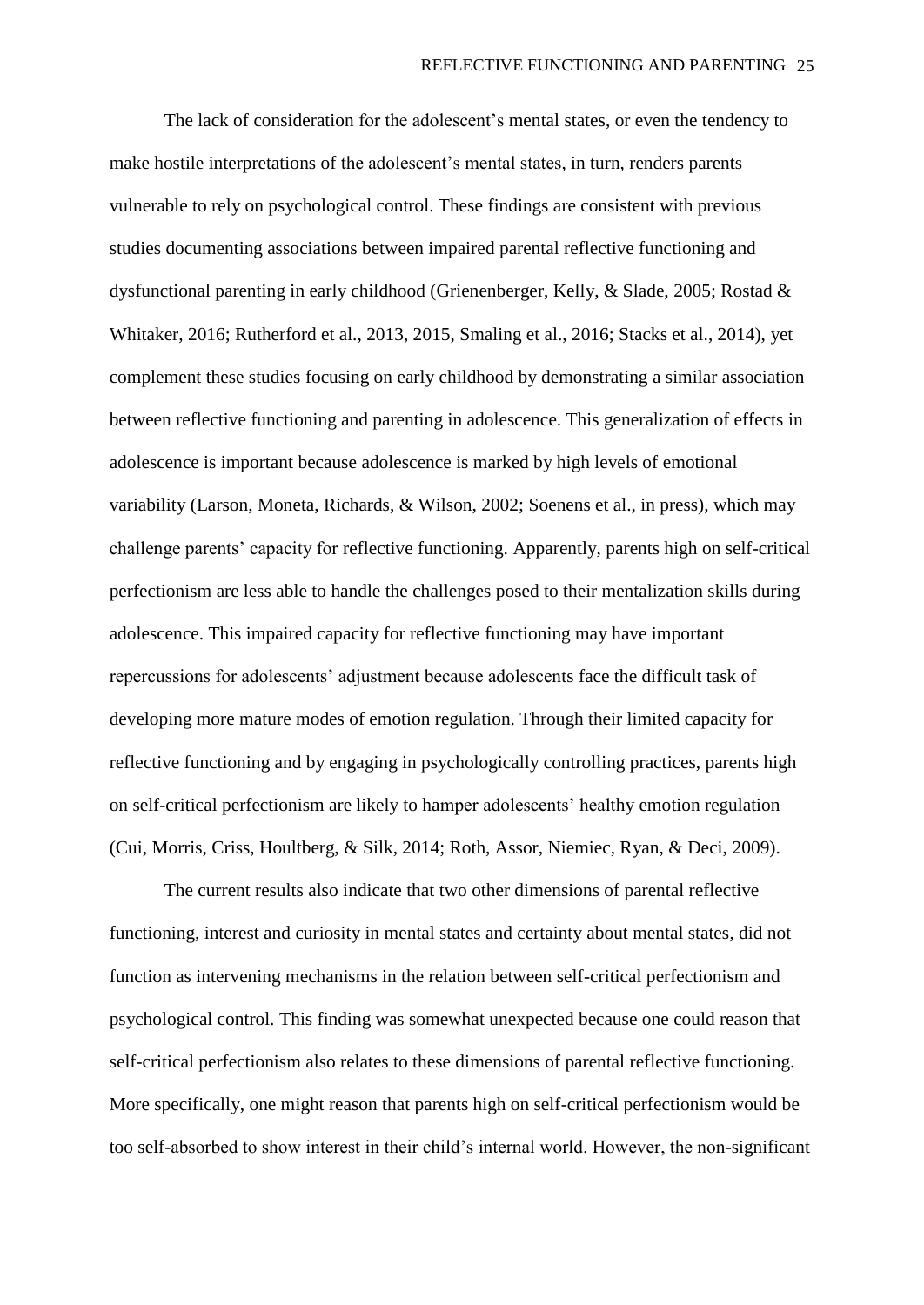association with interest and curiosity suggests that parents high on self-critical perfectionism, at least occasionally, show an interest in their adolescent's emotions. Future research relying on a diary design or using an experience sampling methodology could examine whether these parents show ups and downs in their interest for the adolescent's perspective (rather than low overall levels of interest). Possibly, these parents' interest decreases only when parents are confronted with a personal failure, which may elicit preoccupation with their own standards and hinder interest in the adolescent's perspective (van der Kaap-Deeder et al., 2016).

It would be interesting for future research also to examine the nature of parental interest displayed by parents high on self-critical perfectionism. Possibly, the interest displayed by these parents is not entirely genuine, with these parents showing an interest mainly because they want to know whether their child is feeling well and whether they are doing a good job as a parent safeguarding the child from negative emotions. Past research has shown that parents high on self-critical perfectionism tend to hinge their self-worth on their child's achievements and success (Wuyts et al., 2015). Because the items for interest and curiosity used in the present study do not clearly distinguish between a genuine and open interest in the adolescent's frame of reference and a more parent-driven anxious sort of interest, we could not test this possibility. Future research with a more refined set of items (tapping into different parental motives for being interested in the child's feelings) or using interview methods to assess parental reflective functioning could yield deeper insights in this seemingly complex association.

Initially, we hypothesized that, much as they interpret their own behavior in a blackand-white fashion, self-critical perfectionistic parents would display higher levels of certainty about their children's mental states. That is, they would more easily jump to conclusions, thereby disregarding the opacity of the child's mental states. Yet, our findings did not confirm this association. Apparently, self-critical parents' tendency to evaluate their own behavior in a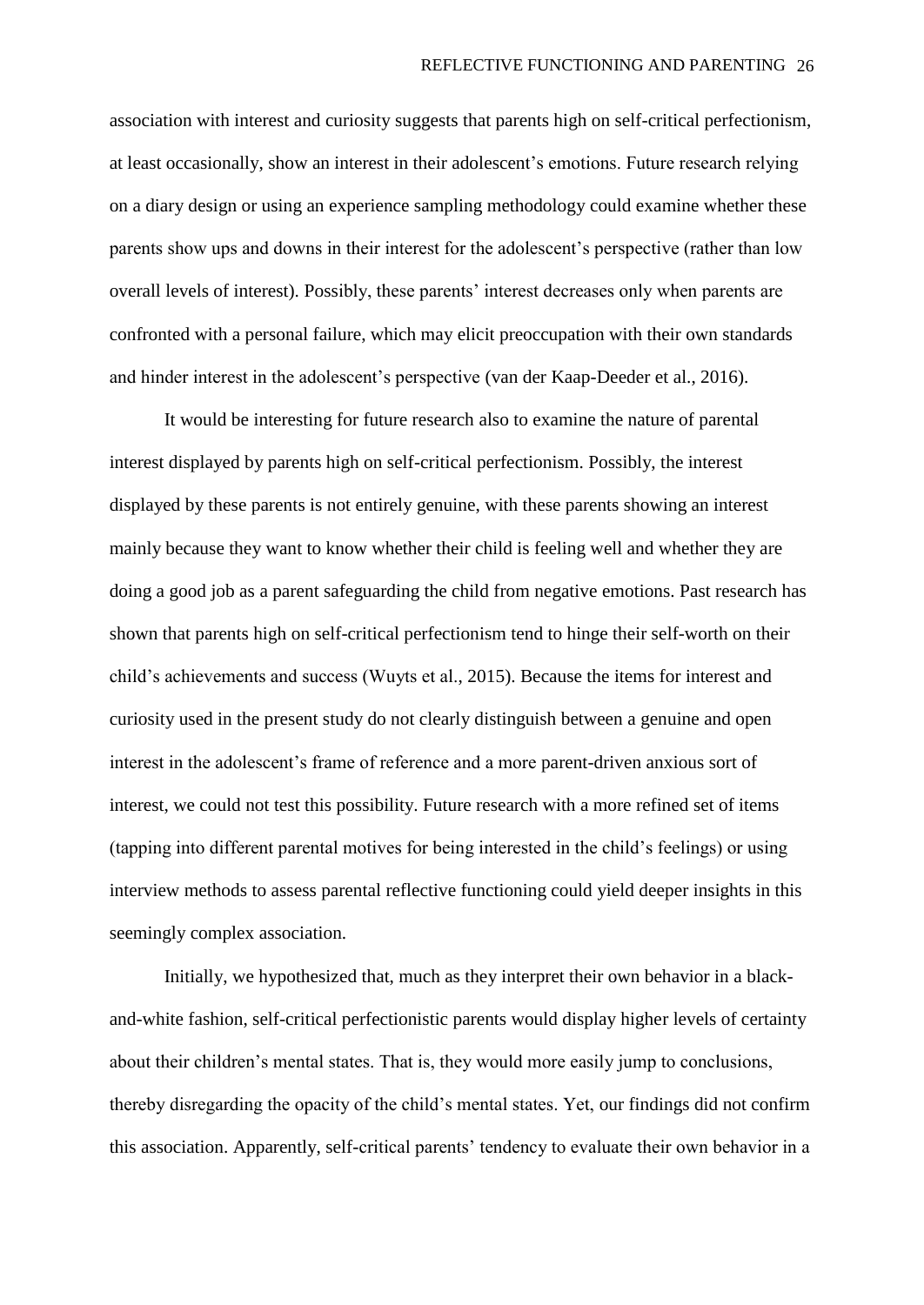black-and-white fashion does not necessarily translate into strong levels of certainty about what is going on for their child. Possibly, these parents oscillate between moments when they are (overly) confident about their knowledge of the child's mental states and moments when they are highly insecure about this knowledge. Indeed, insecurity and feelings of incompetence about important roles in life (including one's role as a parent) are central elements of self-critical perfectionism (Blatt, 1995). These feelings may result, at least temporarily, in uncertainty about the child's mental states. The possibility that parents high on self-critical perfectionism display large variability in their certainty about the child's mental states could also be tested in future diary-based research, thereby charting overall levels of certainty (as was done in the present study) and short-term fluctuations in certainty about the child's mental states.

Our findings further suggest that psychologically controlling parenting is mainly determined by parents' incapacity to reflect on their child's mental world and by their maladaptive interpretation of their child's internal states (i.e., pre-mentalization) rather than by their interest and curiosity in mental states and certainty about mental states. Although somewhat unexpected, this finding generally accords with research showing that dynamics involved in dysfunctional parenting (including psychological control) are somewhat distinct from dynamics involved in constructive parenting (such as sensitivity and autonomy-support). An absence of dysfunctional parenting does not necessarily indicate the presence of constructive parenting, and vice versa (Vansteenkiste & Ryan, 2013). Moreover, dysfunctional parenting is predicted more strongly by the presence of risk factors in the parents' environment and personal functioning than by an absence of facilitative resources (e.g., Gurland & Grolnick, 2005; Mabbe et al., 2018). In contrast, for parents to engage in constructive parenting practices, more is needed than an absence of risk factors. Parents are particularly likely to display more sensitive and autonomy-supportive parenting when they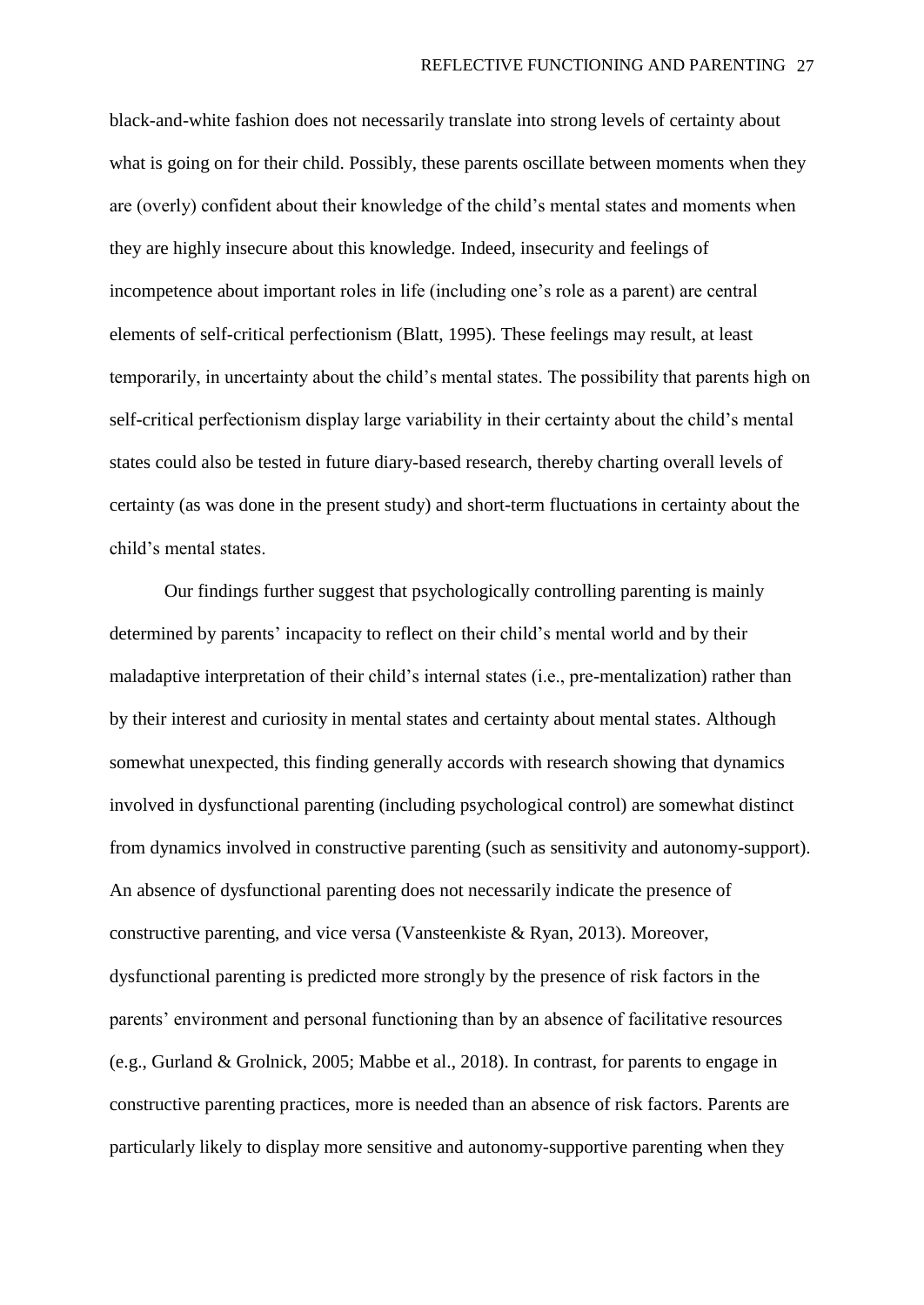possess psychosocial strengths (rather than just the absence of vulnerabilities). Research in the context of parental reflective functioning is consistent with this reasoning, showing for instance that interest and curiosity in mental states (which can be considered a positive parental resource) is related primarily to constructive dimensions of parenting, such as emotional availability (Luyten, Mayes, et al., 2017a) and involvement, and communication (Rostad & Whitaker, 2016). Thus, future research could include more diverse types of (both dysfunctional and constructive) parenting behavior, as it is possible that the different dimensions of parental reflective functioning relate uniquely or differently to various types of parenting behaviors. Using a more elaborate set of parenting measures, future research could test a "dual pathway" model, with pre-mentalization being a particularly strong predictor of maladaptive parenting (including psychologically controlling parenting) and with interest and curiosity being more strongly and specifically predictive of adaptive dimensions of parenting such as sensitivity and autonomy-support.

## **The Direct Association Between Self-Critical Perfectionism and Psychological Control**

A second finding of the current study is that parental self-critical perfectionism relates to psychological control directly in both mothers and fathers, with this association emerging on top of the indirect association through pre-mentalization. The tendencies of these parents to set unreasonable standards and to engage in negative and harsh self-evaluations apply to themselves, and extend to interactions with their children in a rather direct fashion. The use of intrusive practices appears to be an interpersonal expression of these parents' self-critical perfectionism. So, in line with previous research (Ahmad & Soenens, 2010; Bleys et al., 2016; Greblo & Bratko, 2014; Soenens et al., 2005, 2006), the current findings suggest that parents high on self-critical perfectionism rely on guilt-induction, shaming, or love-withdrawal to pressure their children to comply with high standards, to communicate that their love and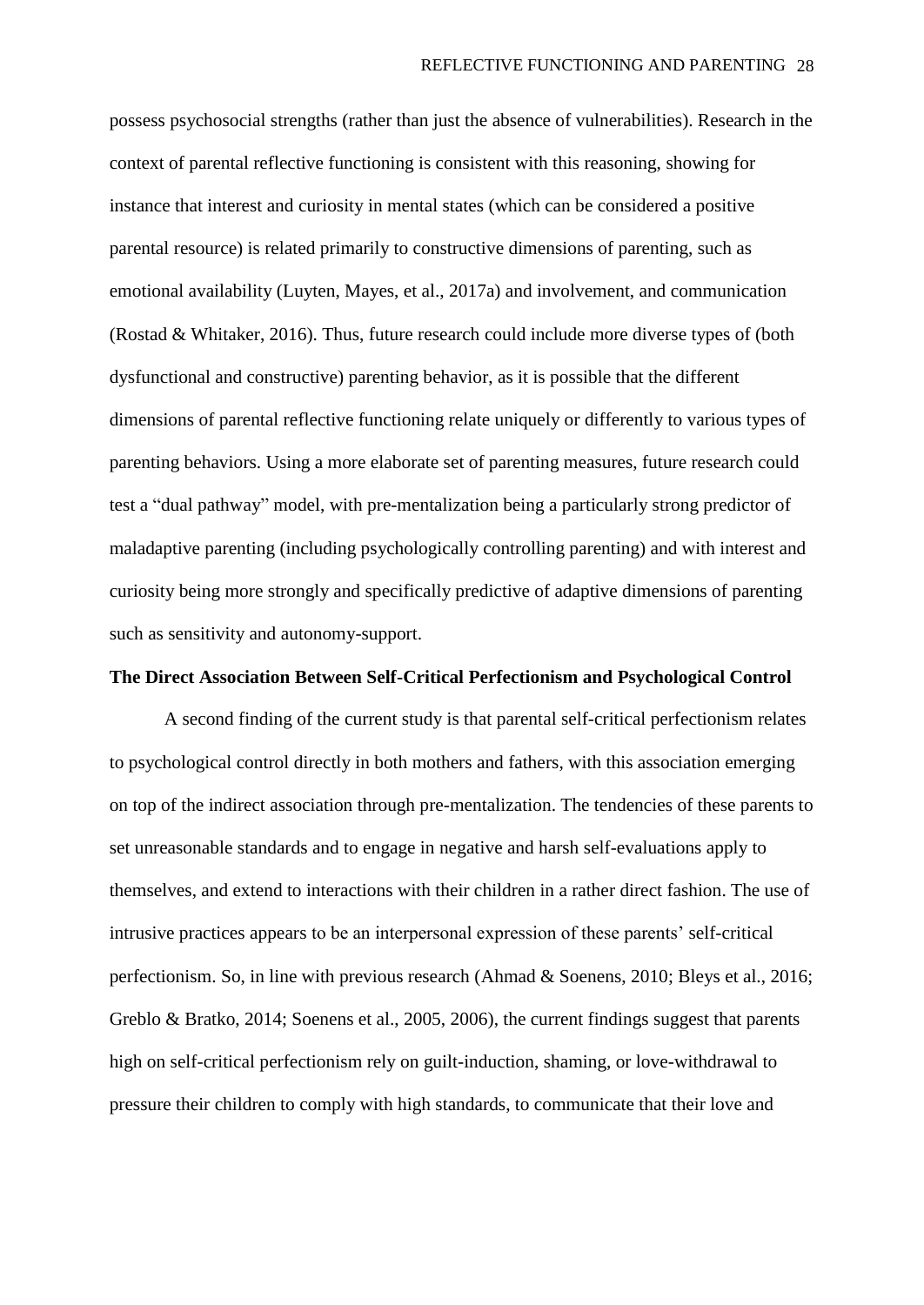affection depend on the child's ability to attain the parents' expectations, and to express their disappointment when these standards are not met.

Although the current findings suggest that part of the association between parental self-critical perfectionism and psychologically controlling parenting is direct, future research may consider the possibility that additional mediating variables (beyond reflective functioning) account for the association between parental self-critical perfectionism and psychological control. Parental psychological needs experiences may represent one such candidate mediator. Self-critical perfectionism is related to frustration of individuals' needs for autonomy (as expressed in feelings of pressure and obligation), competence (as expressed in feelings of failure and inadequacy), and relatedness (as expressed in feelings of loneliness and social alienation; Boone, Vansteenkiste, Soenens, van der Kaap-Deeder, & Verstuyf, 2014, Luyten & Blatt, 2016). In turn, experiences of psychological need frustration predict more autonomy-suppressing and controlling parenting (Dieleman et al., 2018; Mabbe et al., 2018; van der Kaap-Deeder et al., 2015). Thus, in addition to parental reflective functioning, which may represent a more cognitive mechanism, psychological needs experiences, which entail a more affective mechanism, may help to explain the association between parental selfcritical perfectionism and psychological control. It would be especially interesting to examine how one's capacity for reflective functioning and one's psychological needs interact as intervening mechanisms in the association between self-critical perfectionism and parenting.

# **Limitations and Suggestions for Future Research**

When interpreting the results of the current study some limitations need to be taken into account. First, the generalizability of the findings is limited by the inclusion of intact families only and by the high educational level of the sample. As Luyten, Mayes, et al. (2017a) showed that parents with lower educational levels are more vulnerable to rely on prementalization, it is important for future research to replicate current findings in a sample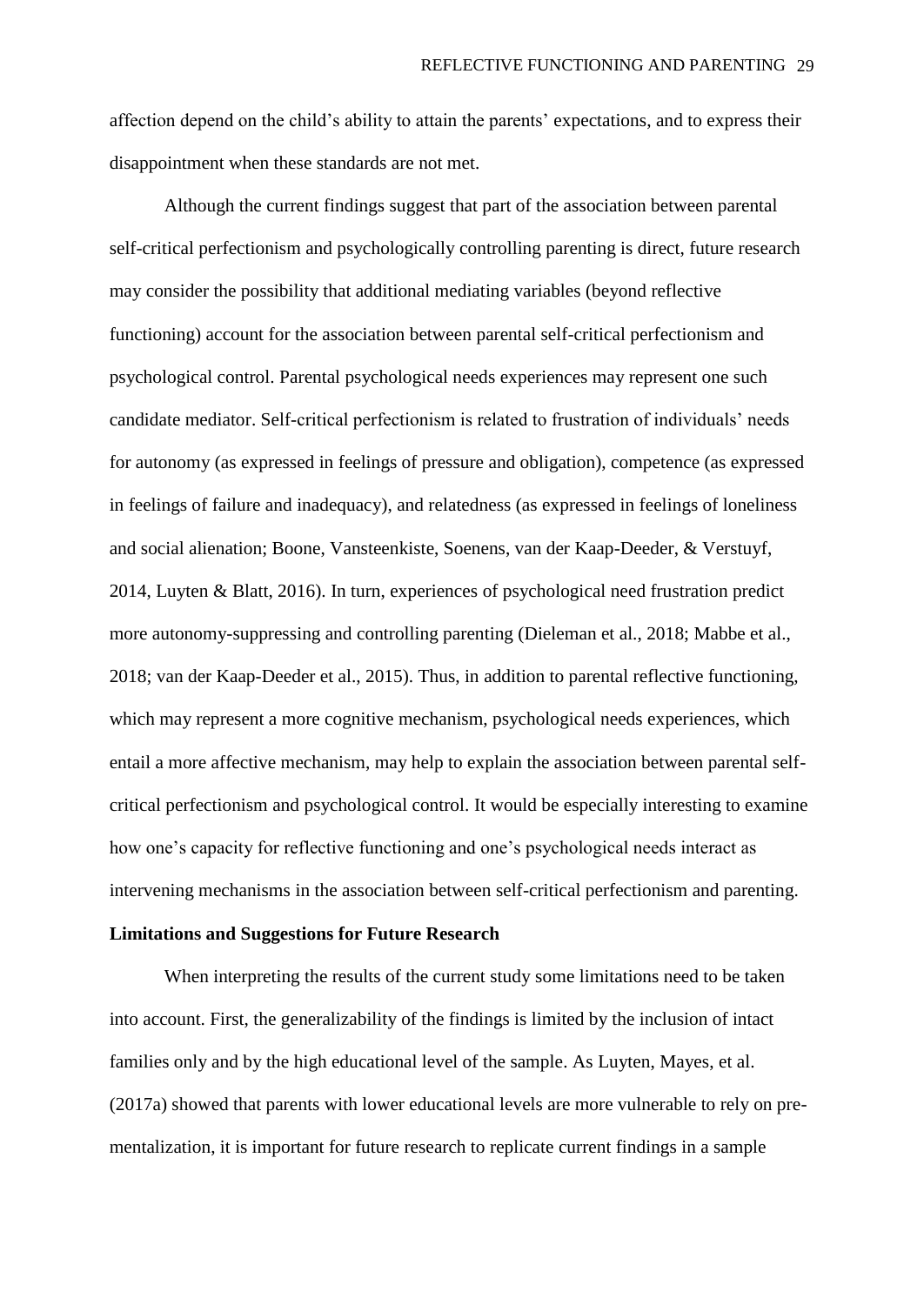characterized by more diversity in educational level. In addition, future research needs to include samples with more heterogeneity in terms of family structure or in at-risk groups (e.g., parents or adolescents with mental health problems). Our hypothesis is that in these samples, there will be higher scores and more variation in all three constructs. Given this presumable greater variation, it would be interesting to see whether the associations obtained in this study might be more pronounced in such high-risk samples.

Second, findings of this cross-sectional study do not speak to the issue of direction of effects, as reciprocal relations might exist among parental self-critical perfectionism, parental reflective functioning, psychologically controlling, and child features. To address the direction of effects, future research should use longitudinal or experimental designs. Longitudinal research would, for instance, allow researchers to examine how changes in specific facets of parental reflective functioning relate to changes in psychologically controlling parenting, which, in turn, forestall other facets of reflective functioning. Parents' pre-mentalizing mode of functioning may predict increased use of parental control, but this increased pressure may further forestall parents' readiness and capacity to curiously empathize with their children's viewpoint. In future research self-critical perfectionism could be primed experimentally (e.g., Shafran, Lee, Payne, & Fairburn, 2006) to examine its causal effect on parents' reflective capacities and parenting behavior (e.g., during a challenging task with the child). In addition, the current study only included dispositional (i.e., trait-like) measurements and did not take into account the dynamic day-to-day variations that have been reported in both perfectionism (Boone et al., 2012) and parenting behavior (van der Kaap-Deeder, Vansteenkiste, Soenens, & Mabbe, 2017). Therefore, it would be interesting for future research to use diary designs and to examine whether daily fluctuations in self-critical perfectionism relate to daily psychological control via daily parental reflective functioning.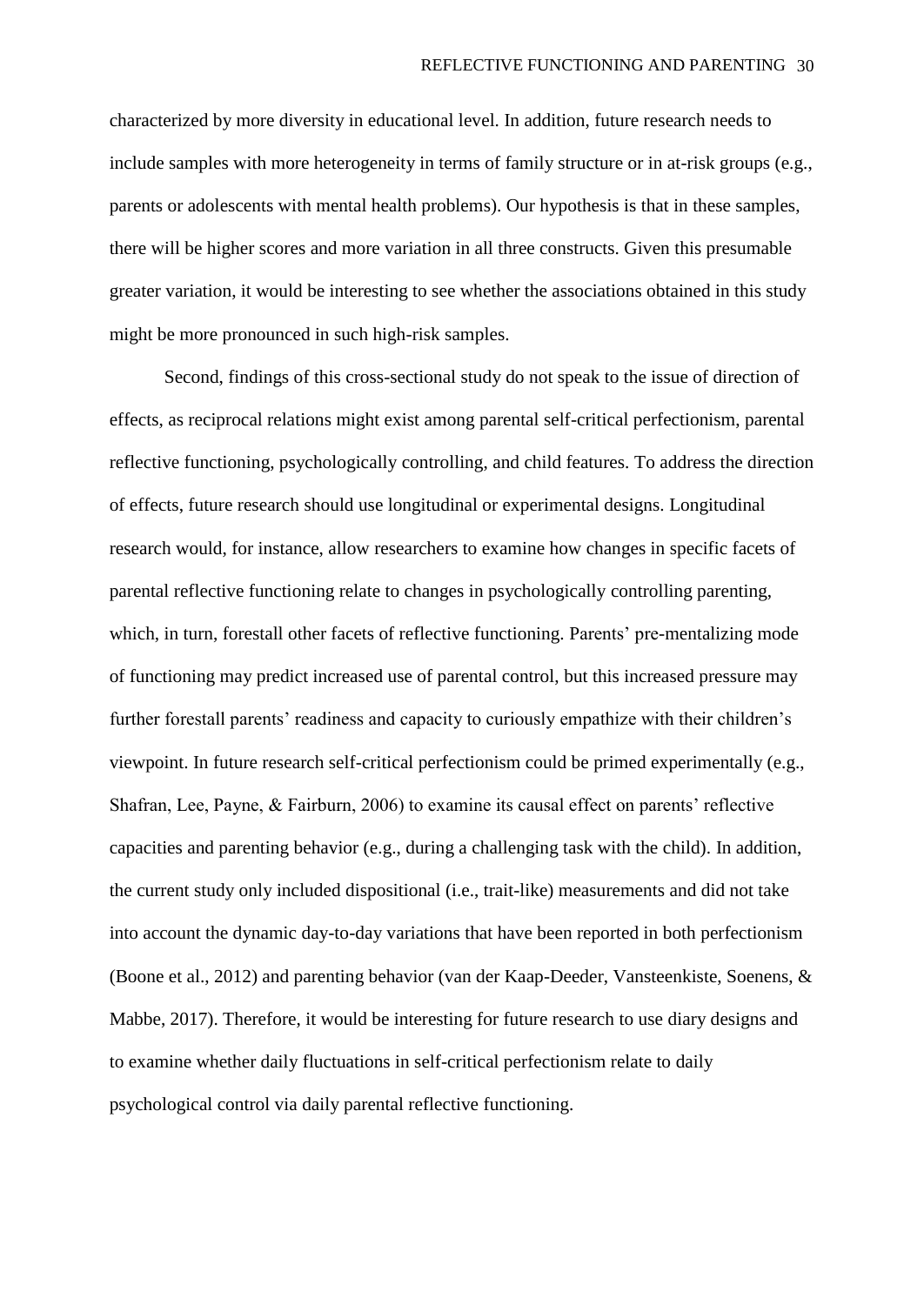Third, this study controlled for the adolescents' problem behaviors to avoid spurious relations between self-critical perfectionism, parental reflective functioning, and psychological control. Future research should examine the role of adolescents' (mal)adjustment in these associations more in depth. It might, for instance, be possible that children's behavioral problems undermine parents' reflective capacities across time, resulting in increases of psychological control which, in turn, evoke more problem behaviors. Future research should also explore the unique effects of different types of problem behaviors because internalizing and externalizing problem behaviors, for instance, might have different effects on parents' reflective capacities or parenting behaviors. A longitudinal design would also permit examination of bidirectional or reciprocal associations among parents' self-critical perfectionism, reflective functioning, psychological control, and adolescent (mal)adjustment. Future research might use the Actor-Partner Interdependence Model approach (Cook & Kenny, 2005) to take into account the long-term dyadic effects of parents' self-critical perfectionism, reflective functioning psychological control, and psychological control on the (mal)adjustment of adolescents. This would permit examination of whether the compatibility of parents' self-critical perfectionism, parental reflective functioning, and psychological control differently affects adolescents' development.

Fourth, self-critical perfectionism was related only to parent-reported psychological control and not adolescent-reported psychological control. Although this is a typical finding in multi-informant research, it seems to suggest that the association between parental self-critical perfectionism and psychological control is unreliable and in the eye of the beholder (the parent in this case). However, the fact that parental self-critical perfectionism was related to a latent factor combining parent- and adolescent-reported psychological control diminishes this concern because this latent factor contains only the variance shared between the two reporters, thus representing the true variance in psychological control and excluding reporter bias and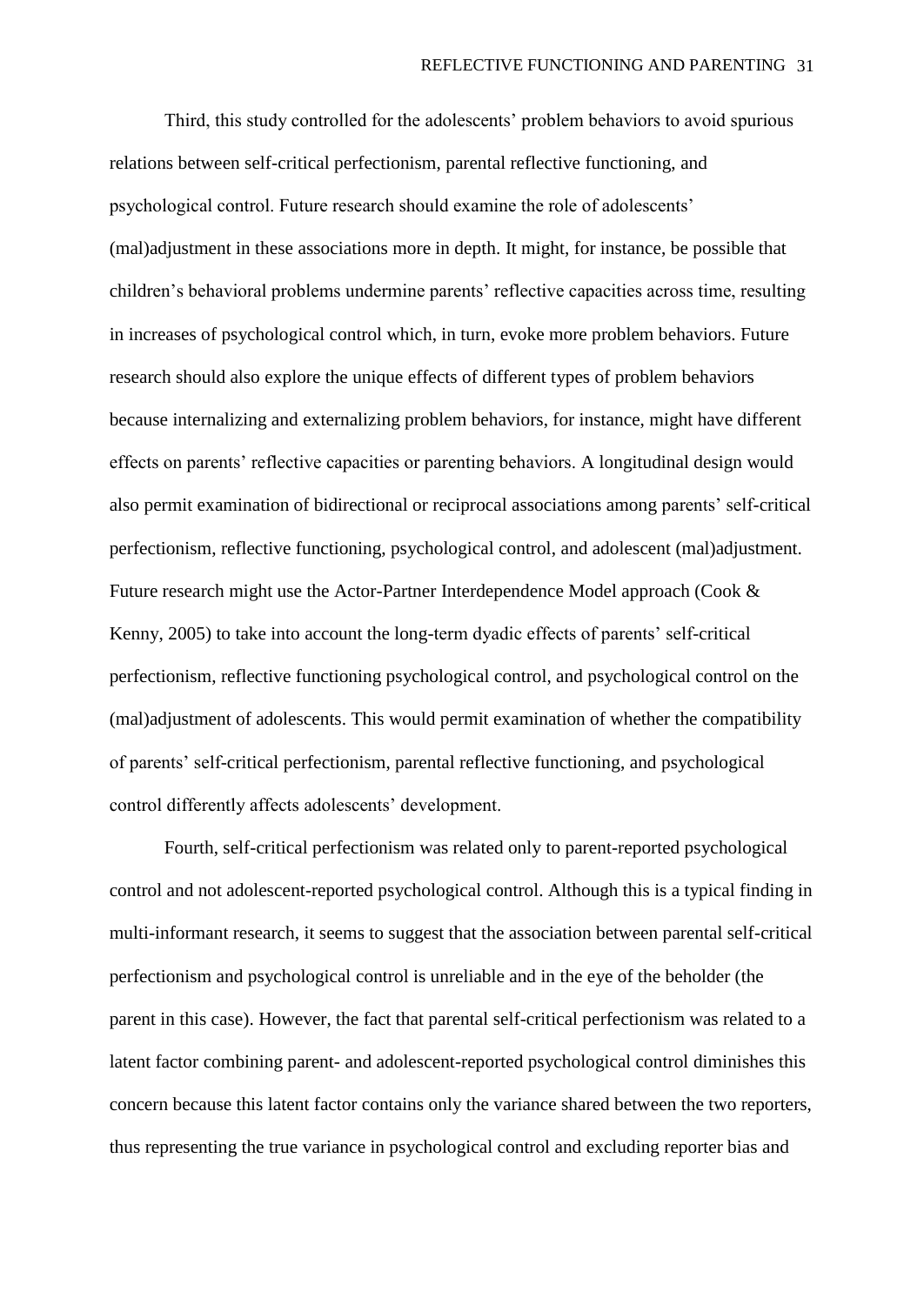measurement error. Future research could take this multi-informant a step further by including observational measures of controlling parenting (e.g., Kenney-Benson & Pomerantz, 2005)

Finally, future research examining our model should include additional sources of influence. Although the current study controlled for the adolescent problem behaviors, other factors, such as child temperament, should also be taken into account when examining the associations among parents' self-critical perfectionism, parental reflective functioning, and psychological control. Like problem behaviors, child temperament might impact both parents' capacity for reflective functioning and their quality of parenting (Luyten et al., 2017).

### **IMPLICATIONS FOR PRACTICE**

The current findings offer insight into the underpinnings of psychological controlling parenting and point to the importance of programs aiming to enhance parents' capacity for parental reflective functioning, especially for those parents who are highly self-critical perfectionistic. Diverse programs (e.g., "Minding the baby"; Slade et al., 2005) focusing on increasing parents' recognition of and attention for their own and their child's mental world have been shown to effectively enhance parents' reflective capacity and to improve parenting outcomes (i.e., less disruptive parent-child interaction, more sensitivity) (Luyten et al., 2017; Slade, 2007). Due to the focus on prevention or early intervention, current intervention programs enhancing parental reflective functioning only target parents of infants of young children (e.g., Kalland, Fagerlund, von Koskull, & Pajulo 2016; Sadler et al., 2013). However, research is starting to recognize the potential of parental reflective functioning during later developmental stages (Benbassat & Shulman, 2016; Milan et al., 2017; Kobak et al., 2017). Edginton et al. (2017), for example, developed an intervention aiming to enhance parental reflective functioning in parents of children aged between 5 and 11 years. Given the current findings, it is important for future research to develop and evaluate a similar program for parents of adolescents. When proven effective, extant parenting programs aimed at reducing controlling parenting and fostering more autonomy-supportive parental communication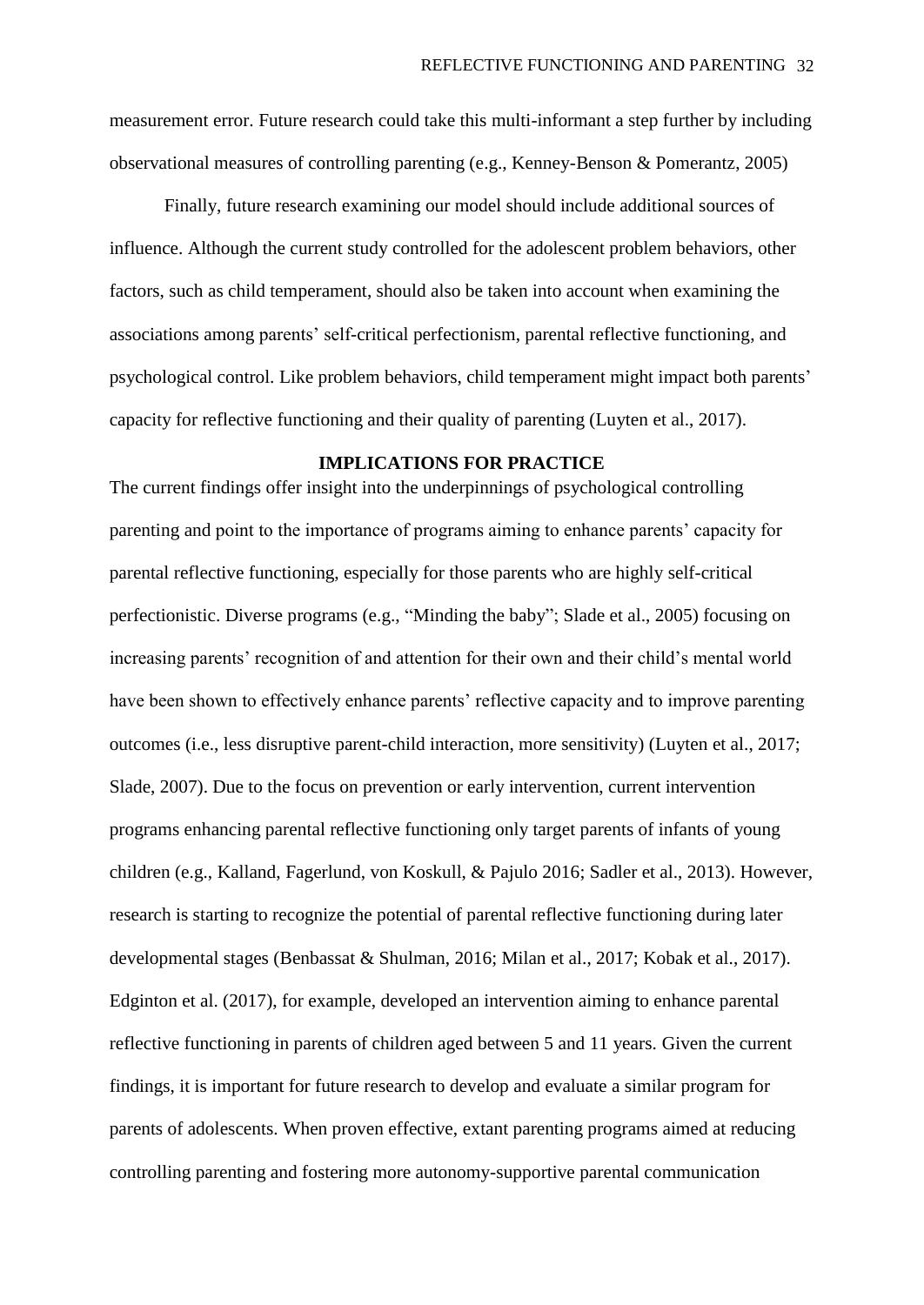among parents of adolescents (e.g., Joussemet, Mageau, & Koestner, 2014) could be strengthened by adding a module targeting parental reflective functioning.

### **ADDRESSES AND AFFILIATIONS**

Lisa Dieleman, Ghent University, Henri Dunantlaan 2, 9000 Gent, Belgium. Email: [Lisa.Dieleman@UGent.be.](mailto:Lisa.Dieleman@UGent.be) Bart Soenens and Sarah S.W. De Pauw are at Ghent University, Peter Prinzie is at Erasmus University Rotterdam, Maarten Vansteenkiste is at Ghent University, and Patrick Luyten is at the University of Leuven, the Yale Child Study Center, and University College London.

## **ARTICLE INFORMATION**

**Conflict of Interest Disclosures**: Each author signed a form for disclosure of potential conflicts of interest. No authors reported any financial or other conflicts of interest in relation to the work described.

**Ethical Principles**: The authors affirm having followed professional ethical guidelines in preparing this work. These guidelines include obtaining informed consent from human participants, maintaining ethical treatment and respect for the rights of human or animal participants, and ensuring the privacy of participants and their data, such as ensuring that individual participants cannot be identified in reported results or from publicly available original or archival data.

**Funding**: This work was supported by Grant 11X6516N and 12B4614N from the Research Foundation Flanders.

**Role of the Funders/Sponsors**: None of the funders or sponsors of this research had any role in the design and conduct of the study; collection, management, analysis, and interpretation of data; preparation, review, or approval of the manuscript; or decision to submit the manuscript for publication.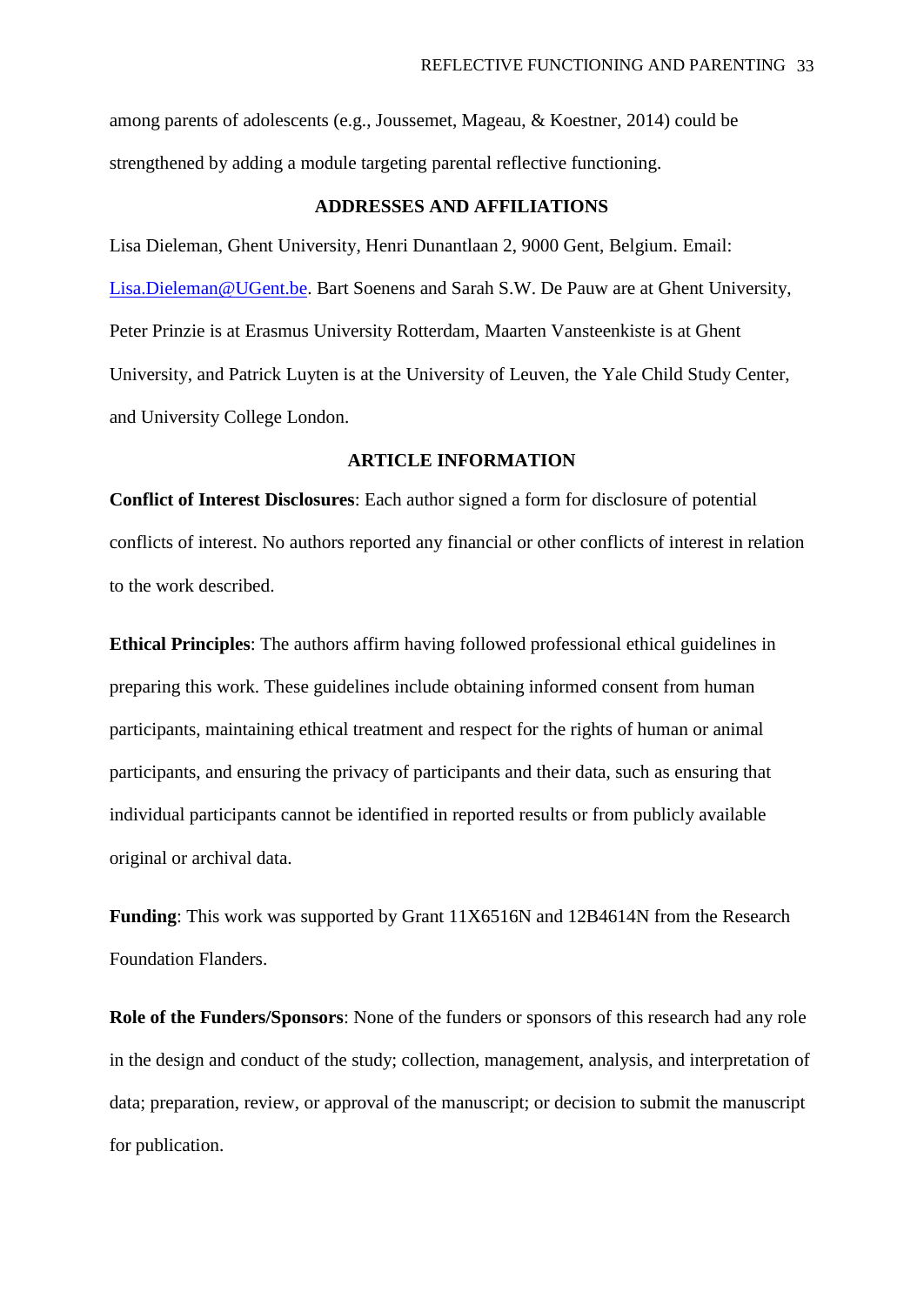**Acknowledgements**: The authors wish to thank all the participating families and all students who helped collecting the data. In addition, the authors wish to thank Dr. Liesbet Boone for conducting the data collection. The ideas and opinions expressed herein are those of the authors alone, and endorsement by Ghent university, Erasmus University Rotterdam, University of Leuven, and University College London is not intended and should not be inferred.

#### **REFERENCES**

- Achenbach, T. M., & Rescorla, L. A. (2001). *Manual for the ASEBA School-Age Forms & Profiles.* Burlington, VT: University of Vermont, Research Center for Children, Youth, & Families.
- Ahmad, I., & Soenens, B. (2010). Perceived maternal parenting as a mediator of the intergenerational similarity of dependency and self-cricism: A study with Arab Jordanian adolescents and their mothers. *Journal of Family Psychology, 24,* 756-765.
- Amitay, O. A., Mongrain, M., & Fazaa, N. (2008). Love and control: Self-criticism in parents and daughters and perceptions of relationship partners. *Personality and Individual Differences*, *44*, 75-85.
- Aunola, K., Tolvanen, A., Viljaranta, J., & Nurmi, J. (2013). Psychological control in daily parent-child interactions increases children's negative emotions. *Journal of Family Psychology, 27,* 453-462.
- Barber, B. K. (1996). Parental psychological control: Revisiting a neglected construct. *Child Development, 67,* 3296-3319.
- Barber, B. K., Bean, R. L., & Erickson, L. D. (2002). Expanding the study and understanding of psychological control. In B. K. Barber (Ed.), *Intrusive parenting: How psychological control affects children and adolescents* (pp. 263–290). Washington, DC: American Psychological Association.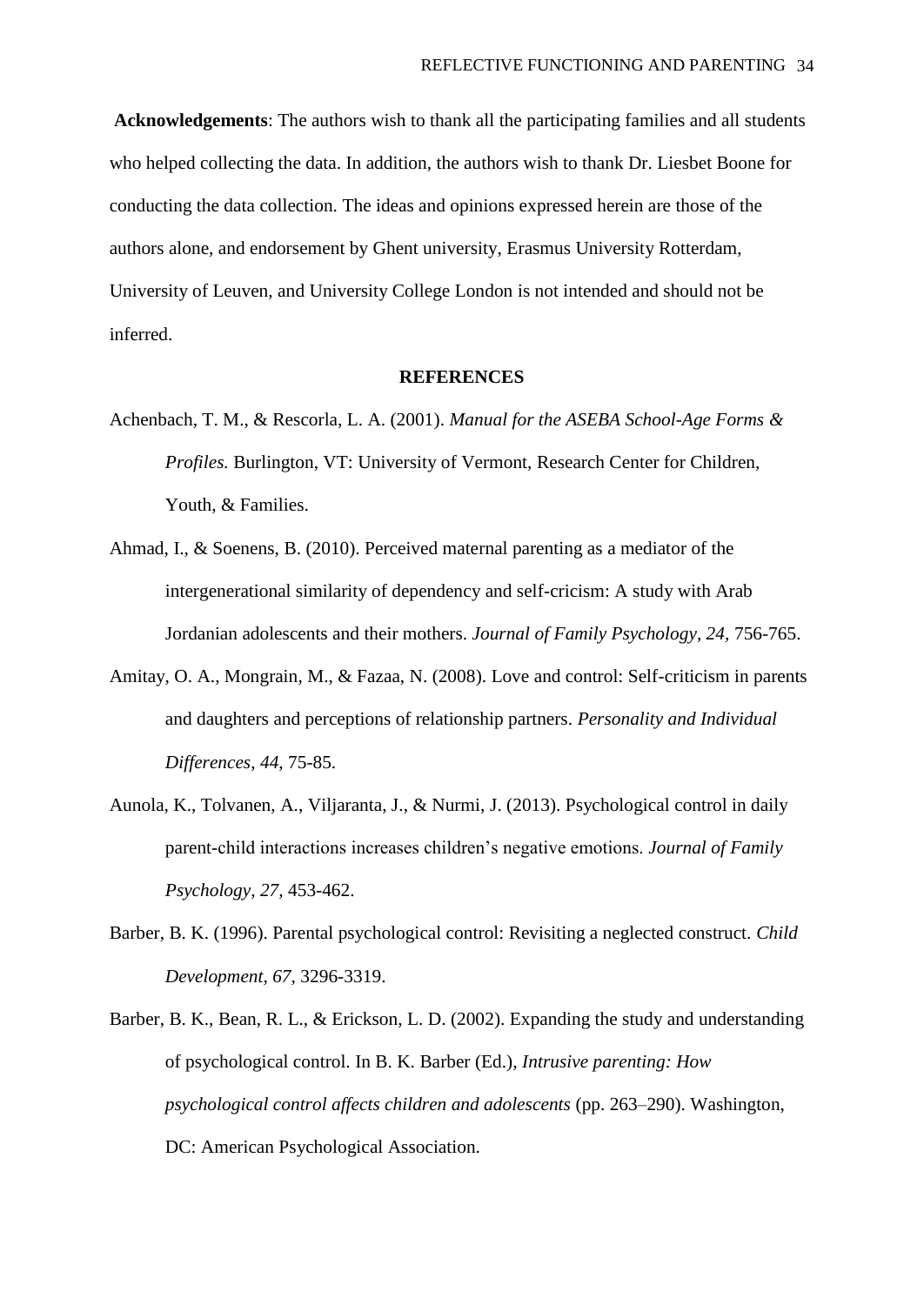- Barber, B. K., & Harmon, E. L. (2002). Violating the self: Parental psychological control of children and adolescents. In B. K. Barber (Ed.), *Intrusive parenting: How psychological control affects children and adolescents.* Washington, DC: American Psychological Association.
- Barber, B. K., Olsen, J. E., & Shagle, S. C. (1994). Associations between parental psychological and behavioral-control and youth internalized and externalized behaviors. *Child Development, 65,* 1120-1136.
- Barber, B. K, Xia, M. (2013). The centrality of control to parenting and its effects. In R. E. Larzelere, A.S. Morris, A.W. Harrist (Eds.), *Authoritative parenting: Synthesizing nurturance and discipline for optimal child development (*pp. 61-87*).* Washington, D.C: American Psychological Association.
- Bateman, A., & Fonagy, P. (2010). Mentalization based treatment for borderline personality disorder. *World Psychiatry, 9,* 11-15.
- Benbassat, N., & Shulman, S. (2016). The significance of parental reflective function in the adjustment of young adults. *Journal of Child and Family Studies, 25,* 2843-2852.
- Blatt, S. J. (1995). The destructiveness of perfectionism implications for the treatment of depression. *American Psychologist, 50,* 1003-1020.
- Blatt, S. J., D'Afflitti, J. P., & Quinlan, D. M. (1976). Experiences of depression in normal young adults. *Journal of Abnormal Psychology, 85,* 383-389.
- Bleys, D., Soenens, B., Boone, L., Claes, S., Vliegen, N., & Luyten, P. (2016). The role of intergenerational similarity and parenting in adolescent self-criticism: An actor-partner interdependence model. *Journal of Adolescence, 49*, 68-76.
- Boone, L., Soenens, B., Mouratidis, A., Vansteenkiste, M., Verstuyf, J., & Braet, C. (2012). Daily fluctuations in perfectionism dimensions and their relation to eating disorder symptoms. *Journal of Research in Personality, 46,* 678-687.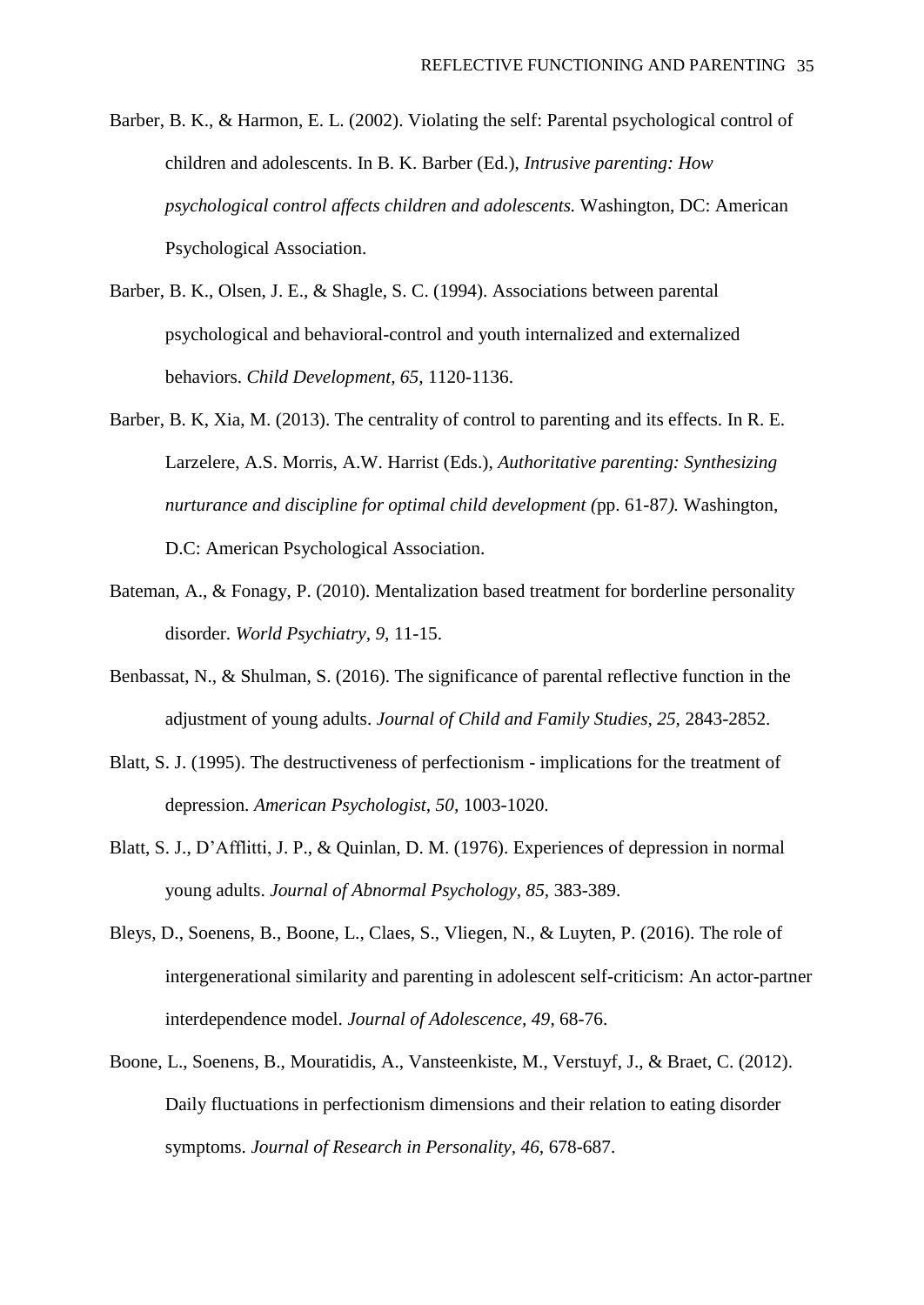- Boone, L., Vansteenkiste, M., Soenens, B., van der Kaap-Deeder, J., & Verstuyf, J. (2014). Self-critical perfectionism and binge eating symptoms: a longitudinal test of the intervening role of psychological need frustration. *Journal of Counseling Psychology, 61,* 363-373.
- Brenning, K., Soenens, B., Vansteenkiste, M., Dieleman, L. M., & Van der Kaap-Deeder, J. (submitted). Early Antecedents of Psychologically Controlling Parenting during Toddlerhood. *International Journal of Behavioral Development.*
- Camoirano, A. (2017). Mentalizing makes parenting work: A review about parental reflective functioning and clinical interventions to improve it. *Frontiers in Psychology, 8.* doi: 10.3389/fpsyg.2017.00014
- Cui, L. X., Morris, A. S, Criss, M. M, Houltberg, B. J., & Silk, J. S. (2014). Parental psychological control and adolescent adjustment: the role of adolescent emotion regulation. *Parenting-Science and Practice, 14,* 47-67.
- de la Parra, G., Dagnino, P., Valdes, C., & Krause, M. (2017). Beyond self-criticism and dependency: structural functioning of depressive patients and its treatment. *Research*  in Psychotherapy: Psychopathology, Process and Outcome, 20, 43-52.
- Demers, I., Bernier, A., Tarabulsy, G. M., & Provost, M. A. (2010). Maternal and child characteristics as antecedents of maternal mind-mindedness. *Infant Mental Health Journal, 31,* 94-112.
- Dieleman, L., De Pauw, S., Soenens, B., Mabbe, E., Campbell, R., & Prinzie, P. (2018). Relations between problem behaviors, perceived symptom severity and parenting in adolescents and emerging adults with ASD: The mediating role of parental psychological need frustration. *Research in Developmental Disabilities, 73,* 21-30.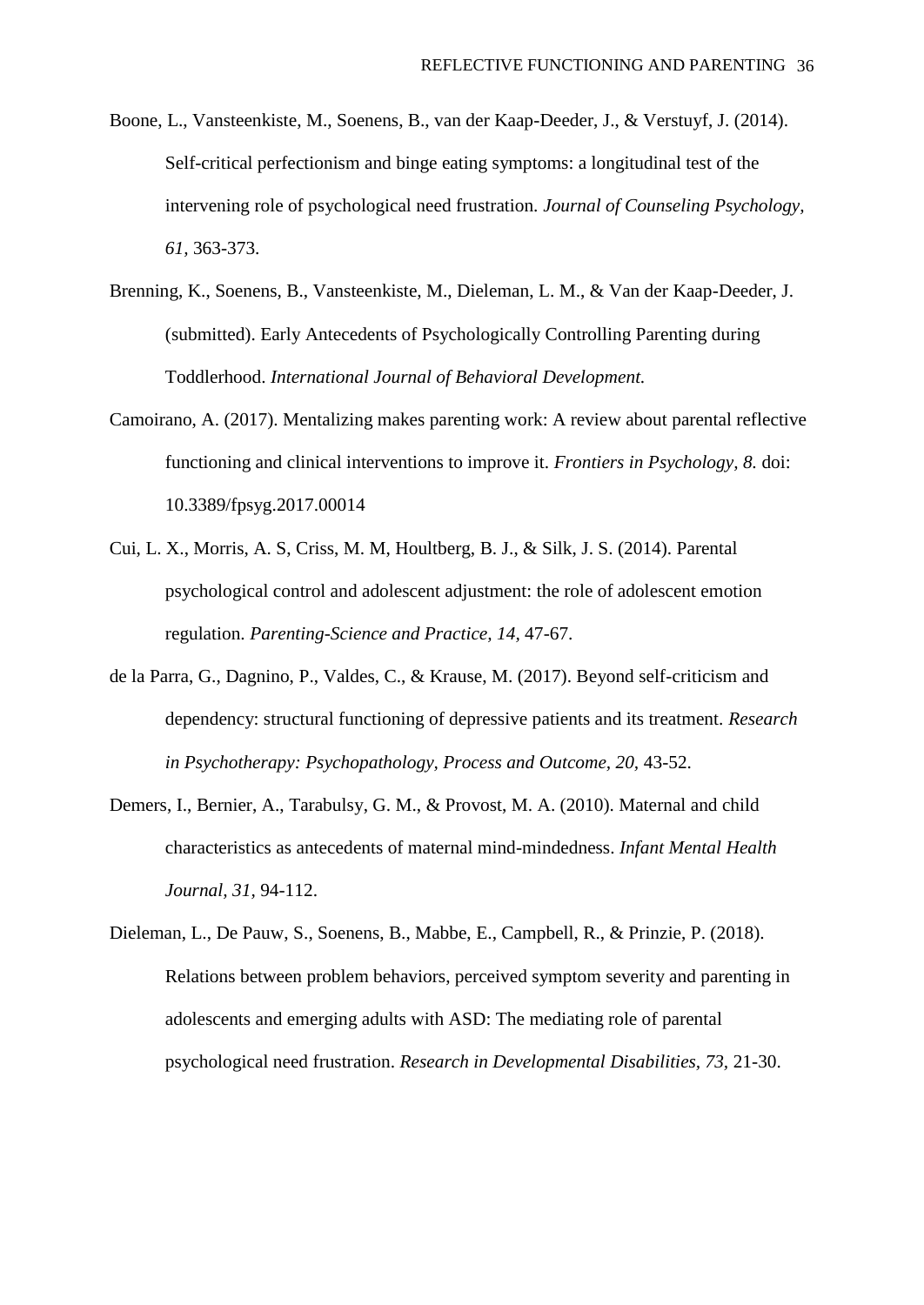- Dunkley, D. M., Zuroff, D. C., & Blankstein, K. R. (2003). Self-critical perfectionism and daily affect: Dispositional and situational influences on stress and coping. *Journal of Personality and Social Psychology*, *84*, 234-252.
- Edginton, E., Walwyn, R., Burton, K., Cicero, R., Graham, L., Reed, S., Tubeuf, S., … Cottrell, D. (2017). TIGA-CUB – manualised psychoanalytic child psychotherapy versus treatment as usual for children aged 5–11 years with treatment-resistant conduct disorders and their primary carers: study protocol for a randomised controlled feasibility trial. *Trials, 18*. doi: 10.1186/s13063-017-2166-2
- Frost, R. O., Marten, P., Lahart, C. M., & Rosenblate, R. (1990). The dimensions of perfectionism. *Cognitive Therapy and Research, 14*, 449-468.
- Gong, X. P., Paulson, S. E., & Wang, C. (2016). Exploring family origins of perfectionism: The impact of interparental conflict and parenting behaviors. *Personality and Individual Differences, 100,* 43-48.
- Greblo, Z., & Bratko, D. (2014). Parents' perfectionism and its relation to child rearing behaviors. *Scandinavion Journal of Psychology, 55,* 180-185.
- Grienenberger, J., Kelly, K., & Slade, A. (2005). Maternal reflective functioning, motherinfant affective communication, and infant attachment: Exploring the link between mental states and observed caregiving behavior in the intergenerational transmission of attachment. *Attachment & Human Development, 7,* 299-311.
- Gurland, S. T., & Grolnick, W. S. (2005). Perceived threat, controlling parenting, and children's achievement orientations. *Motivation and Emotion*, *29*, 103-121.
- Holmbeck, G. N. (1997). Toward terminological, conceptual, and statistical clarity in the study of mediators and moderators: Examples from the child-clinical and pediatric psychology literatures. *Journal of Consulting and Clinical Psychology , 65*, 599 -610.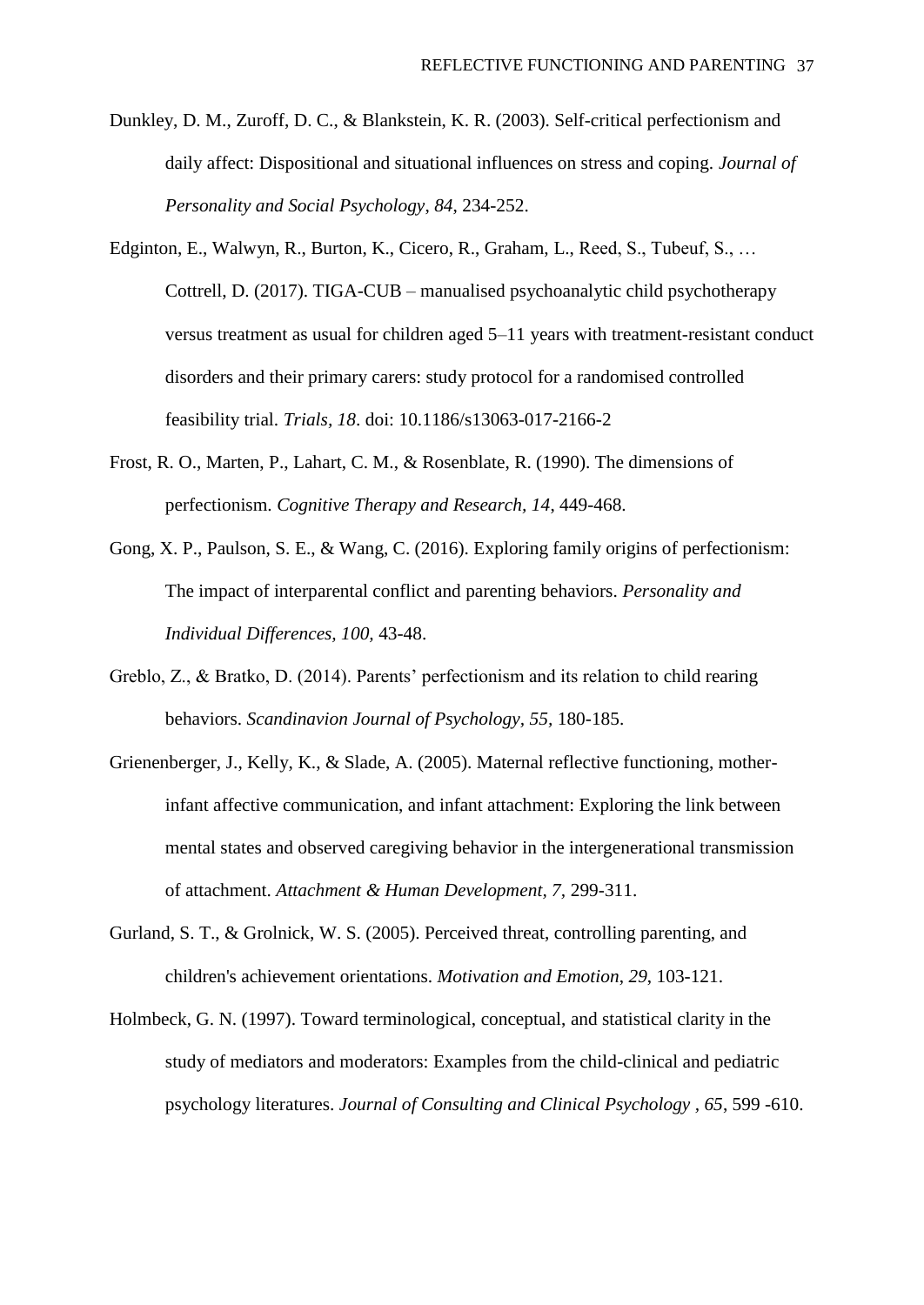- Hu, L., & Bentler, P. M. (1999). Cutoff criteria for fit indexes in coviarance structure analysis: Conventional criteria versus new alternatives. *Structural Equation Modeling- A Multidisciplinary Journal, 6*, 1-55.
- Joussemet, M., Mageau, G. A., & Koestner, R. (2014). Promoting optimal parenting and children's mental health: a preliminary evaluation of the How-to Parenting Program. *Journal of Child and Family Studies, 23,* 949-964.
- Kalland, M., Fagerlund, A., von Koskull, M., & Marjaterttu, P. (2016). Families First: the development of a new mentalization-based group intervention for first-time parents to promote child development and family health. *Primary Health Care Research & Development, 17,* 3-17.
- Kenney‐Benson, G. A., & Pomerantz, E. M. (2005). The role of mothers' use of control in children's perfectionism: Implications for the development of children's depressive symptoms. *Journal of Personality*, *73*, 23-46.
- Kline, R. B. (2010). *Principles and Practice of Structural Equation Modeling* (3th ed.): The Guilford Press.
- Kobak, R., Abbott, C., Zisk, A., & Bounoua, N. (2017). Adapting to the changing needs of adolescents: parenting practices and challenges to sensitive attunement. *Current Opinion in Psychology, 15*, 137-142.
- Korelitz, K. E., & Garber, J. (2016). Congruence of parents' and children's perceptions of parenting: A meta-analysis. *Journal of Youth Adolescence, 45,* 1973-1995.
- Laird, R. D. (2011). Correlates and antecedents of parental psychological control in early adolescence. *Parenting, 11,* 72-86.
- Larson, R. W., Moneta, G., Richards, M. H., & Wilson, S. (2002). Continuity, stability, and change in daily emotional experience across adolescence. *Child Development, 73,*  1151-1165.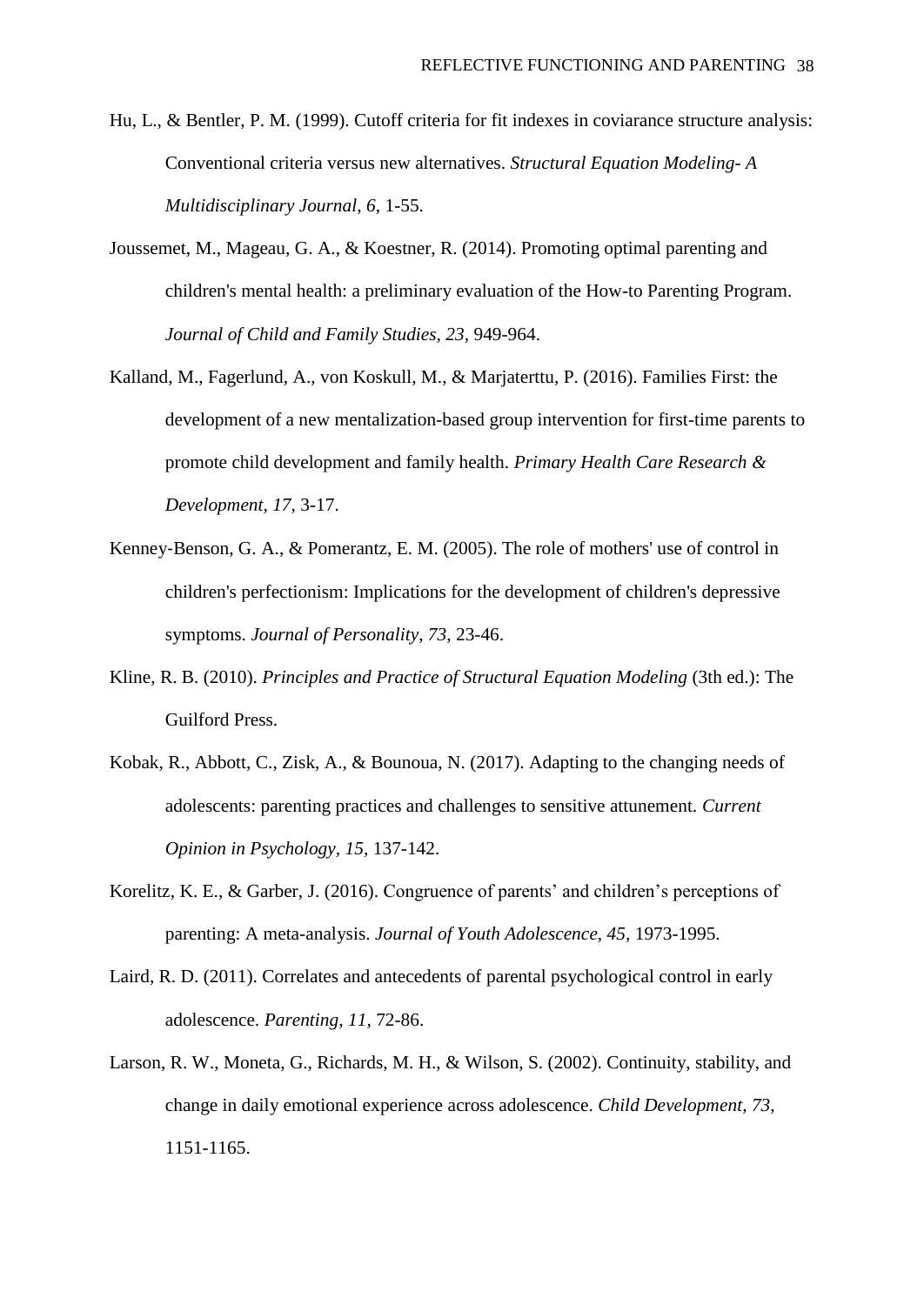- Little, T. D., Cunningham, W. A., Shahar, G., & Widaman, K. F. (2002). To parcel or not to parcel: Exploring the question, weighing the merits. *Structural Equation Modeling, 9,*  151-173.
- Lundh, L.-G., [Johnsson, A.](https://apps.webofknowledge.com/DaisyOneClickSearch.do?product=WOS&search_mode=DaisyOneClickSearch&colName=WOS&SID=C6MF8xbgzE3yLy1PWaZ&author_name=Johnsson,%20A&dais_id=17781431&excludeEventConfig=ExcludeIfFromFullRecPage), [Sundqvist, K.](https://apps.webofknowledge.com/DaisyOneClickSearch.do?product=WOS&search_mode=DaisyOneClickSearch&colName=WOS&SID=C6MF8xbgzE3yLy1PWaZ&author_name=Sundqvist,%20K&dais_id=36715141&excludeEventConfig=ExcludeIfFromFullRecPage), & Olsson, H. (2002). Alexithymia, memory of emotion, emotional awareness, and perfectionism. *Emotion, 2,* 361-379.
- Luyten, P. & Blatt, S. J. (2016). A hierarchical multiple-level approach to the assessment of interpersonal relatedness and self-definition: Implications for research, clinical practice, and dsm planning. *Journal of Personality Assessment, 98,* 5-13.
- Luyten, P., Fonagy, P., Lowyck, B., & Vermote, R. (2012). The assessment of mentalization. In A. Bateman & P. Fonagy (Eds.), *Handbook of Mentalizing in mental health practice (*pp. 43-65). Washington, DC: American Psychiatric Press.
- Luyten, P., Nijssens, L., Fonagy, P., & Mayes, L. C. (2017). Parental reflective functioning: Theory, Research, and Clinical Applications. *Psychoanalytic Study of the Child, 70,*  174-199.
- Luyten, P., Mayes, L. C., Nijssens, L., Fonagy, P., & (2017a). The parental reflective functioning questionnaire: Development and preliminary validation. *PLoS ONE, 12,*  e0176218.
- Luyten, P., Mayes, L. C., Nijssens, L., & Fonagy, P. (2017b). The Parental Reflective Functioning Questionnaire – Adolescent version. University of Leuven, Belgium.
- Mabbe, E., Soenens, B., Vansteenkiste, M., van der Kaap-Deeder, J., & Mouratidis, A. (2018). Day-to-day variation in autonomy-supportive and psychologically controlling parenting: The role of parents' daily experiences of need satisfaction and need frustration. *Parenting*, *18*, 86-109.
- Milan, S., Ramirez, J., & Carlone, C. (2017). Seeing through your daughter's eyes: Factors associated with maternal meta-accuracy. *Personal Relationships, 24,* 820-836.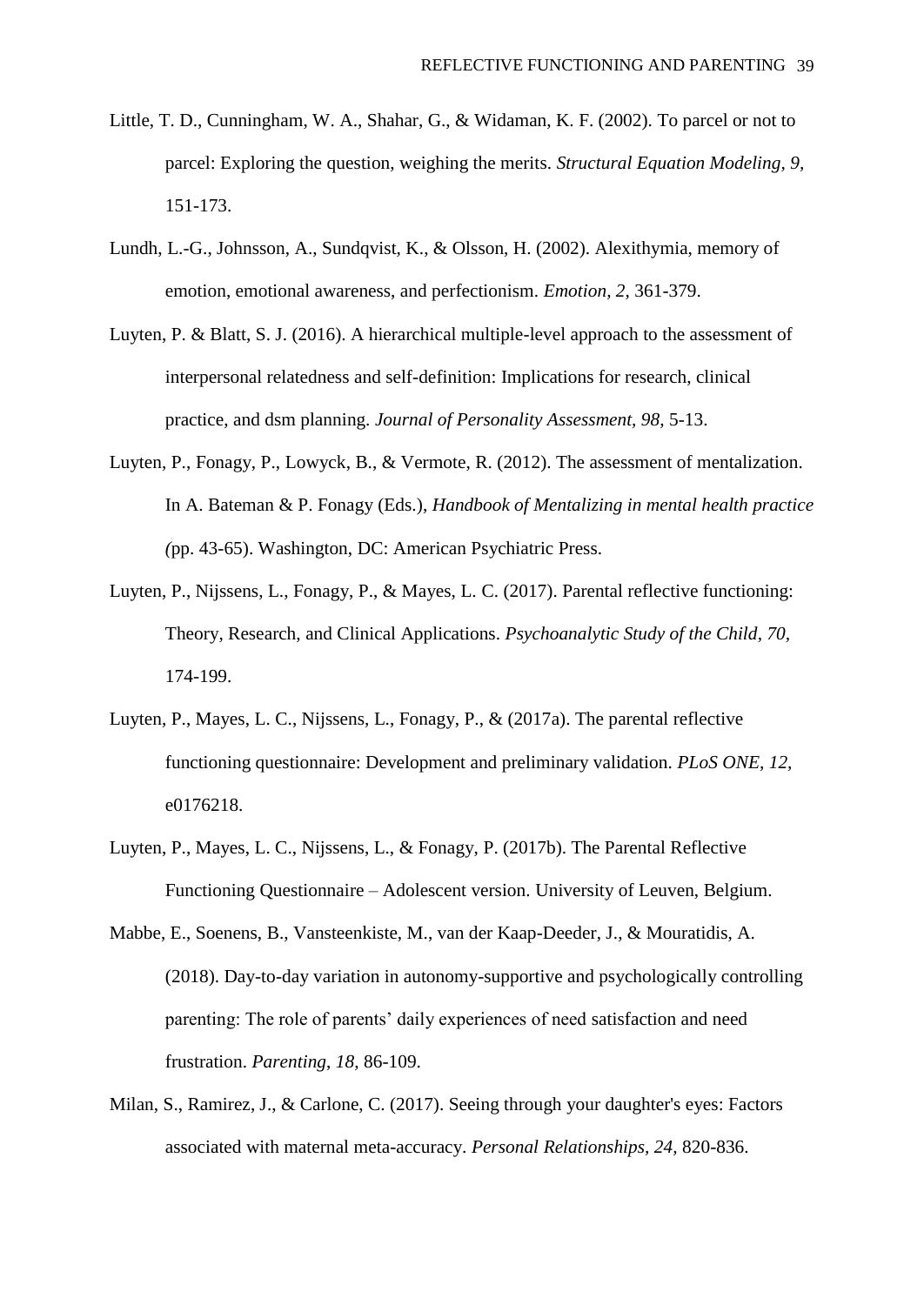- Muthén, L. K., & Muthén, B. O. (1998-2012). *Mplus user's guide. 7th ed.* Los Angeles, CA: Muthén & Muthén.
- Ordway, M. R., Webb, D., Sadler, L. S., & Slade, A. (2015). Parental reflective functioning: An approach to enhancing parent-child relationships in pediatric primary care. *Journal of Pediatric Health Care, 29*, 325-334.
- Pettit, G. S., Laird, R. D., Dodge, K. A., Bates, J. E., & Criss, M. M. (2001). Antecedents and behavior-problem outcomes of parental monitoring and psychological control in early adolescence. *Child Development, 72,* 583-598.
- Pinquart, M. (2017a). Associations of parenting dimensions and styles with externalizing problems of children and adolescents: An updated meta-analysis. *Developmental Psychology, 53,* 873-932.
- Pinquart, M. (2017b). Associations of parenting dimensions and styles with internalizing symptoms in children and adolescents: A meta-analysis. *Marriage & Family Review*, *53*, 613-640.
- Pomerantz, E. M., & Eaton, M. M. (2001). Maternal intrusive support in the academic context: Transactional socialization procesess. *Developmental Psychology, 37,* 174- 186.
- Preacher, K. J., & Hayes, A. F. (2008). Asymptotic and resampling strategies for assessing and comparing indirect effects in multiple mediator models. *Behavior Research Methods, 40,* 879-891.
- Prinzie, P., Stams, G. J., Deković, M., Reijntjes, A. H. A., & Belsky, J. (2009). The relation between parent personality and parenting: A meta-analytic review. *Journal of Personality and Social Psychology, 97,* 351-362.
- Rodríguez, E., Ruiza, J. C., Valdésa, C., Reinela, M., Díaz, M., Floresa, J., . . ., & Tomicic, A. (2017). Estilos de personalidad dependiente y autocrítico: desempeño cognitivo y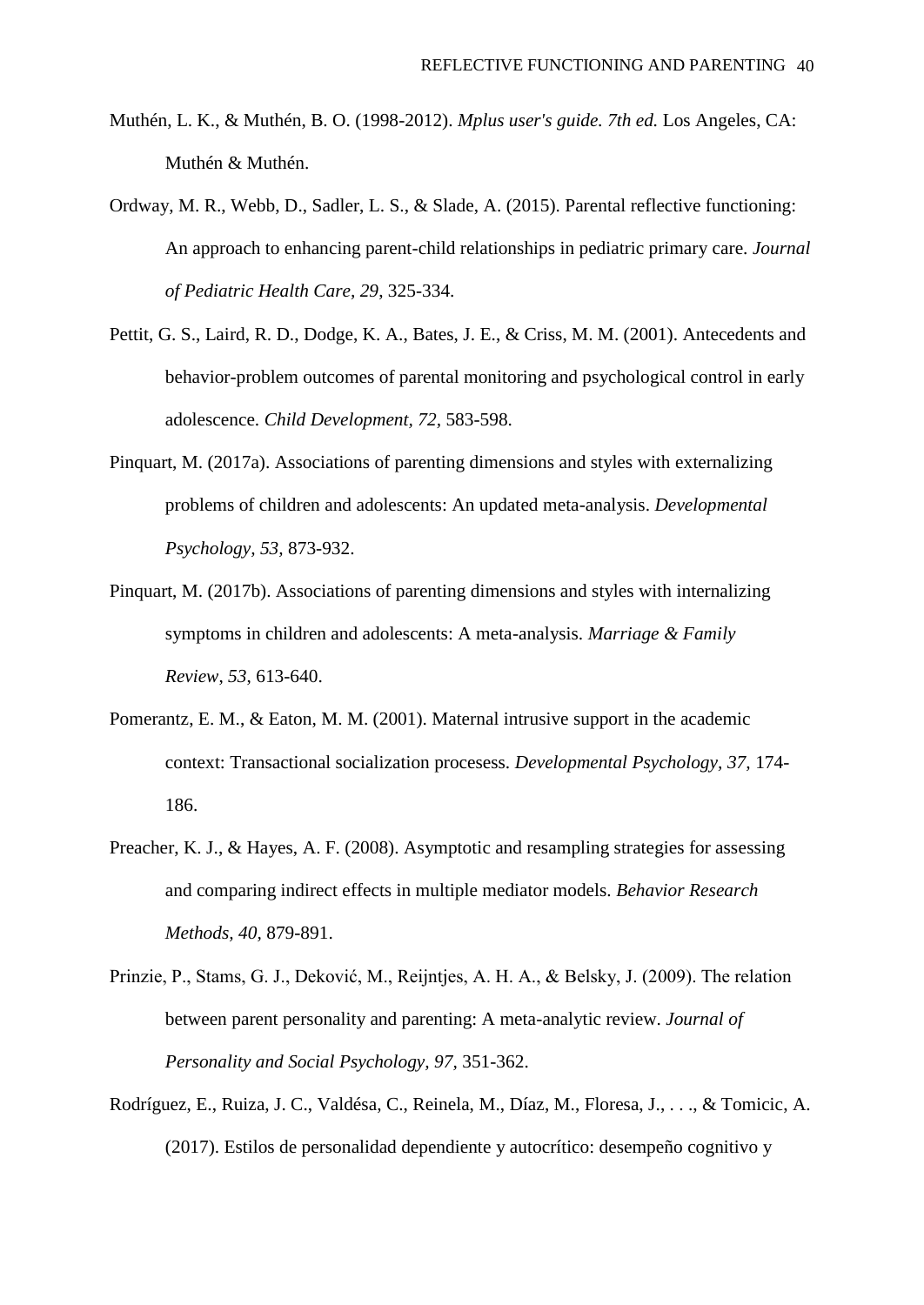sintomatología depresiva. [Dependent and self-critical personality styles: Cognitive performance and depressive symptomatology.] *Revista Latinoamericana de Psicología, 49,* 102-109.

- Roth, G., Assor, A., Niemiec, C. P., Ryan, R. A., & Deci, E. L. (2009). The emotional and academic consequences of parental conditional regard: Comparing conditional positive regard, conditional negative regard, and autonomy support as parenting practices. *Developmental Psychology, 45,* 1119-1142.
- Rostad, W. L., &Whitaker, D. J. (2016). The association between reflective functioning and parent-child relationship quality. *Journal of Child and Family Studies, 25,* 2164-2177.
- Rutherford, H. J. V., Goldberg, B., Luyten, P., Bridgett, D. J., & Mayes, L. C. (2013). Parental reflective functioning is associated with tolerance of infant distress but not general distress: Evidence for a specific relationship using a simulated baby paradigm. *Infant behavior & Development, 36,* 635-641.
- Rutherford, H. J. V., Booth, C. R., Luyten, P., Bridgett, D. J., & Mayes, L. C. (2015). Investigating the association between parental reflective functioning and distress tolerance in motherhood. *Infant behavior & Development, 40,* 54-63.
- Rutherford, H. J. V., Byrne, S. P., Crowley, M. J., Bornstein, J., Bridgett, D. J., & Mayes, L. C. (2018). Executive functioning predicts reflective functioning in mothers. *Journal Of Child And Family Studies,* 27, 944-952.
- Sadler, L. S., Slade, A., Close, N., Webb, D. L., Simpson, T., Fennie, K., & Mayes, L. C. (2013). Minding the baby: enhancing reflectiveness to improve early health and relationship outcomes in an interdisciplinary home-visiting program. *Infant Mental Health Journal, 34,* 391-405.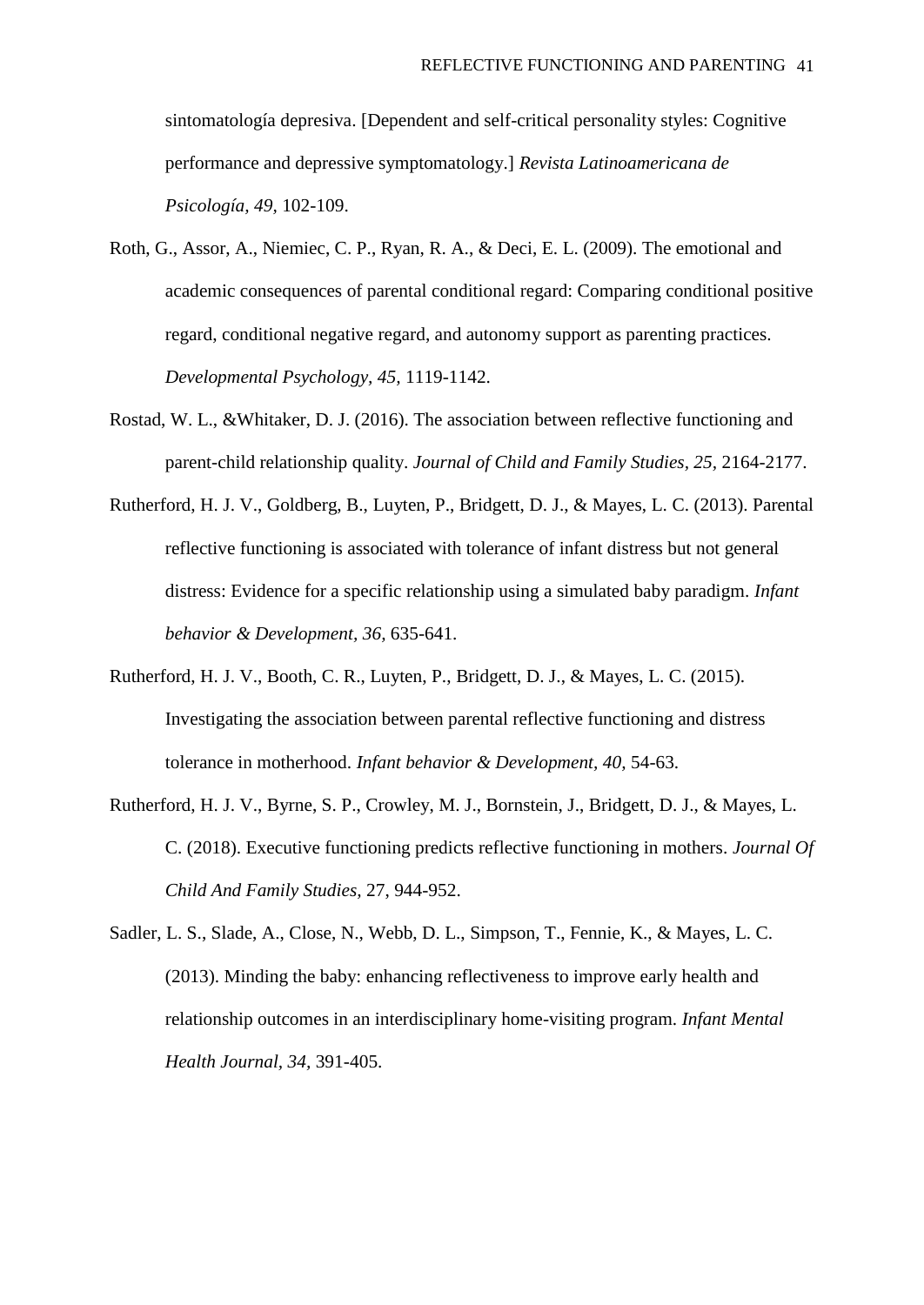- Scharf, M., & Goldner, L. (in press). "If you really love me, you will do/be…": Parental psychological control and its implications for children's adjustment. *Developmental Review*.
- Shafran, R., Lee, M., Payne, E., & Fairburn, C. G. (2006). The impact of manipulating personal standards on eating attitudes and behaviour. *Behaviour Research and Therapy, 44,* 897e906.
- Sharp, C., & Fonagy, P. (2008). The parent's capacity to treat the child as a psychological agent: Constructs, measures, and implications for developmental psychopathology. *Social Development, 17,* 737-754.
- Slade, A. (2005). Parental reflective functioning: An introduction. *Attachment & Human Development, 7,* 269-281.
- Slade, A. (2007). Reflective parenting programs: Theory and development. *Psychoanalytic Inquiry*, *26*, 640-657.
- Slade, A., Sadler, L., De Dios-Kenn, C., Webb, D., Currier-Ezepchick, J., Mayes, L. (2005). Minding the baby: A reflective parenting program. *Psychoanalytic Study of the Study, 60,* 74-100.
- Smaling, H. J. A., Huijbregts, S. C. J., Suurland, J., van der Heijden, K. B., Mesman, van Goozen, S. H. M., & Swaab, H. (2016). Prenatal reflective functioning and accumulated risk as predictors of maternal interactive behavior during free play, the still-face paradigm, and two teaching tasks. *Infancy, 21,* 766-784.
- Soenens, B., Elliot, A. J., Goossens, L., Vansteenkiste, M., Luyten, P., & Duriez, B. (2005). The intergenerational transmission of perfectionism: Parents' psychological control as an intervening variable. *Journal of Family Psychology, 19*, 358-366.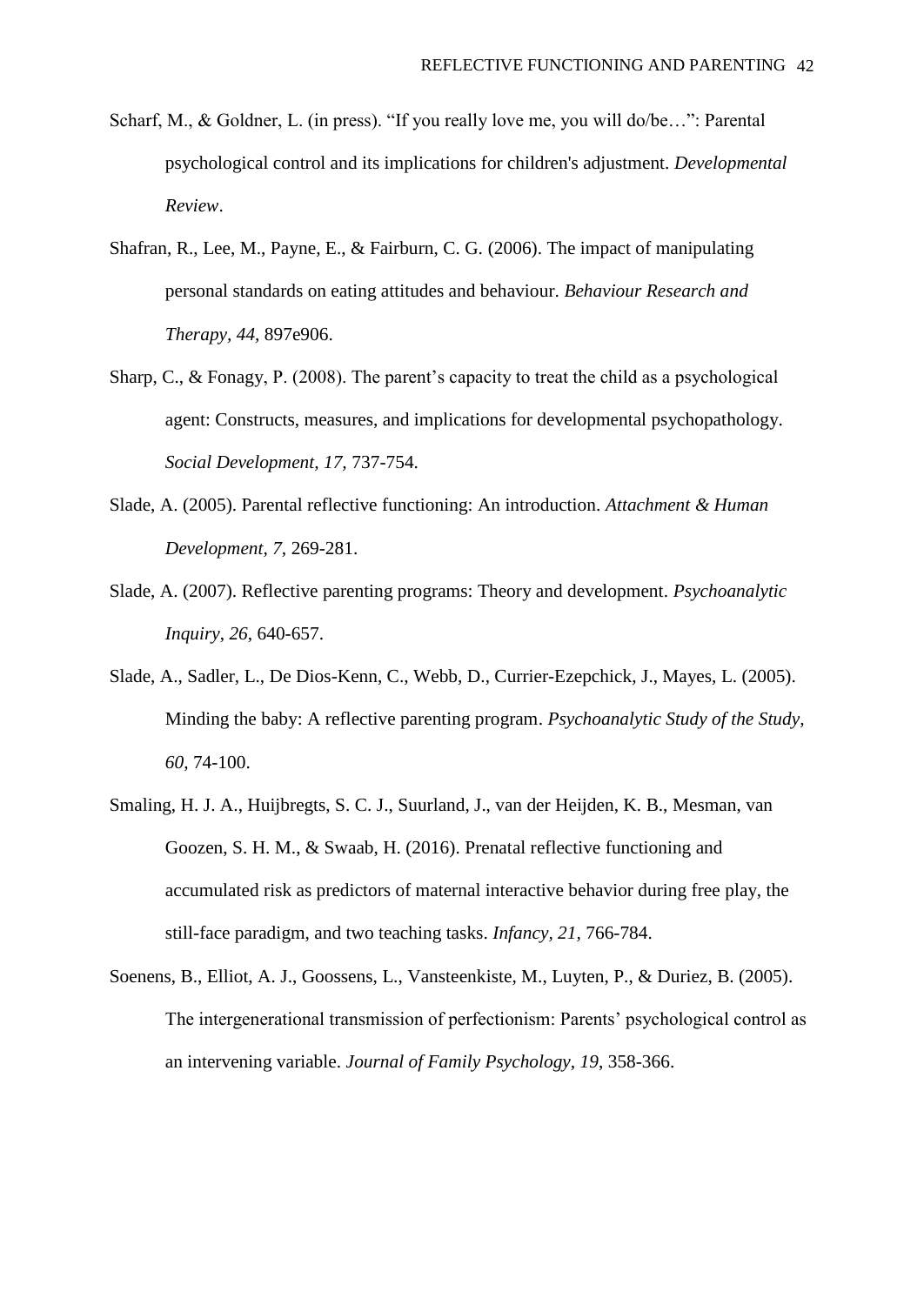- Soenens, B., Luyckx, K. Vansteenkiste, M., Duriez, B., & Goossens, L. (2008). Clarifying the link between parental psychological control and adolescents' depressive symptoms: Reciprocal versus unidirectional models. *Merrill-Palmer Quarterly, 54,* 411-444.
- Soenens, B., Vansteenkiste, M. (2010). A theoretical upgrade of the concept of parental psychological control: Proposing new insights on the basis of self-determination theory. *Developmental Review, 30,* 74-99.
- Soenens, B., Vansteenkiste, M., & Beyers, W. (2019). Parenting adolescents. In M. H. Bornstein (Ed.), *Handbook of parenting (3rd edition), Vol. 1: Parenting across the lifespan* (pp. 101-167). Routledge.
- Soenens, B., Vansteenkiste, M., Duriez, B., & Goossens, L. (2006). In search of the sources of psychologically controlling parenting: The role of parental separation anxiety and parental maladaptive perfectionism. *Journal of Research on Adolescence, 16,* 539-559.
- Stacks, A. M., Muzik, M., Wong, K., Beeghly, M., Huth-Bocks, A., Iwin, J. L., & Rosenblum, K. L. (2014). Maternal reflective functioning among mothers with childhood maltreatment histories: Links to sensitive parenting and infant attachment security. *Attachment & Human Development,16,* 515-533.
- Steinberg, L., & Morris, A. S. (2001). Adolescent development. *Annual Review of Psychology*, *52*, 83-110.
- Stoeber, J., Noland, A. B., Mawenu, T. W. N., Henderson, T. M., & Kent, D. N. P. (2017). Perfectionism, social disconnection, and interpersonal hostility: Not all perfectionists don't play nicely with others. *Personality and Individual Differences, 119,* 112-117.
- Thompson, R. & Zuroff, D. C. (1998). Dependent and self-critical mothers' responses to adolescent autonomy and competence. *Personality and Individual Differences,24,* 311- 324.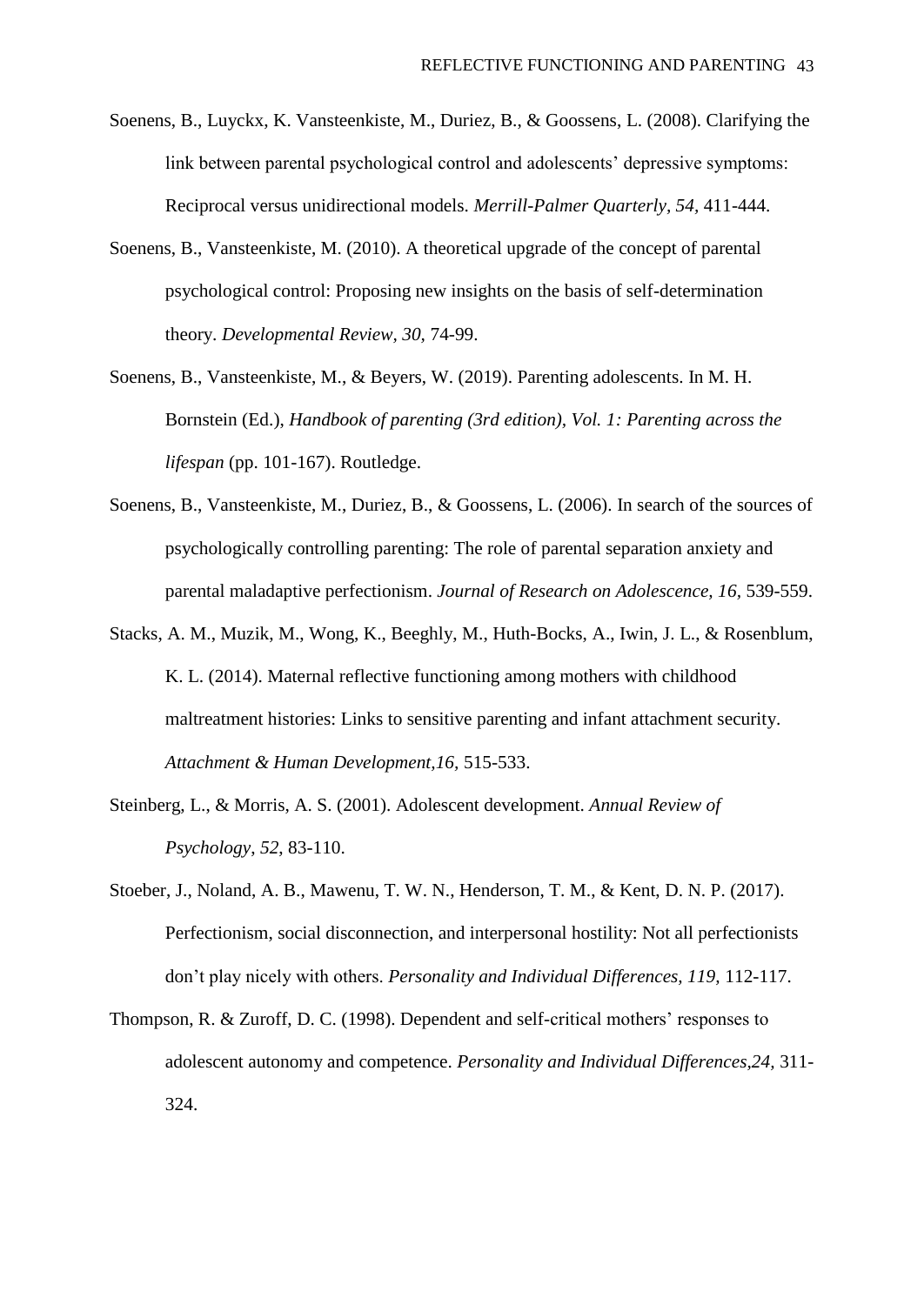- Vansteenkiste, M., & Ryan, R. (2013). On psychological growth and vulnerability: Basic psychological need satisfaction and need frustration as a unifying principle. *Journal of Psychotherapy Integration*, *23*, 263–280.
- van der Kaap-Deeder, J., Soenens, B., Boone, L., Vandenkerckhove, B., Stemgée, E., & Vansteenkiste, M. (2016). Evaluative concerns perfectionism and coping with failure: Effects on rumination, avoidance, and acceptance. *Personality and Individual Differences*, *101*, 114-119.
- van der Kaap-Deeder, J., Boone, L., & Brenning, K. (2017). Antecedents of provided autonomy support and psychological control within close friendships: The role of evaluative concerns perfectionism and basic psychological needs. *Personality and Individual Differences, 108,* 149-153.
- van der Kaap-Deeder, J., Vansteenkiste, M., Soenens, B., & Mabbe, E. (2017). Children's daily well-being: The role of mothers', teachers', and siblings' autonomy support and psychological control. *Developmental Psychology, 53,* 237-251.
- Wuyts, D., Vansteenkiste, M., Soenens, B., & Assor, A. (2015). An examination of the dynamics involved in parental child-invested contingent self-esteem. *Parenting, 15,* 55-74.
- Zuroff, D. C., Quinlan, D. M., & Blatt, S. J. (1990). Psychometric properties of the Depressive Experiences Questionnaire in a college population. *Journal of Personality Assessment*, *55*, 65-72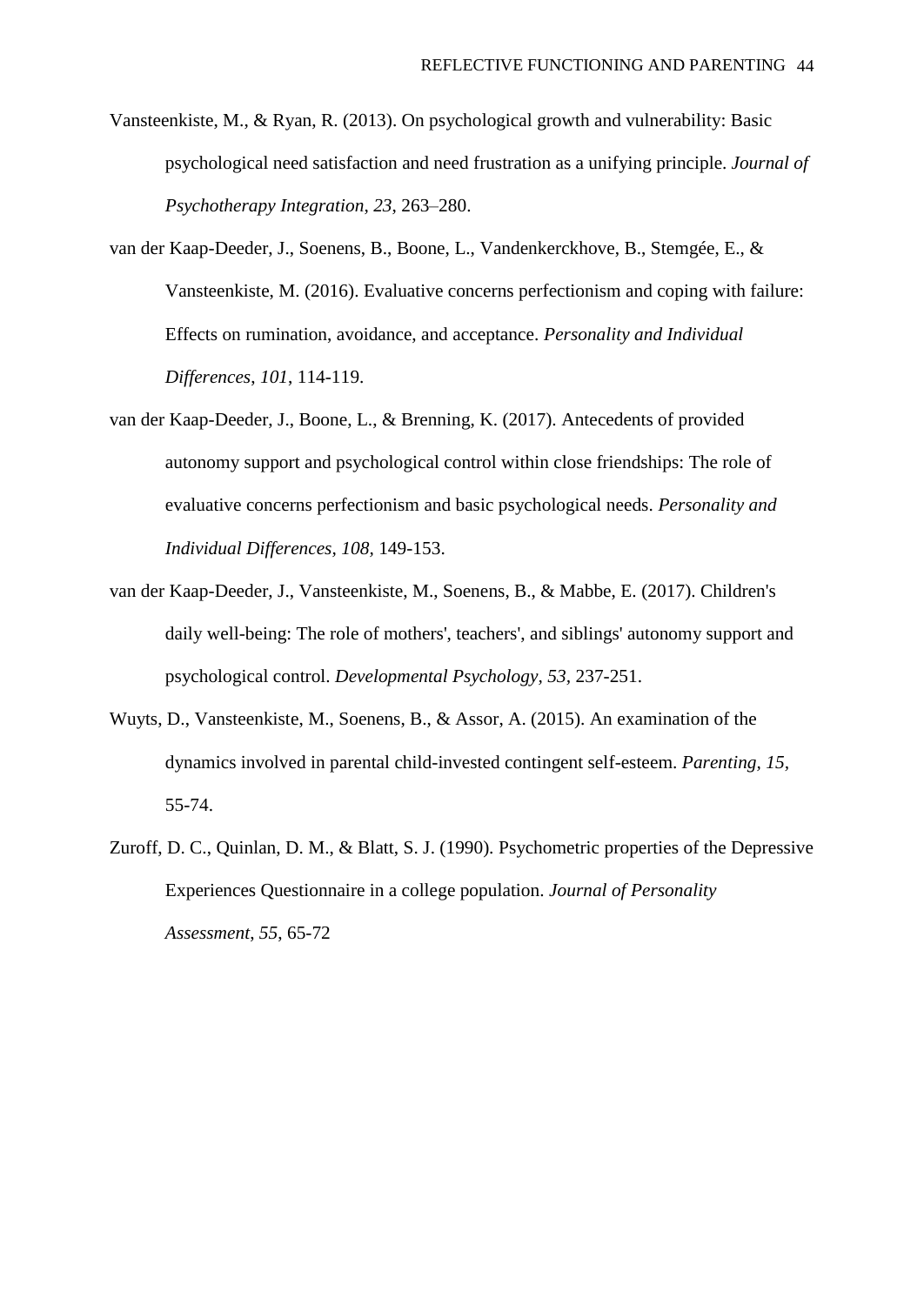| <b>Figure Legends</b>                             |                  |                       |             |             |        |                 |          |          |          |          |                          |                |                |          |           |          |           |          |        |                     |
|---------------------------------------------------|------------------|-----------------------|-------------|-------------|--------|-----------------|----------|----------|----------|----------|--------------------------|----------------|----------------|----------|-----------|----------|-----------|----------|--------|---------------------|
|                                                   | $\alpha^{\rm M}$ | $\alpha$ <sup>F</sup> | $M^{\rm M}$ | $M^{\rm F}$ | $SD^M$ | SD <sup>F</sup> |          | 2        | 3        | 4        | 5                        | 6              | 7              | 8        | 9         | 10       | 11        | 12       | 13     | 14                  |
| 1. Concerns about mistakes                        | .87              | .85                   | 2.09        | 2.10        | .76    | .73             |          | $.53***$ | $.53***$ | $.26***$ | $-.01$                   | .12            | .05            | $.38***$ | .12       | $.25***$ | .02       | $.08\,$  | .07    | $-.01$              |
| 2. Doubts about actions                           | .77              | .76                   | 2.13        | 2.13        | .90    | .88             | $.54***$ |          | $.66***$ | $.18***$ | $-.03$                   | $.13*$         | .05            | $.29***$ | $.15*$    | $.33***$ | .06       | $-.03$   | $.12*$ | .02                 |
| 3. Self-criticism                                 |                  |                       | $-1.16$     | $-1.05$     | .94    | .86             | $.63***$ | $.55***$ |          | $.26***$ | $-.11$                   | .08            | .04            | $.30***$ | $.14*$    | $.32***$ | .09       | $-.02$   | .07    | .05                 |
| 4. Pre-mentalization                              | .62              | .66                   | 1.74        | 1.96        | .60    | .73             | $.24***$ | $.22***$ | $.24***$ |          | $-.23***$                | $-.12*$        | $.32***$       | $.44***$ | $.47***$  | $.31***$ | .09       | .01      | .02    | $-.18***$           |
| 5. Certainty of mental states                     | .78              | .73                   | 4.09        | 3.89        | 1.06   | .95             | .02      | $-.08$   | $-.03$   | $-.13*$  | $\overline{\phantom{a}}$ | $.14*$         | $-.04$         | $-.03$   | $-.18***$ | $-.14*$  | $-.17***$ | $-.20**$ | .03    | $-.04$              |
| 6. Interest and curiosity in<br>mental states     | .71              | .74                   | 5.20        | 4.75        | .85    | .92             | $.16***$ | $.14*$   | .12      | $-.07$   | $.31***$                 | $\overline{a}$ | $-.11$         | $-.13*$  | .09       | $.21***$ | .01       | .02      | .08    | $.12*$              |
| 7. Psychological control -<br>Adolescent report   | .92              | .90                   | 1.65        | 1.74        | .61    | .61             | .09      | .02      | .07      | $.24***$ | .02                      | .01            | $\overline{a}$ | $.34***$ | $.33***$  | $.14*$   | $-.03$    | .01      | .08    | .05                 |
| 8. Psychological control -<br>Parent report       | .84              | .85                   | 1.78        | 1.85        | .49    | .52             | $.39***$ | $.35***$ | $.38***$ | $.41***$ | $-.04$                   | $.08\,$        | $.31***$       |          | $.32***$  | $.26***$ | $-.03$    | $-.04$   | $-.03$ | $-.03$              |
| 9. Externalizing child behavior                   | .87              | .88                   | .13         | .14         | .14    | .16             | $.16***$ | $.23***$ | $.20***$ | $.48***$ | $-.08$                   | .07            | $.22***$       | $.26***$ |           | $.54***$ | $-.02$    | $-.13*$  | .11    | $-.10$              |
| 10. Internalizing child behavior                  | .87              | .87                   | .19         | .17         | .19    | .18             | $.16***$ | $.23***$ | $.21***$ | $.36***$ | $-.09$                   | $.14*$         | .11            | $.15*$   | $.59***$  |          | .05       | .03      | $-.04$ | $-.15$ <sup>*</sup> |
| 11. Age parent                                    |                  |                       | 45.83       | 47.77       | 4.25   | 4.71            | $-.02$   | .08      | $-.02$   | .05      | $-.04$                   | $-.02$         | .01            | .10      | $-.00$    | $-.05$   |           |          |        |                     |
| 12. Age adolescent                                |                  |                       | 15.14       |             | 1.98   |                 | .05      | .07      | $-.01$   | $.02\,$  | $-.14*$                  | .07            | $.08\,$        | .05      | $-.11$    | .03      |           |          |        |                     |
| 13. Gender adolescent<br>$(0 = female, 1 = male)$ |                  |                       |             |             |        |                 | .00      | .06      | $-.02$   | $-.02$   | $-.03$                   | .05            | .11            | .08      | .11       | .01      |           |          |        |                     |
| 14. Educational level parent                      |                  |                       |             |             |        |                 | .02      | $-.04$   | .10      | $-.07$   | $-.03$                   | .08            | $-.00$         | $.14*$   | $-.05$    | $-.08$   |           |          |        |                     |

**TABLE 1** Reliability, Descriptive Statistics, and Correlations (*N* = 268)

Maternal data are presented above the diagonal, paternal data are presented below the diagonal.

 $M = Mother, F = Father$ 

 $*^*p < .05.$   $*^*p < .01.$   $*^*p < .001.$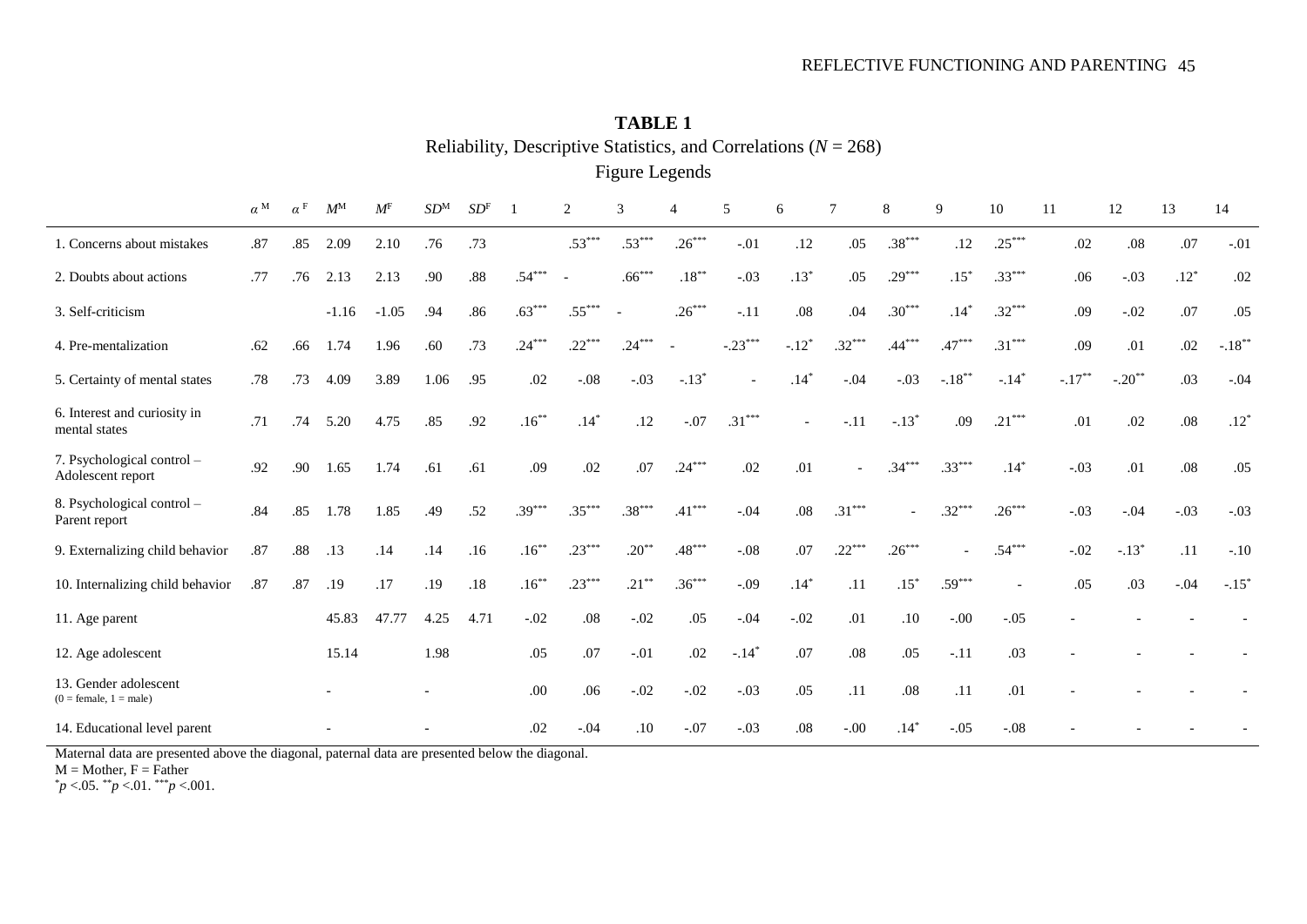# REFLECTIVE FUNCTIONING AND PARENTING 46

*Figure 1.* Maternal model

*Figure 2.* Paternal model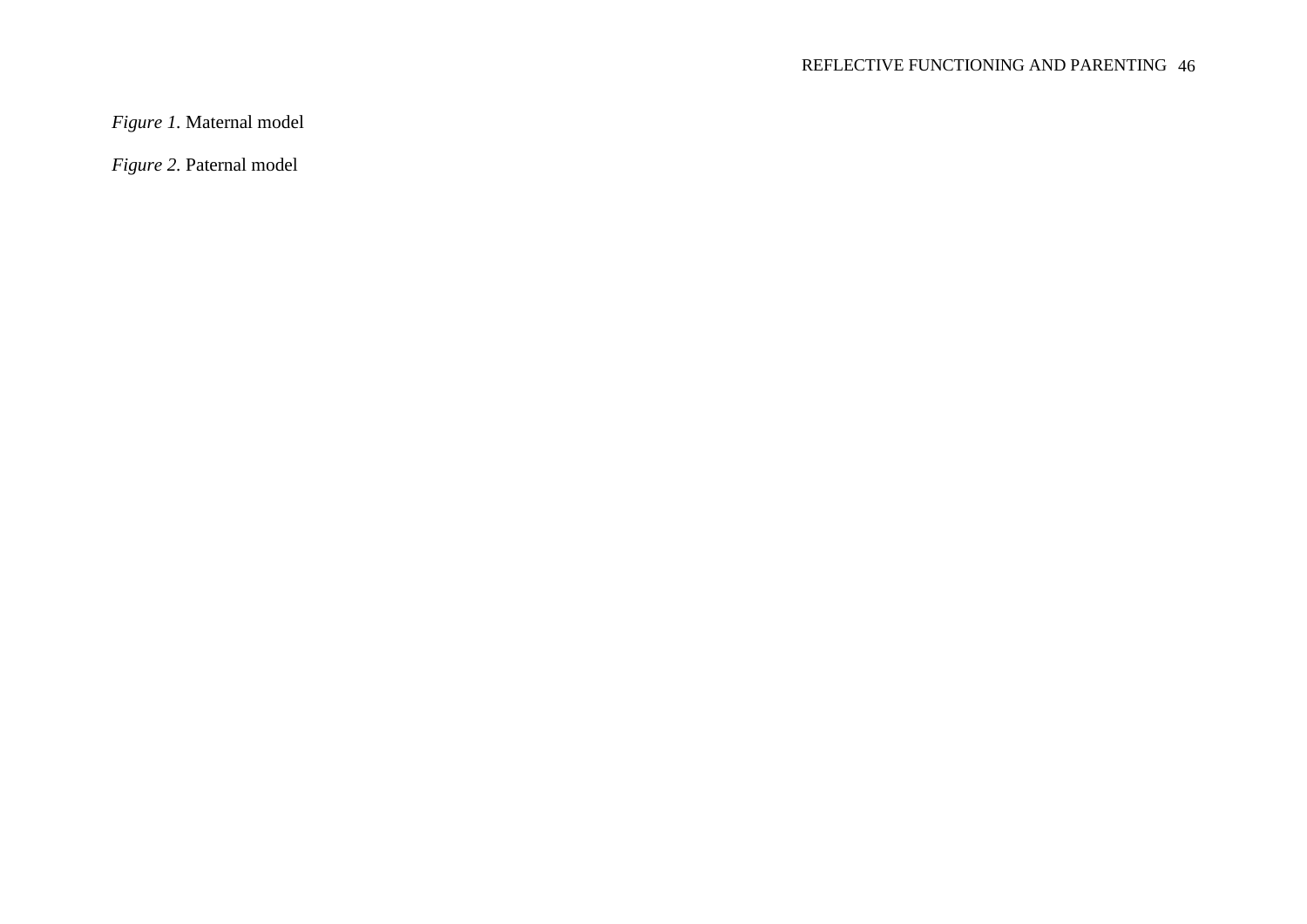# Figure 1. Maternal model



*Note*\**p* < .05, \*\* *p* < .01, \*\*\* *p* < .001